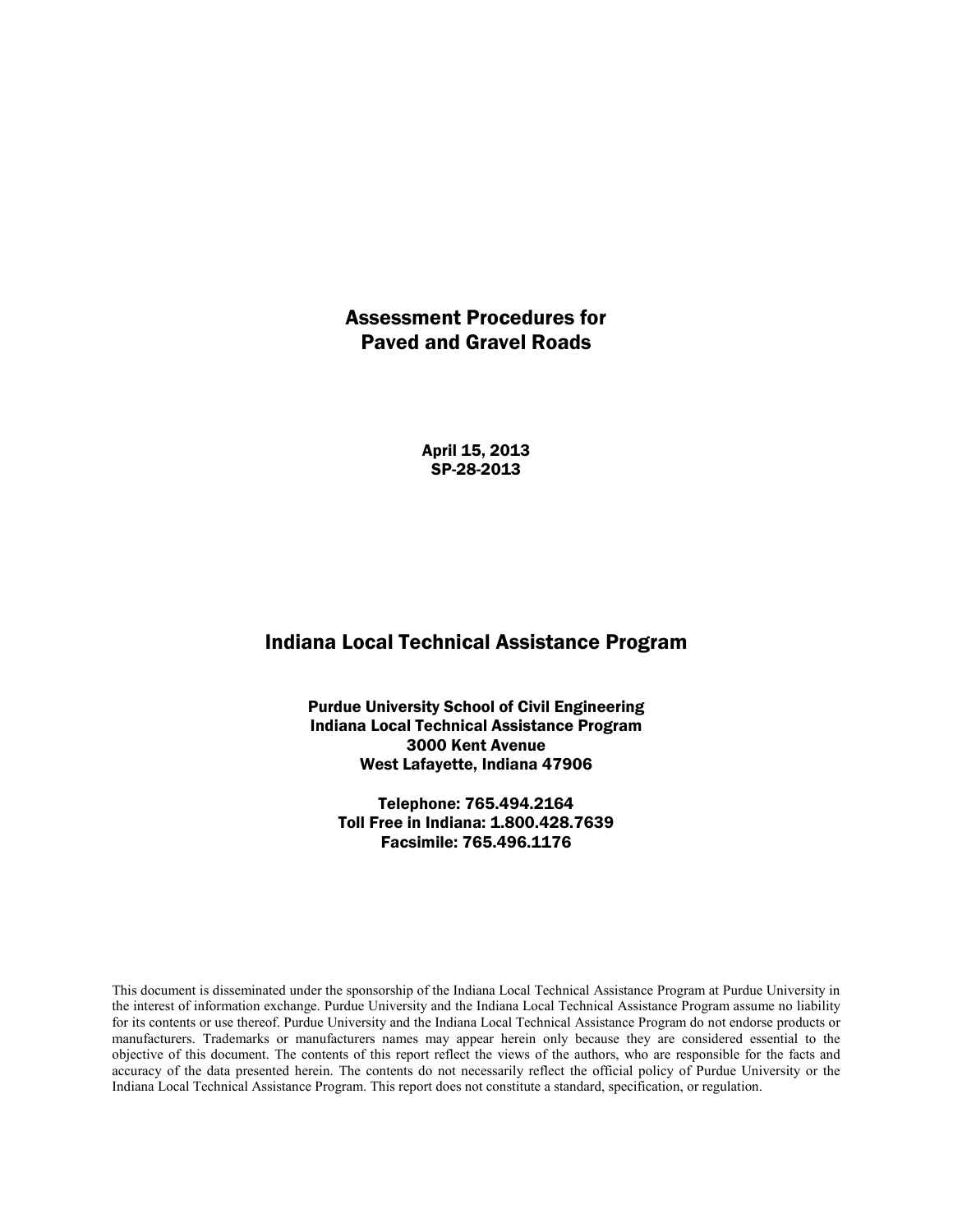# **Form DOT F 1700.7 (8-72)**

| 1. Report No. SP-28-2013                                                                                                                                                                                                                                                                                                                                                                                                                                                                                                                                                                                                                                                                                                                                                                                                                                                | 2. Government Acession No. |                                       | 3. Recipient's Catalog No.                    |                   |  |  |  |
|-------------------------------------------------------------------------------------------------------------------------------------------------------------------------------------------------------------------------------------------------------------------------------------------------------------------------------------------------------------------------------------------------------------------------------------------------------------------------------------------------------------------------------------------------------------------------------------------------------------------------------------------------------------------------------------------------------------------------------------------------------------------------------------------------------------------------------------------------------------------------|----------------------------|---------------------------------------|-----------------------------------------------|-------------------|--|--|--|
| 4. Title and Subtitle: Assessment Procedures for Paved and Gravel<br>Roads                                                                                                                                                                                                                                                                                                                                                                                                                                                                                                                                                                                                                                                                                                                                                                                              |                            |                                       | 5. Report Date: April 2013                    |                   |  |  |  |
|                                                                                                                                                                                                                                                                                                                                                                                                                                                                                                                                                                                                                                                                                                                                                                                                                                                                         |                            |                                       | 6. Performing Organization Code:              |                   |  |  |  |
| 7. Author(s): Claudio Figueroa, Bradley Fotsch, Sarah Hubbard,<br>John Haddock                                                                                                                                                                                                                                                                                                                                                                                                                                                                                                                                                                                                                                                                                                                                                                                          |                            |                                       | 8. Performing Organization Report No.         |                   |  |  |  |
| 9. Performing Organization Name and Address: Purdue University<br>School of Civil Engineering, Indiana Local Technical Assistance                                                                                                                                                                                                                                                                                                                                                                                                                                                                                                                                                                                                                                                                                                                                       |                            |                                       | 10. Work Unit No.                             |                   |  |  |  |
| Program, 3000 Kent Avenue, West Lafayette, Indiana 47906                                                                                                                                                                                                                                                                                                                                                                                                                                                                                                                                                                                                                                                                                                                                                                                                                |                            |                                       | 11. Contract or Grant No.                     |                   |  |  |  |
| 12. Sponsoring Agency Name and Address: Purdue University<br>School of Civil Engineering, Indiana Local Technical Assistance                                                                                                                                                                                                                                                                                                                                                                                                                                                                                                                                                                                                                                                                                                                                            |                            |                                       | 13. Type of Report and Period Covered: Manual |                   |  |  |  |
| Program, 3000 Kent Avenue, West Lafayette, Indiana 47906                                                                                                                                                                                                                                                                                                                                                                                                                                                                                                                                                                                                                                                                                                                                                                                                                |                            |                                       | 14. Sponsoring Agency Code                    |                   |  |  |  |
| 15. Supplementary Notes:                                                                                                                                                                                                                                                                                                                                                                                                                                                                                                                                                                                                                                                                                                                                                                                                                                                |                            |                                       |                                               |                   |  |  |  |
| 16. Abstract: The funding available to local agencies in Indiana to manage roadways has decreased in recent years, and<br>many agencies cannot provide adequate maintenance with the available resources. Consequently, agencies are doing<br>everything they can to evaluate the least expensive method to maintain their roads that will meet their objectives and<br>needs. In some cases, the most appropriate surface type is a paved road, and in some cases, it is a gravel road. The<br>decision as to the most appropriate surface type depends on a variety of factors, such as cost, traffic volume,<br>development and public input. The purpose of this study was to review the applicable research and develop an<br>assessment procedure that local agencies in Indiana can use to help determine the most appropriate surface type for a<br>given road. |                            |                                       |                                               |                   |  |  |  |
| 17. Key Words: Paved road, gravel road, pavement<br>management, road maintenance, road evaluation                                                                                                                                                                                                                                                                                                                                                                                                                                                                                                                                                                                                                                                                                                                                                                       |                            |                                       | 18. Distribution Statement: No Restrictions   |                   |  |  |  |
| 19. Security Classif. (of this report):<br>Unclassified                                                                                                                                                                                                                                                                                                                                                                                                                                                                                                                                                                                                                                                                                                                                                                                                                 | Unclassified               | 20. Security Classif. (of this page): | 21. No. of Pages:<br>54                       | 22. Price:<br>N/A |  |  |  |
| Form DOT F 1700.7 (8-72)                                                                                                                                                                                                                                                                                                                                                                                                                                                                                                                                                                                                                                                                                                                                                                                                                                                |                            |                                       | Reproduction of completed page authorized     |                   |  |  |  |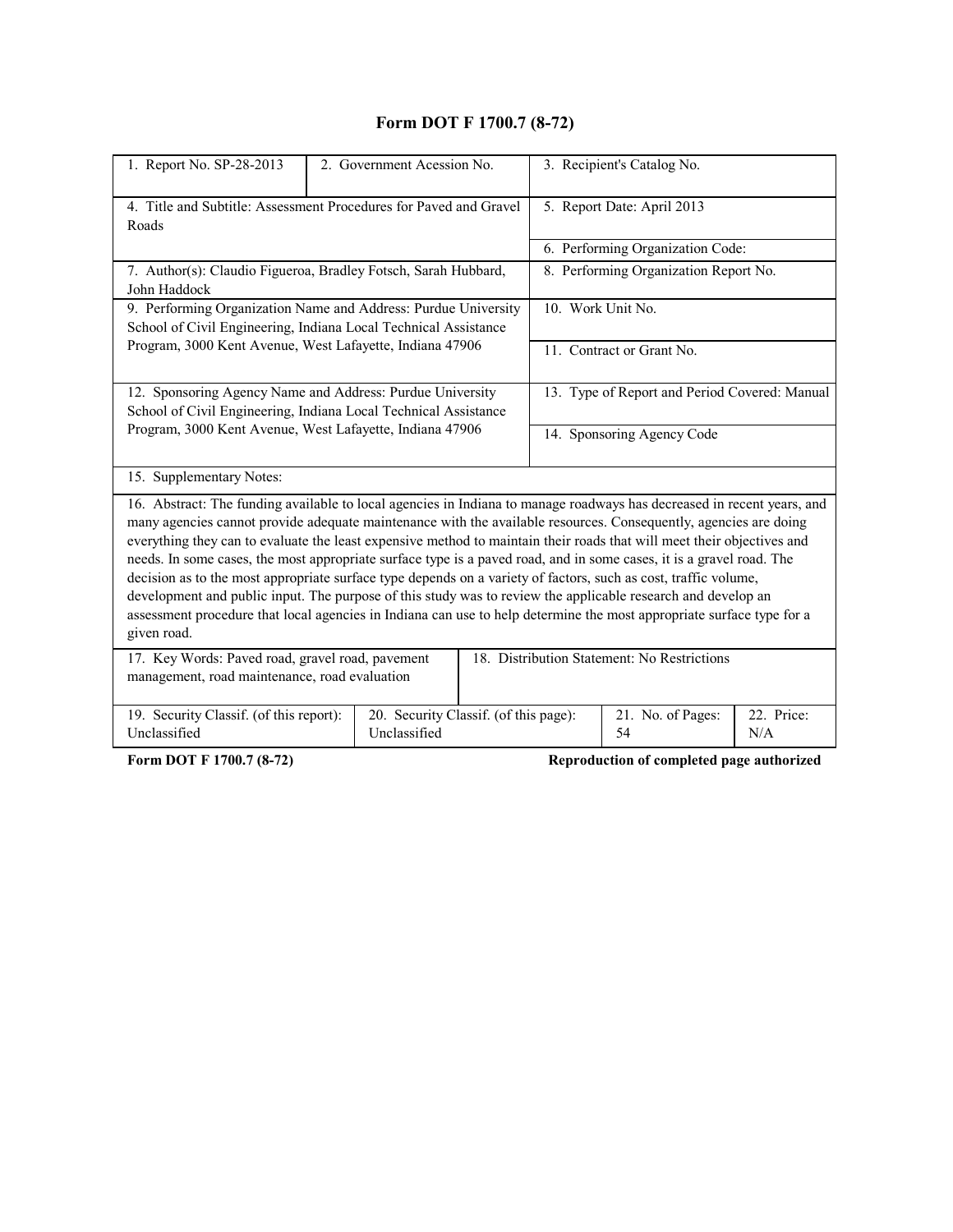# Assessment Procedure for Paved and Gravel Roads



*By*

Claudio Figueroa Purdue University

Bradley Fotsch Purdue University

Sarah Hubbard, PhD, PE Purdue University

John Haddock, PhD, PE Purdue University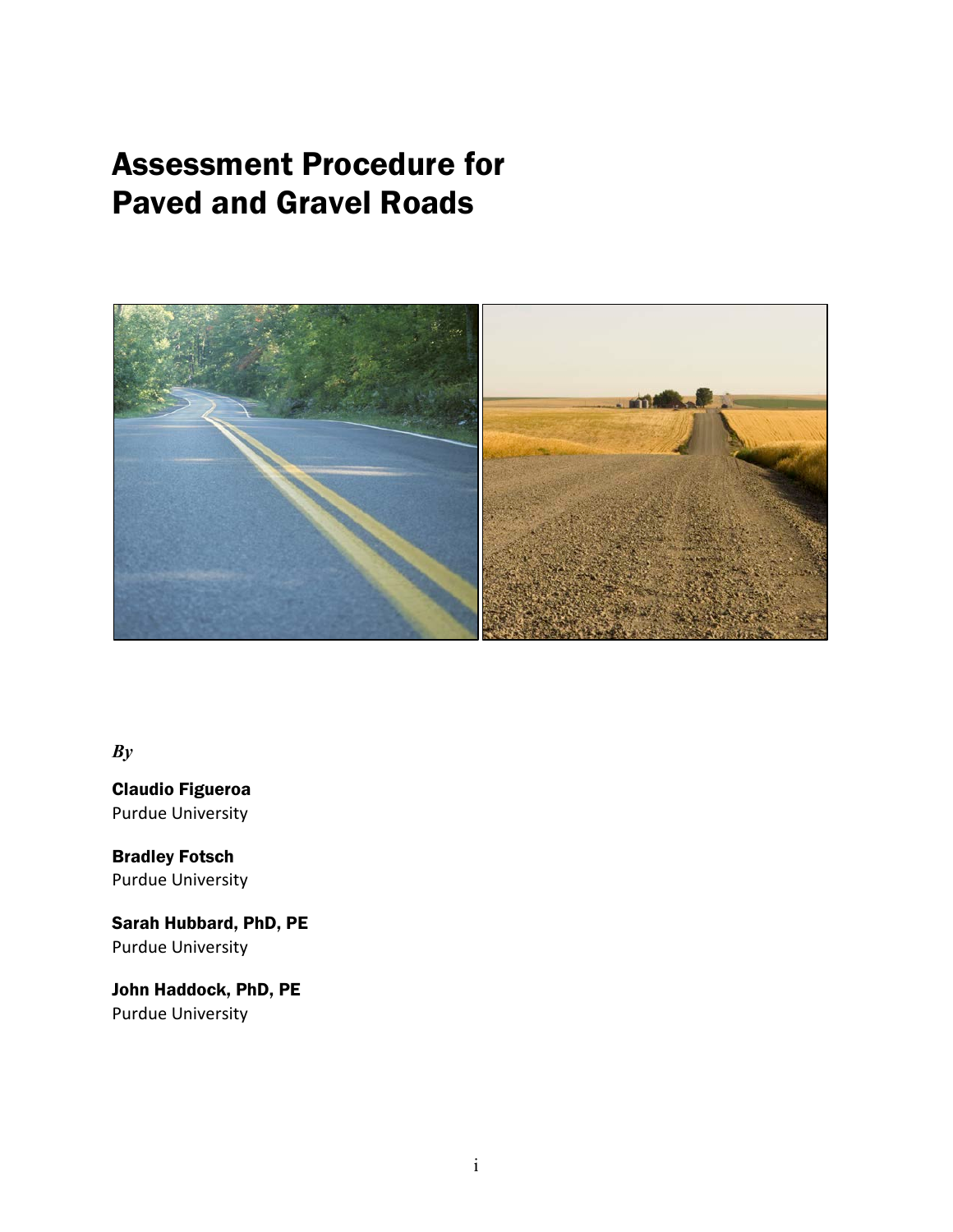# Acknowledgements

The authors would like to thank the Indiana Soybean Alliance for their support of this project, and the members of the Indiana Association of County Engineers and Supervisors for their willingness to participate in the survey. The authors would also like to thank John Ayers, Jim Olson, and Joe Wiley for sharing their expertise on the topic, as well as John Habermann for securing funding for this project and offering feedback on the final report.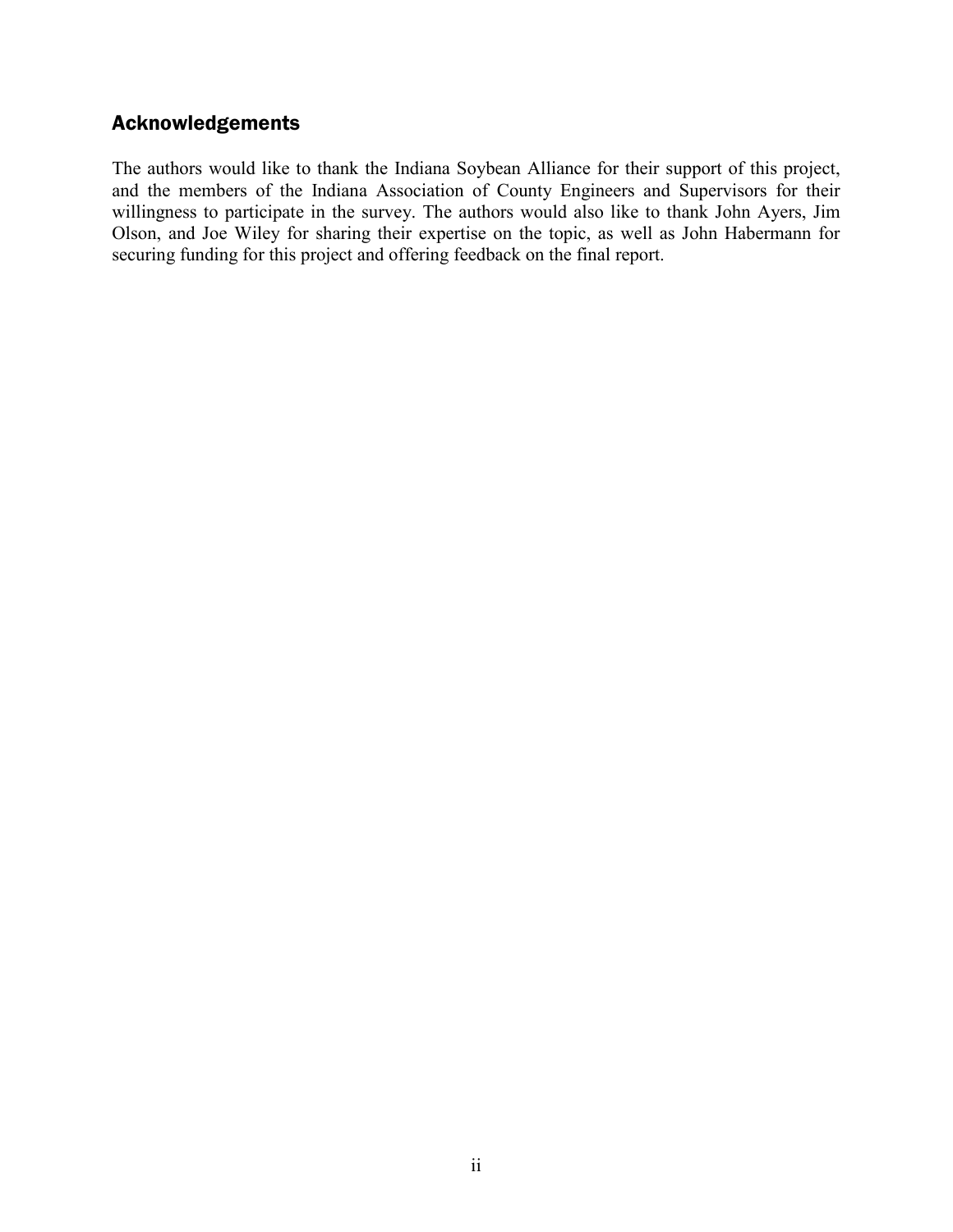# **Table of Contents**

| 1.0 |        |  |
|-----|--------|--|
| 2.0 |        |  |
| 3.0 |        |  |
| 3.1 |        |  |
| 3.2 |        |  |
| 3.3 |        |  |
| 3.4 |        |  |
| 4.0 |        |  |
| 5.0 |        |  |
| 5.1 |        |  |
|     | 5.1.1. |  |
|     | 5.1.2. |  |
|     | 5.1.3. |  |
|     | 5.1.4. |  |
| 5.2 |        |  |
|     | 5.2.1  |  |
|     | 5.2.2  |  |
|     | 5.2.3  |  |
|     | 5.2.4  |  |
|     | 5.2.5  |  |
|     | 5.2.6  |  |
|     | 5.2.7  |  |
|     | 5.2.8  |  |
| 6.0 |        |  |
| 7.0 |        |  |
|     |        |  |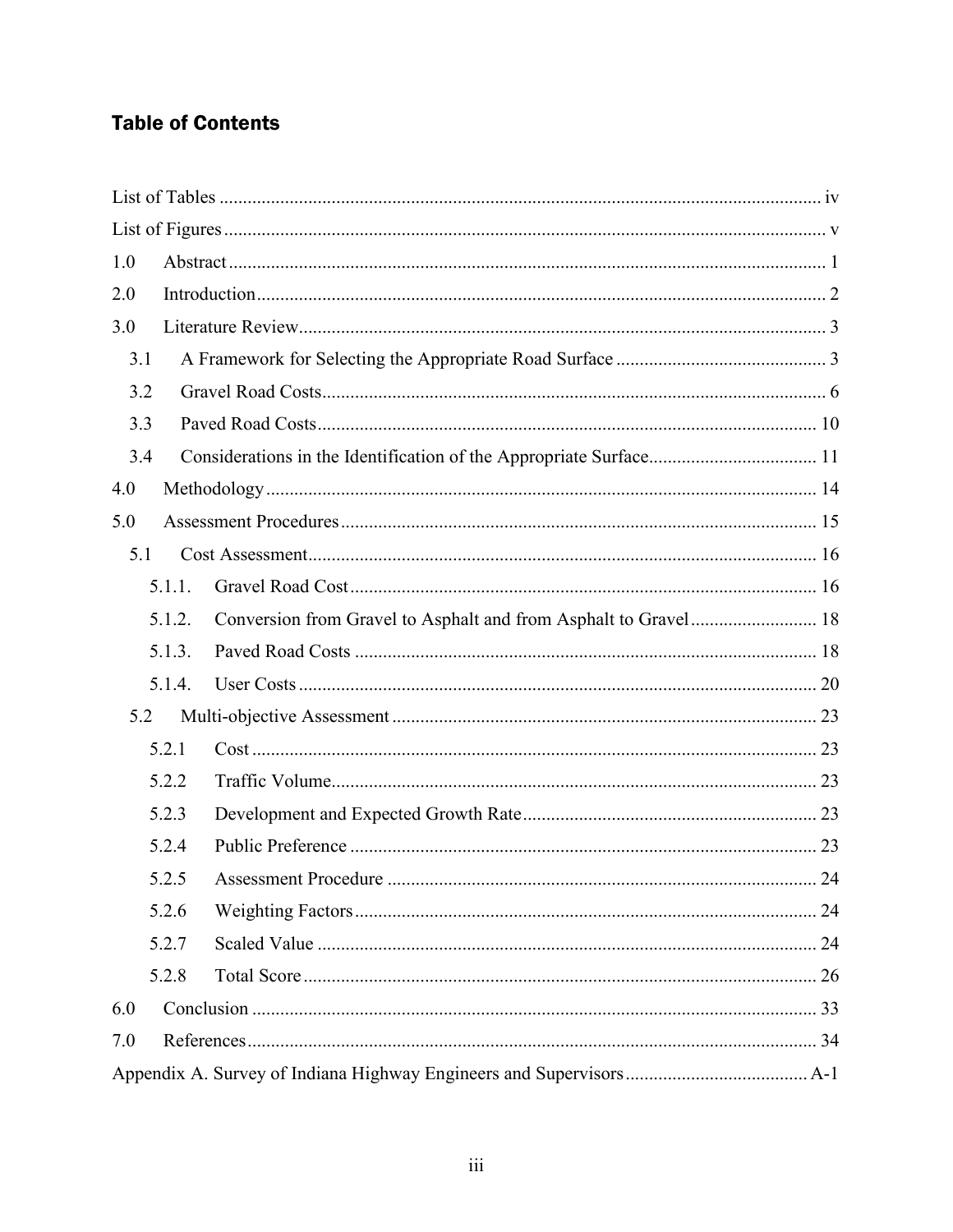# <span id="page-5-0"></span>List of Tables

| Table 3-4. Gravel Road Costs on a Five-Year Cycle in Minnesota (cost per mile) 8      |  |
|---------------------------------------------------------------------------------------|--|
| Table 3-5. Asphalt Road Costs for a Seven-Year Cycle in Minnesota (cost per mile)  12 |  |
|                                                                                       |  |
|                                                                                       |  |
|                                                                                       |  |
|                                                                                       |  |
|                                                                                       |  |
|                                                                                       |  |
|                                                                                       |  |
|                                                                                       |  |
| Table 5-7. Example 1. Cost for Gravel Maintained at Moderate Level                    |  |
|                                                                                       |  |
|                                                                                       |  |
| Table 5-9. Example 2. Cost for Gravel Maintained at Moderate Level                    |  |
|                                                                                       |  |
|                                                                                       |  |
|                                                                                       |  |
|                                                                                       |  |
|                                                                                       |  |
|                                                                                       |  |
| Table 5-15. Example 4. Cost for Alternative B, Gravel Maintained at Moderate Level    |  |
|                                                                                       |  |
|                                                                                       |  |
|                                                                                       |  |
|                                                                                       |  |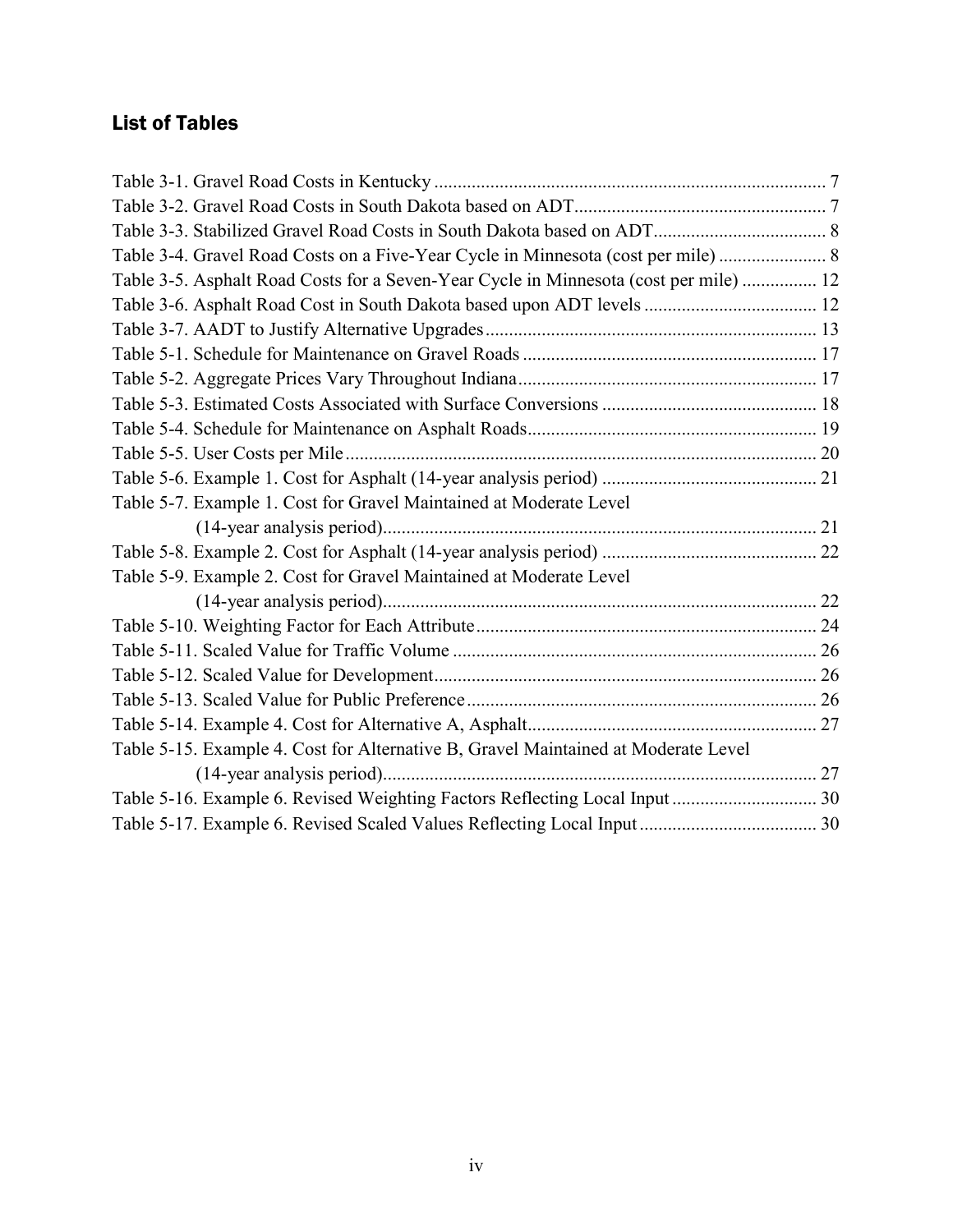# <span id="page-6-0"></span>List of Figures

| Figure 3-2. Surface-Related Maintenance Cost Varies Depending on Traffic Volume 11 |  |
|------------------------------------------------------------------------------------|--|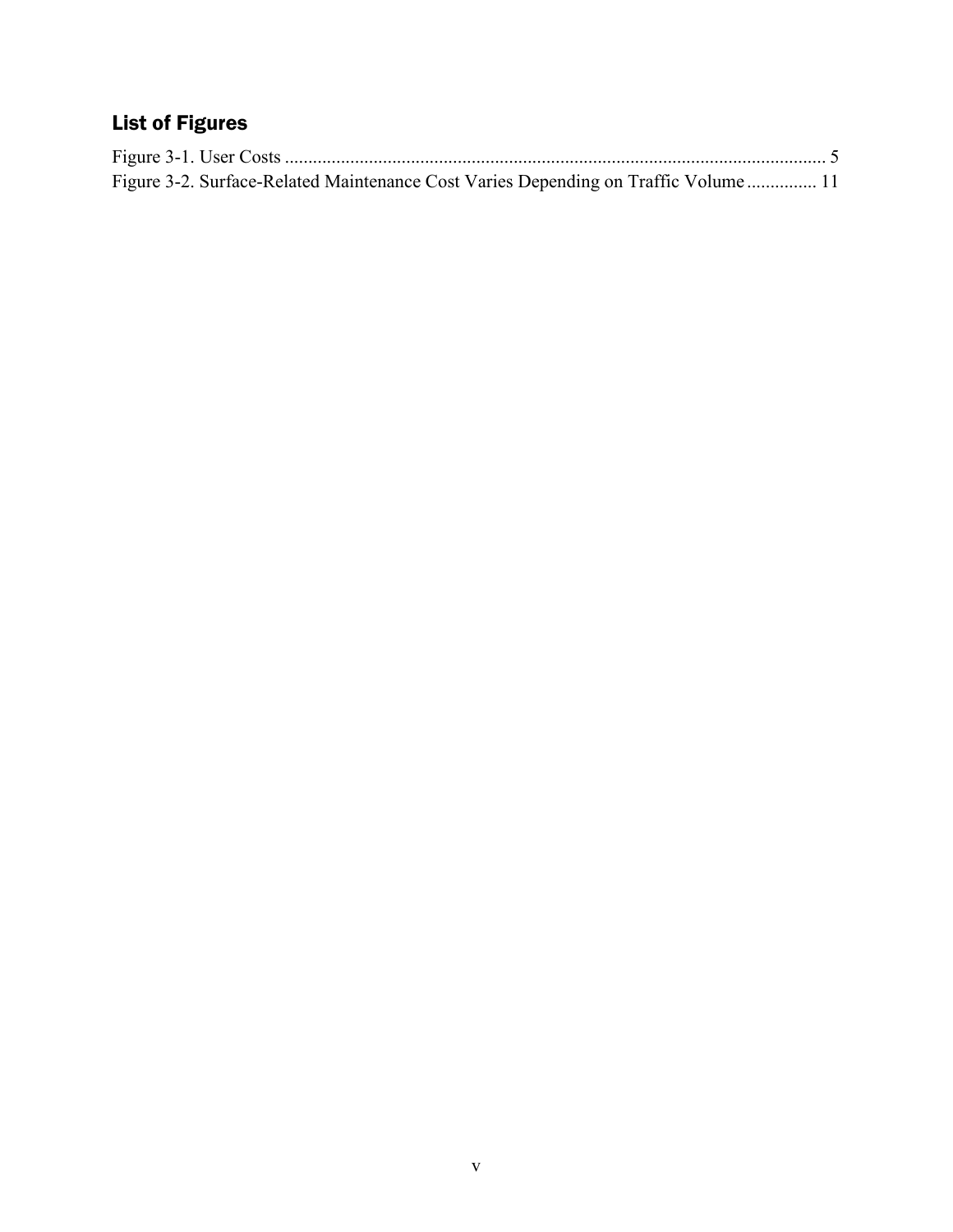# <span id="page-7-0"></span>1.0 Abstract

The funding available to local agencies in Indiana to manage roadways has decreased in recent years, and many agencies cannot provide adequate maintenance with the available resources. Consequently, agencies are doing everything they can to evaluate the least expensive method to maintain their roads that will meet their objectives and needs. In some cases, the most appropriate surface type is a paved road, and in some cases, it is a gravel road. The decision as to the most appropriate surface type depends on a variety of factors, such as cost, traffic volume, development and public input. The purpose of this study was to review the applicable research and develop an assessment procedure that local agencies in Indiana can use to help determine the most appropriate surface type for a given road.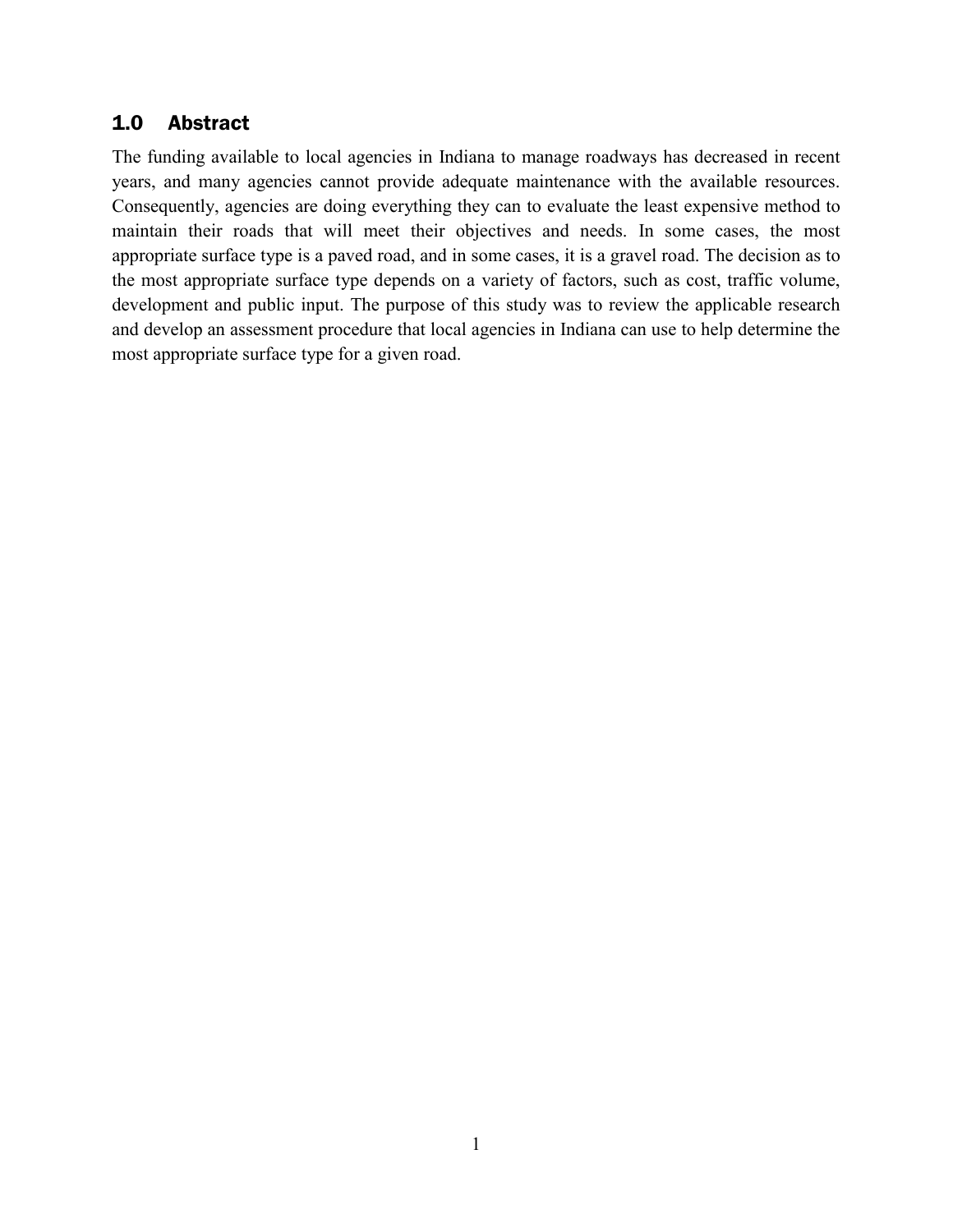# <span id="page-8-0"></span>2.0 Introduction

The funding available to manage roadways has decreased in recent years, and many agencies find it challenging to provide adequate maintenance on their roadways with the available resources. Agencies do not have control over the price of materials needed to maintain roads, and most agencies do not get an increase in their budget when costs increase. Furthermore, in Indiana, many local agencies have had decreasing revenues in recent years (Indiana LTAP Center, 2009). When these decreasing revenues are considered in conjunction with increasing material and labor costs, the challenges are exacerbated. Consequently, agencies are doing everything they can to evaluate the least expensive method to maintain their roads that will meet their objectives and needs. While a road with new asphalt overlay is relatively inexpensive to maintain once it has been paved, the cost to pave the road is high, and as the road deteriorates, it gets more expensive to maintain. As budgets become constrained, it is not possible to re-pave all the roads that need to be paved on an appropriate schedule. To address this situation, some agencies in Indiana are converting paved roads back to gravel. On the other hand, as development in an area changes, as traffic on a gravel road increases, and as the vehicles on the road get heavier, the required maintenance on a gravel road increases. In this situation, it may be appropriate to convert a gravel road to a paved road with an overlay of asphalt.

The decision as to the most appropriate surface type, gravel or paved with an asphalt overlay, depends on a variety of factors. This decision has been faced by numerous other agencies and as a result it has been researched by agencies in other states. The purpose of this study was to review the applicable research and develop an assessment procedure that local agencies in Indiana can use to help determine the most appropriate surface type for a given road.

To assure that the proposed assessment procedure reflects the needs of agencies and conditions in Indiana, LTAP surveyed local agencies for information such as the maintenance practices for paved and gravel roads, the costs of these activities, and the factors that affect their decision regarding the most appropriate road surface.

It is also worthwhile to briefly address nomenclature. This report refers to "gravel" throughout the document. The term "gravel" is used as a generic term for simplicity, however, it is acknowledged that some agencies may actually be using "stone" rather than "gravel" for their aggregate surfaced roads. Similarly, this report refers to "asphalt" roads throughout the document. This may encompass both hot-mix asphalt (HMA) and warm-mix asphalt (WMA). Finally, this report refers to "paved roads" as those with an asphalt mixture surface. Chip seals may also be considered paved roads. Although not directly addressed in this report, the assessment procedures presented could be used to evaluate a chip seal road relative to either a gravel road or paved road with an asphalt mixture surface.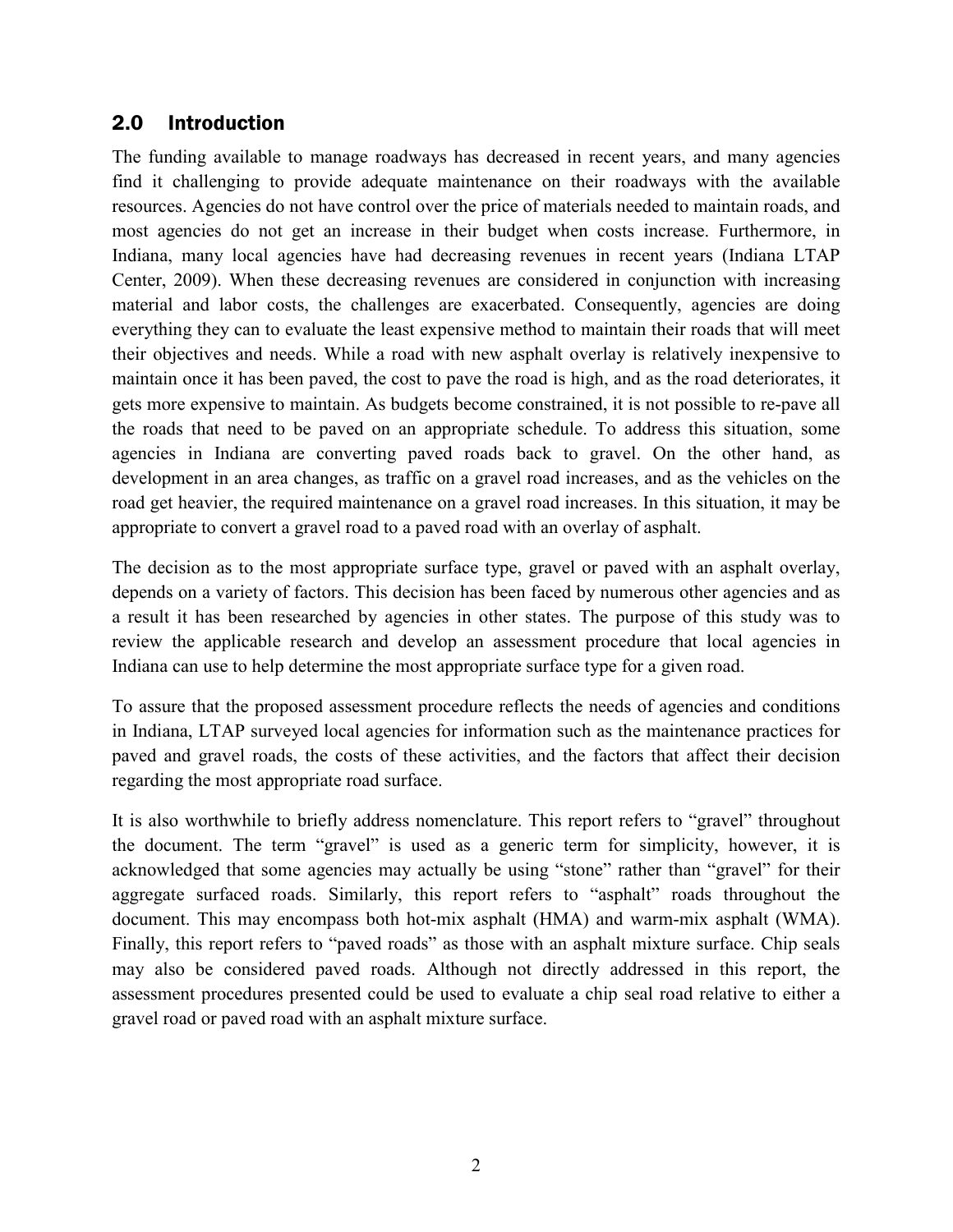# <span id="page-9-0"></span>3.0 Literature Review

Numerous agencies have conducted research to address the decision as to whether a road should be paved or gravel. This section includes a brief review of some of the documents that were considered most relevant to the decision-making process in Indiana. For additional information, see the annotated bibliographies in the appendices of *Local Road Surfacing Criteria* (Zimmerman & Wolters, 2004) and *Economics of Upgrading an Aggregate Road* (Jahren, et al., 2005).

# <span id="page-9-1"></span>3.1 A Framework for Selecting the Appropriate Road Surface

The decision whether a road should be paved or gravel depends on the needs of the local road users, the agency objectives and resources, and the costs and benefits of the alternative surfaces. The costs and benefits of a road surface are strongly influenced by the maintenance practices, which may vary significantly between agencies. There are numerous documents that provide information on recommended maintenance practices for gravel roads (Skorseth & Selim, 2005), (Huntington, 2010), (AASHTO, 2007) and paved roads (AASHTO, 2007), (Johnson, 2000), however, there is limited data regarding the costs associated with maintaining gravel and paved roads. Many agencies do not track this cost closely, and there is limited data in the literature. Moreover, the frequency of maintenance often varies significantly depending on the specific road.

The need for maintenance depends on the physical characteristics of the road (including base, drainage and surface characteristics), the traffic load (including vehicle volume and truck volume), and the environment (including precipitation and snow removal activities). Another challenge is that there may be a substantial discrepancy between the maintenance practices documented in reference material, and the maintenance practices that local agencies typically implement. This discrepancy often stems from local agencies being tasked with maintaining many miles of road using limited resources. A final challenge is that most maintenance and management recommendations presume best design conditions, namely that low-volume rural roads were designed with an adequate base and drainage. In practice, many low-volume rural roads were never "designed" in the conventional sense (e.g., constructed based on a set of plans that includes cross section, drainage, base and surface material to reflect geotechnical considerations and expected traffic volume). Rather, they are the result of unimproved roads evolving to gravel over time. It would be impractical and cost prohibitive to reconstruct all the low-volume local roads according to low-volume pavement design standards. These limitations should be kept in mind as the decision on whether a road should be paved or gravel is contemplated.

Gravel and paved roads differ in many aspects, including construction and maintenance costs, drainage, smoothness and types of vehicle that can be accommodated (Kentucky Transportation Center, 1988). Gravel roads have lower construction and maintenance costs, but also have more dust problems, lower operational speeds, and higher user costs. On the other hand, paved roads are smoother, provide greater protection of the of the base and subgrade material, and may be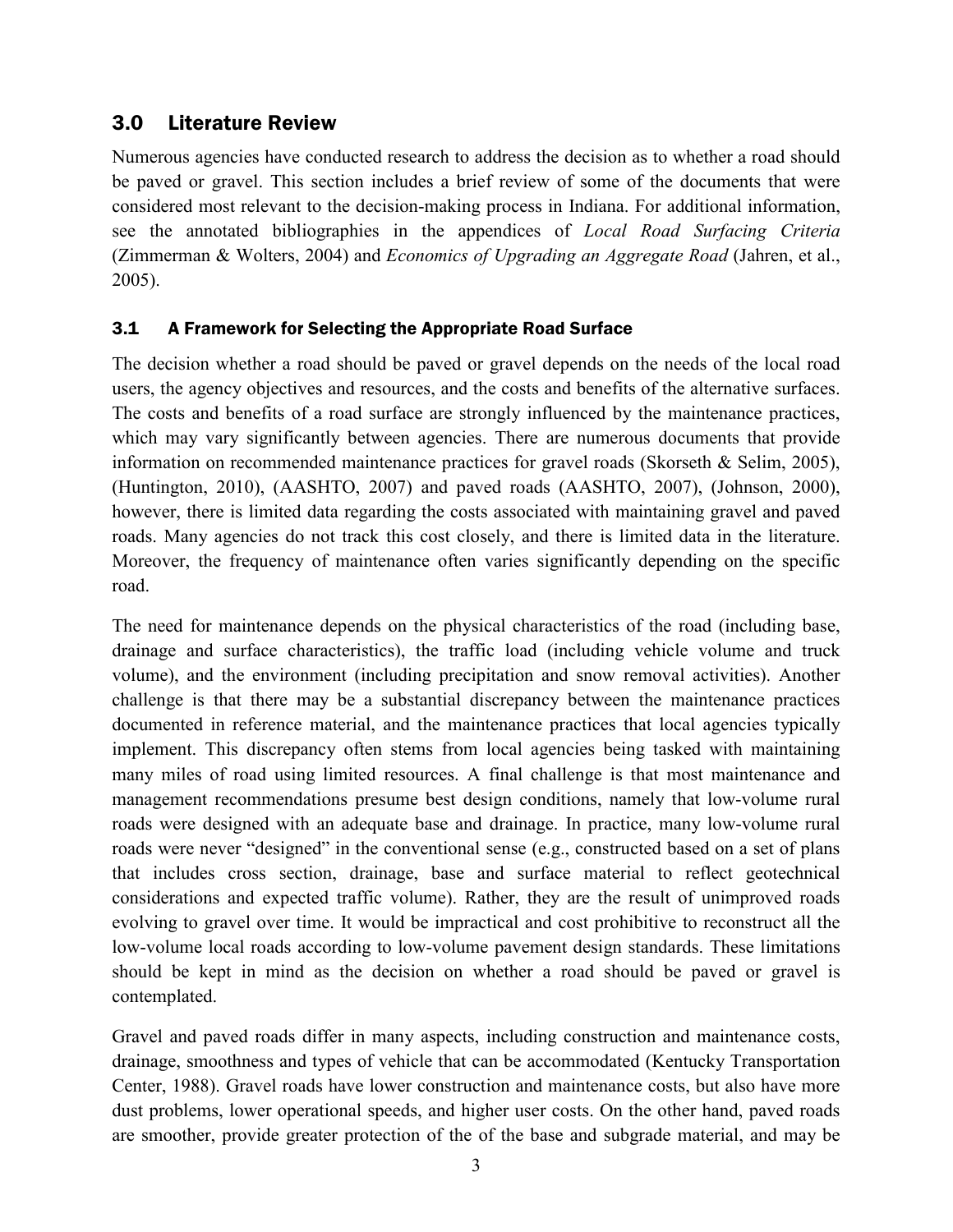able to accommodate a wider range of vehicle types, However, these benefits may come at a cost, and may not be appropriate for all roads (Kentucky Transportation Center, 1988).

One of the most concise and comprehensive documents regarding the decision as to whether to pave a gravel road was developed by The Kentucky Transportation Center (Kentucky Transportation Center, 1988), and includes ten factors to consider when deciding whether to pave a gravel road. This document was subsequently included in its entirety in *Gravel Roads Maintenance and Design Manual*, published by the US Department of Transportation (DOT) (Skorseth & Selim, 2005). Key concepts include:

- **Management plan.** Roads should be paved in a systematic manner and reflect a comprehensive management plan. Although beyond the scope of this document, additional information about management plans can be found in documents such as *Asset Management Guide for Local Agencies in Michigan* (Cambridge Systematics, Inc., 2007).
- **Traffic volumes.** Minimum traffic volumes should be met, however, no specific volume threshold is identified.
- **Engineering design standards.** Improvements and their estimated cost must reflect current standards for design, construction and maintenance, including:
	- o Safety considerations (such as design speed, sight distance, alignment, and lane width) and adequate pavement width. Some engineers suggest that only roads 22 ft or wider should be paved; this threshold would preclude most county roads in Indiana from being paved, including many roads that are currently paved.
	- o Adequate base and drainage design (including grading, plasticity, and optimum moisture content of soil).
- Life cycle cost analysis, including user costs. Improvement should compare all costs throughout the road's life cycle, including capital and maintenance costs, as well as user costs.
	- o Some costs are common to both surface types (such as roadside maintenance) and other costs vary depending on the surface type. For example, asphalt patching and resealing will be incurred for paved roads, whereas re-graveling, grading and stabilization, and dust control will be incurred for gravel roads. Costs for signs and striping should be considered, but may not vary for paved and gravel road options.
	- o User costs are typically higher for gravel roads due to increased fuel consumption, tire wear, maintenance and repair costs. The AASHTO Manual on User Benefit Analysis is referenced for the determination of user costs (AASHTO, 1977), and includes conversion factors for gravel, stone and earth are relative to the cost of travelling on a paved surface. This is shown in Figure 3-1.
- **Public opinion.** Improvement should consider, but not rely exclusively on, public opinion.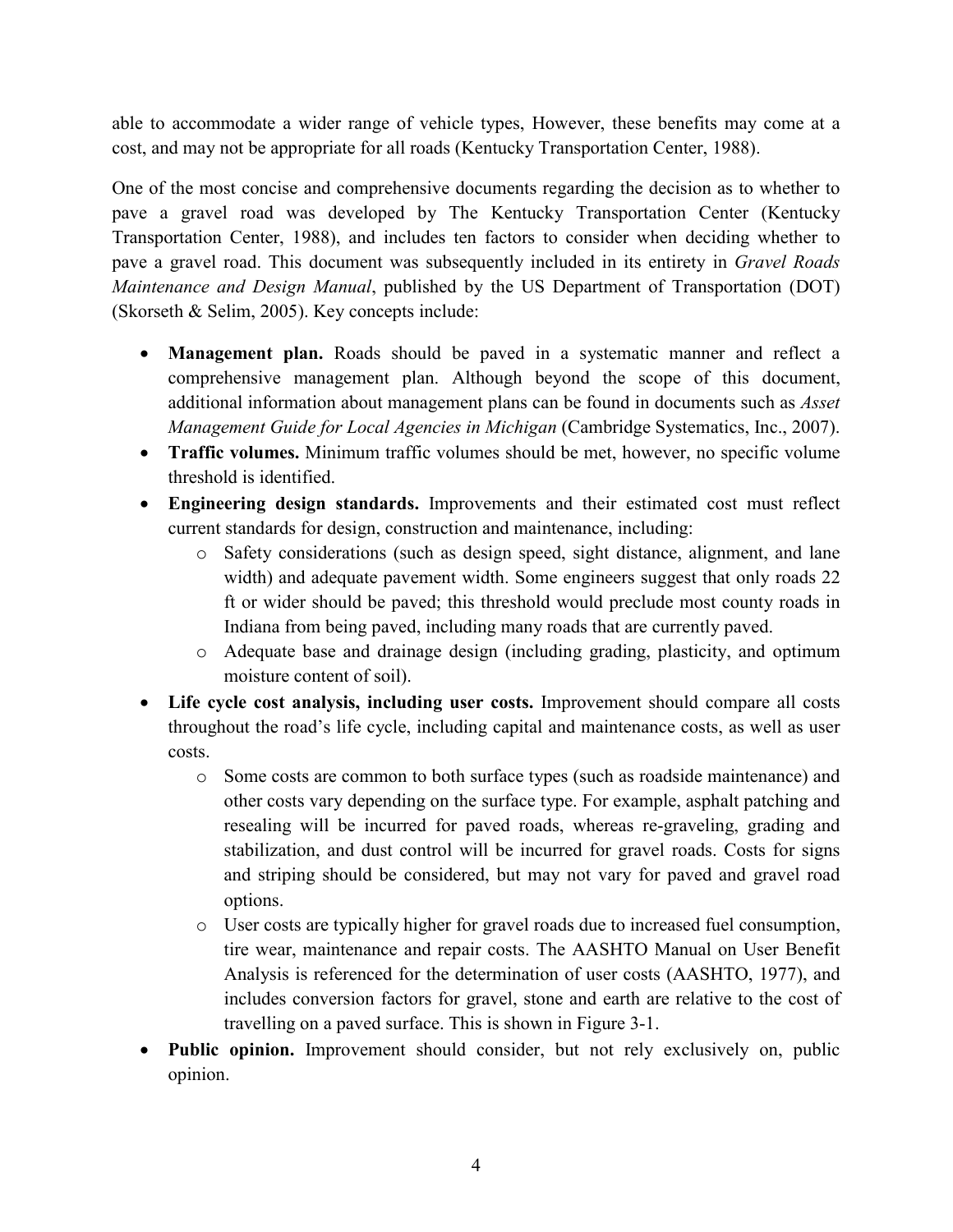

Reference (Winfrey, 1968) as referenced in (AASHTO, 1977)



<span id="page-11-0"></span>An underlying principal of this framework is that paving the road is much more significant than merely providing an asphalt overlay, and the decision must be made in a holistic context that considers engineering factors, cost, and the impact to the public.

It is important to emphasize that every agency is different; circumstances and considerations may vary significantly from agency to agency. This is potentially true of technical standards (e.g., desirable design speeds for low-volume roads), costs, and desired maintenance practices. For example, dust control is a significant expense for gravel roads; however, some agencies provide limited or no dust control. If an agency does not utilize dust control, it will reduce costs substantially, but it will also impact public acceptance of gravel roads.

Public acceptance of gravel roads may also vary. In most cases, public opinion favors paved roads, but there are exceptions. It has also been suggested that a gravel road in an agricultural area is preferable to a poorly maintained paved road, since the gravel road can be graded by the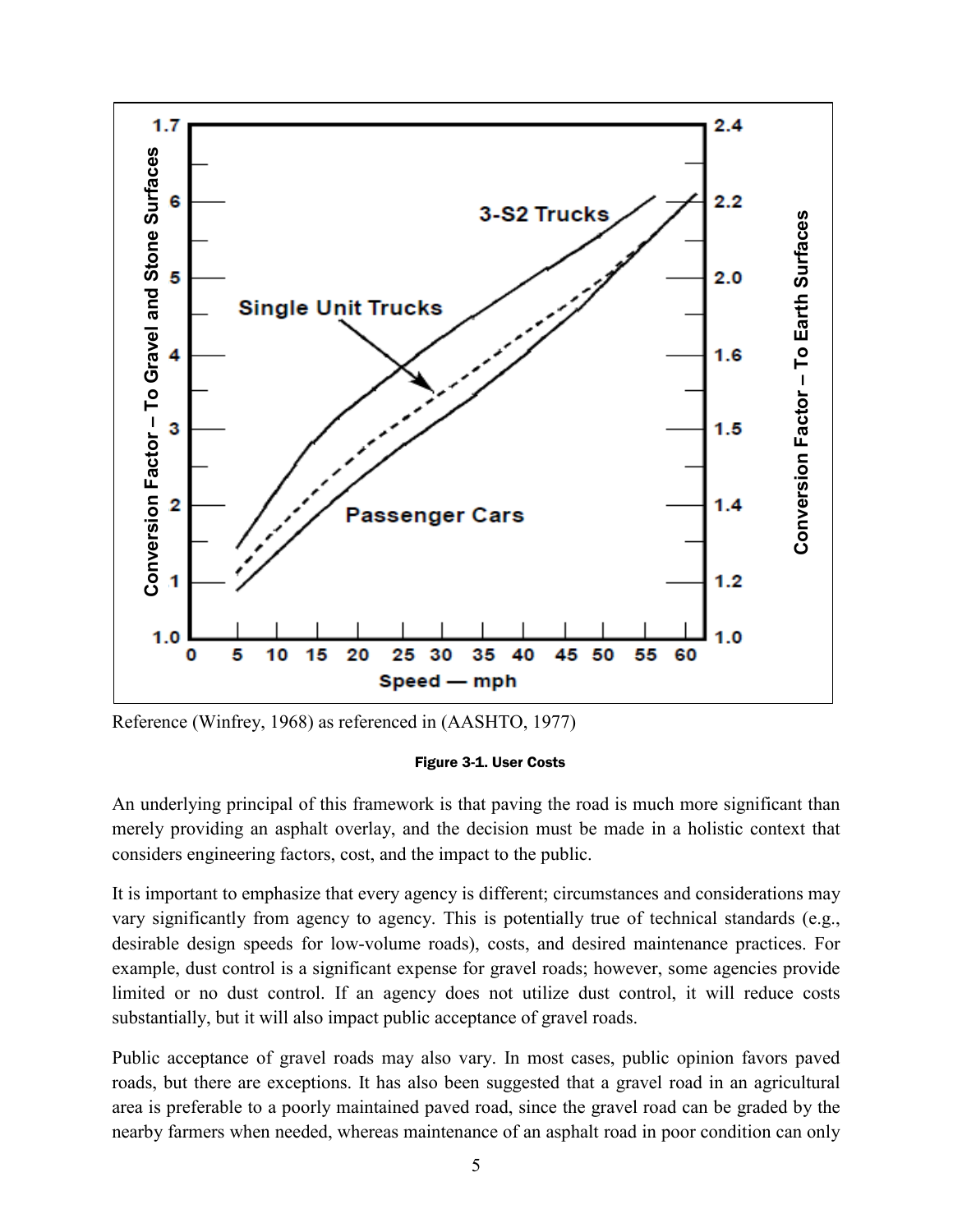be addressed by the local highway department. In some cases, even residents may prefer gravel, as was reported by Kimley-Horn in a report for a local agency north of Atlanta (Kimley-Horn and Associates, Inc., 2009), where the gravel roads have been described as scenic, pastoral, and peaceful (Nurse, January 24, 2009). Some residents believe gravel roads keep down the speed and volume of traffic, which is desirable from the perspective of local walkers, equestrians and cyclists. Furthermore, it has been suggested that the gravel roads make undesirable development (higher density development) less likely. Public opinion rarely is unanimous, however, and some residents think gravel roads are difficult to maintain and as a result pose a safety hazard.

The costs associated with gravel and paved roads also vary significantly. Many local agencies do not closely track costs, and difficulties in estimating life cycle costs are exacerbated by widely differing maintenance practices, differing maintenance needs for different roads, and a general lack of data for low-volume roads. As noted in *When to Pave a Gravel Road* (Kentucky Transportation Center, 1988), maintenance costs for all options must be determined before any conclusions can be reached. However, in some cases, no data exists upon which to base estimates of maintenance costs on low-volume roads.

Other agencies have taken the basic framework for decision making put forth by Kentucky and expanded it or tailored it to their circumstances. Minnesota has developed a framework for decision making based on a historical cost analysis in Minnesota, a method for estimating the cost of maintaining roads, and an example using economic analysis to support decision making (Jahren, et al., 2005). South Dakota developed a computer program to provide a framework for decision making (Zimmerman & Wolters, 2004). The Excel-based program developed by South Dakota allows local agencies to utilize economic factors (costs), or a combination of economic and non-economic factors in the analysis to determine the most appropriate surface for a local road. Other agencies have also developed computer programs to assist in decision making (Eck, 1987).

Other research has explored not only the decision as to whether the road should be paved, but also the optimal time for paving the road (Bhandari, 1979). There are also a number of papers and reports that assess the relative benefits and costs of gravel and paved roads in other countries (Gannon, 1999), including Africa (Archondo-Callao R. , 1999), Finland (Tervala, 1995), and Nicaragua (Archondo-Callao, Mendez-Talavera, & Cantarero-Zeas, 2003).

# <span id="page-12-0"></span>3.2 Gravel Road Costs

The appropriate estimation of costs is critical to the analysis of an appropriate surface type. While it is difficult to put forth cost values with confidence, there are some estimates that have been published for maintaining gravel roads. The annual cost of maintaining gravel roads in Kentucky was \$3,010 per mile in 1988, equivalent to \$5,871 in 2012 when adjusted for inflation (Bureau of Labor Statistics, 2012). Details about this cost are shown in [Table 3-1.](#page-13-0) More recently, the South Dakota Department of Transportation (Zimmerman & Wolters, 2004) estimates that the cost of maintaining a gravel road varies depending on the average daily traffic (ADT), as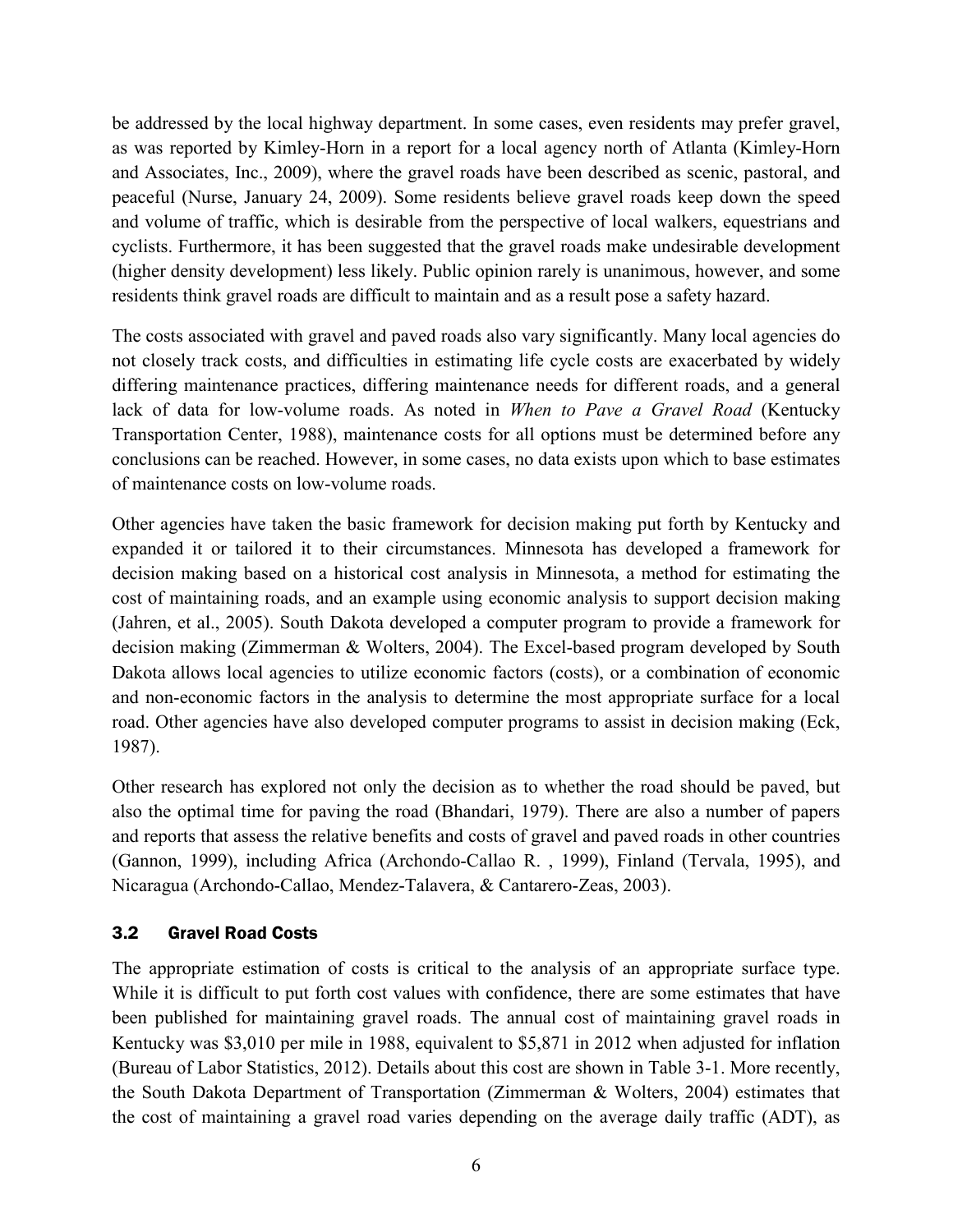shown in [Table 3-2.](#page-13-1) Although not shown in the table, an example agency cost for gravel in South Dakota is \$6,843 per mile (Zimmerman & Wolters, 2004), equivalent to \$8,348 in 2012 when adjusting for inflation.

This South Dakota value is more than one and one-half times higher than the cost estimated by the Minnesota Local Road Research Board of \$4,160 per mile in 2005, equivalent to \$4,909 in 2012 (Jahren, et al., 2005); Minnesota costs are shown in [Table 3-3.](#page-14-0) South Dakota also makes a distinction between the cost of a gravel road and a stabilized gravel road. The cost for a stabilized gravel road is significantly higher than for gravel, as can be seen by comparing data from [Table 3-2](#page-13-1) and [Table 3-3.](#page-14-0) Although not shown in the table, an example agency cost for maintaining stabilized gravel roads in South Dakota is \$10,297 per mile (Zimmerman & Wolters, 2004), equivalent to \$12,138 in 2012 when adjusting for inflation. Additional details about specific elements of the maintenance cost for Kentucky, South Dakota and Minnesota are provided in [Table 3-1,](#page-13-0) [Table 3-2,](#page-13-1) [Table 3-3,](#page-14-0) and [Table 3-4.](#page-14-1)

<span id="page-13-0"></span>

| Year               |         | $\overline{2}$ | 3        | $\overline{\mathbf{4}}$ | 5       | 6       | <b>Total</b> |
|--------------------|---------|----------------|----------|-------------------------|---------|---------|--------------|
|                    |         |                |          |                         |         |         | (\$/mile)    |
| Grading            | \$270   | \$280          | \$290    | \$300                   | \$310   | \$320   | \$1,770      |
| Equipment          | \$90    | \$100          | \$110    | \$120                   | \$130   | \$140   | \$690        |
| Labor              |         |                |          |                         |         |         |              |
| Re-gravel          |         |                |          |                         |         |         |              |
| Materials          |         |                | \$4,000  |                         |         |         |              |
| Equipment          |         |                | \$2,500  |                         |         |         |              |
| Labor              |         |                | \$2,300  |                         |         |         |              |
| Stabilization/Dust |         |                |          |                         |         |         |              |
| Control            |         |                |          |                         |         |         |              |
| Materials          | \$800   | \$900          | \$1,200  | \$920                   | \$950   | \$975   | \$5,745      |
| Equipment          | \$30    | \$35           | \$70     | \$40                    | \$50    | \$60    | \$285        |
| Labor              | \$100   | \$110          | \$150    | \$125                   | \$140   | \$150   | \$775        |
| Total              | \$1,290 | \$1,425        | \$10,620 | \$1,505                 | \$1,580 | \$1,645 | \$18,065     |

| Table 3-1. Gravel Road Costs in Kentucky |  |
|------------------------------------------|--|
|------------------------------------------|--|

Reference: (Kentucky Transportation Center, 1988)

Table 3-2. Gravel Road Costs in South Dakota based on ADT

<span id="page-13-1"></span>

|                                  | <b>Initial</b>                                                  | <b>Blading</b>                                |      | Re-gravel                | <b>Spot Gravel/</b><br><b>Annual</b><br><b>Maint. Cost</b><br>(\$/mile) |         |
|----------------------------------|-----------------------------------------------------------------|-----------------------------------------------|------|--------------------------|-------------------------------------------------------------------------|---------|
| <b>ADT</b><br>(vehicles/<br>day) | <b>Construction or</b><br><b>Major Rehab.</b><br>Cost (\$/mile) | Cost<br><b>Times</b><br>per Year<br>(\$/mile) |      | Years<br>between<br>App. |                                                                         |         |
| $0-99$                           | \$3,700                                                         | 17                                            | \$45 | 8                        | \$3,700                                                                 | \$350   |
| 100-199                          | \$3,700                                                         | 20                                            | \$45 | 8                        | \$3,700                                                                 | \$800   |
| 200-299                          | \$4,500                                                         | 30                                            | \$50 | 6                        | \$4,500                                                                 | \$1,070 |
| > 300                            | \$7,036                                                         | 50                                            | \$65 | 6                        | \$7,036                                                                 | \$2,420 |

Reference: (Zimmerman & Wolters, 2004)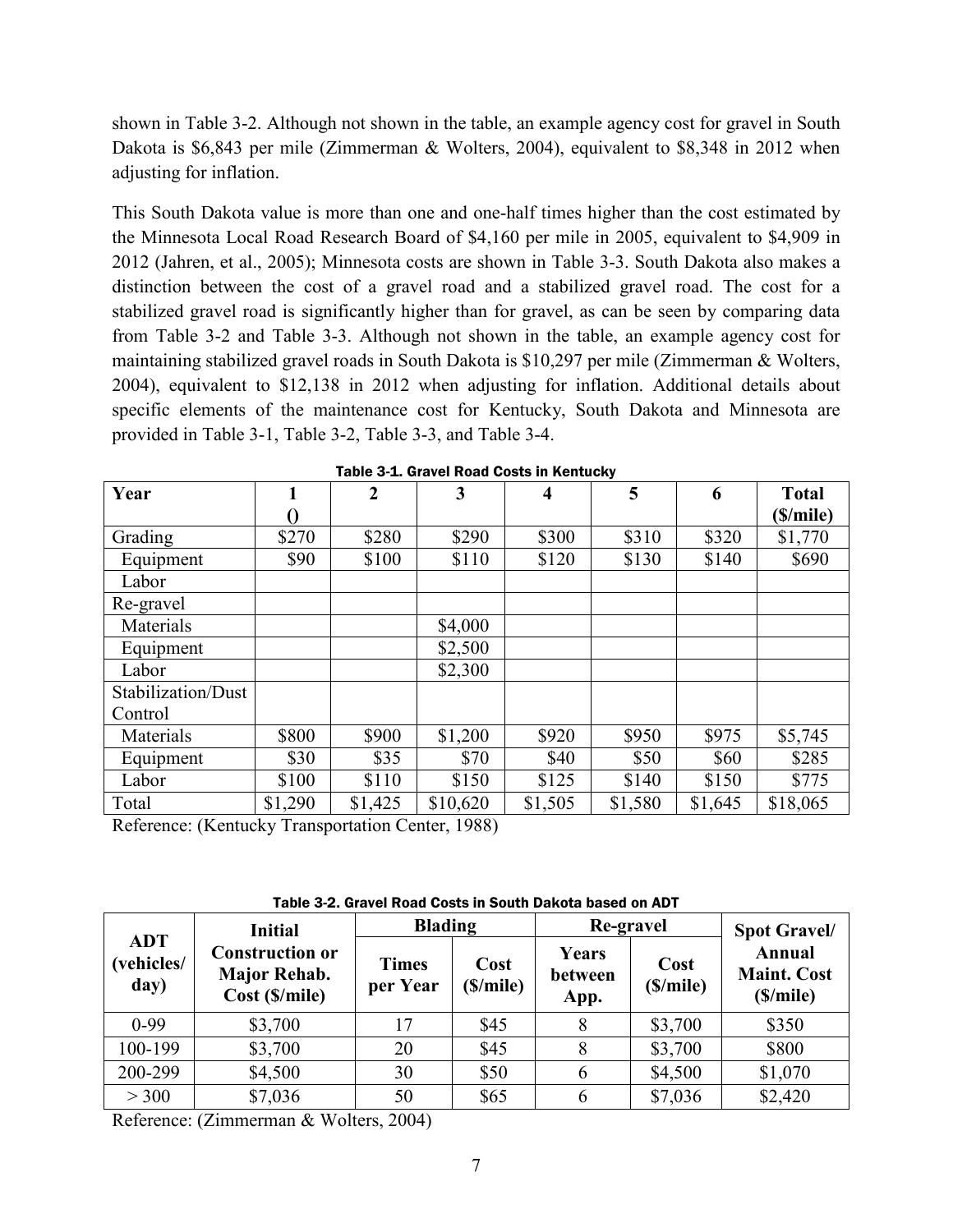| <b>ADT</b>         | <b>Initial</b><br>Construction             |                                 | Dust Control     |                             | <b>Blading</b>   |                          | Re-gravel        |                          | <b>Reshape Cross</b><br><b>Section</b> |                                      |
|--------------------|--------------------------------------------|---------------------------------|------------------|-----------------------------|------------------|--------------------------|------------------|--------------------------|----------------------------------------|--------------------------------------|
| (vehicles/<br>day) | or Major<br><b>Rehab. Cost</b><br>(S/mile) | <b>Years</b><br>between<br>App. | Cost<br>(S/mile) | <b>Times</b><br>per<br>year | Cost<br>(S/mile) | Years<br>between<br>App. | Cost<br>(S/mile) | Years<br>between<br>App. | Cost<br>(\$/mile)                      | Annual<br>Maint.<br>Cost<br>(S/mile) |
| $0-99$             | \$5,000                                    |                                 | \$3,700          |                             | \$40             | 12                       | \$2,300          | $- -$                    | $- -$                                  | \$500                                |
| 100-199            | \$8,154                                    |                                 | \$3,300          | 4                           | \$40             |                          | \$4,854          | --                       | --                                     | \$333                                |
| 200-299            | \$8,154                                    |                                 | \$3,300          | 4                           | \$40             |                          | \$4,854          | $- -$                    | --                                     | \$333                                |
| >300               | \$19,716                                   |                                 | \$2,300          | 6                           | \$380            | 10                       | \$17,416         | 10                       | \$3,400                                | \$3,635                              |

Table 3-3. Stabilized Gravel Road Costs in South Dakota based on ADT

<span id="page-14-0"></span>Reference: (Zimmerman & Wolters, 2004)

#### Table 3-4. Gravel Road Costs on a Five-Year Cycle in Minnesota (cost per mile)

| Year                    |          | າ<br>◢  | 3       | 4       | 5       | b        | <b>Total</b> |
|-------------------------|----------|---------|---------|---------|---------|----------|--------------|
| Grading                 |          |         |         |         |         |          |              |
| Equipment               | \$800    | \$800   | \$800   | \$800   | \$800   | \$800    | \$4,800      |
| _abor                   | \$600    | \$600   | \$600   | \$600   | \$600   | \$600    | \$3,600      |
| Resurfacing             |          |         |         |         |         |          |              |
| Materials               | \$7,000  |         |         |         |         | \$7,000  | \$14,000     |
| Equipment               | \$4,200  |         |         |         |         | \$4,200  | \$8,400      |
| ∟abor                   | \$2,600  |         |         |         |         | \$2,600  | \$5,200      |
| <b>Annual Total</b>     | \$15,200 | \$1,400 | \$1,400 | \$1,400 | \$1,400 | \$15,200 | \$36,000     |
| <b>Cumulative Costs</b> |          | \$1,400 | \$2,800 | \$4,200 | \$5,600 | \$20,800 |              |

<span id="page-14-1"></span>Reference: (Jahren, et al., 2005)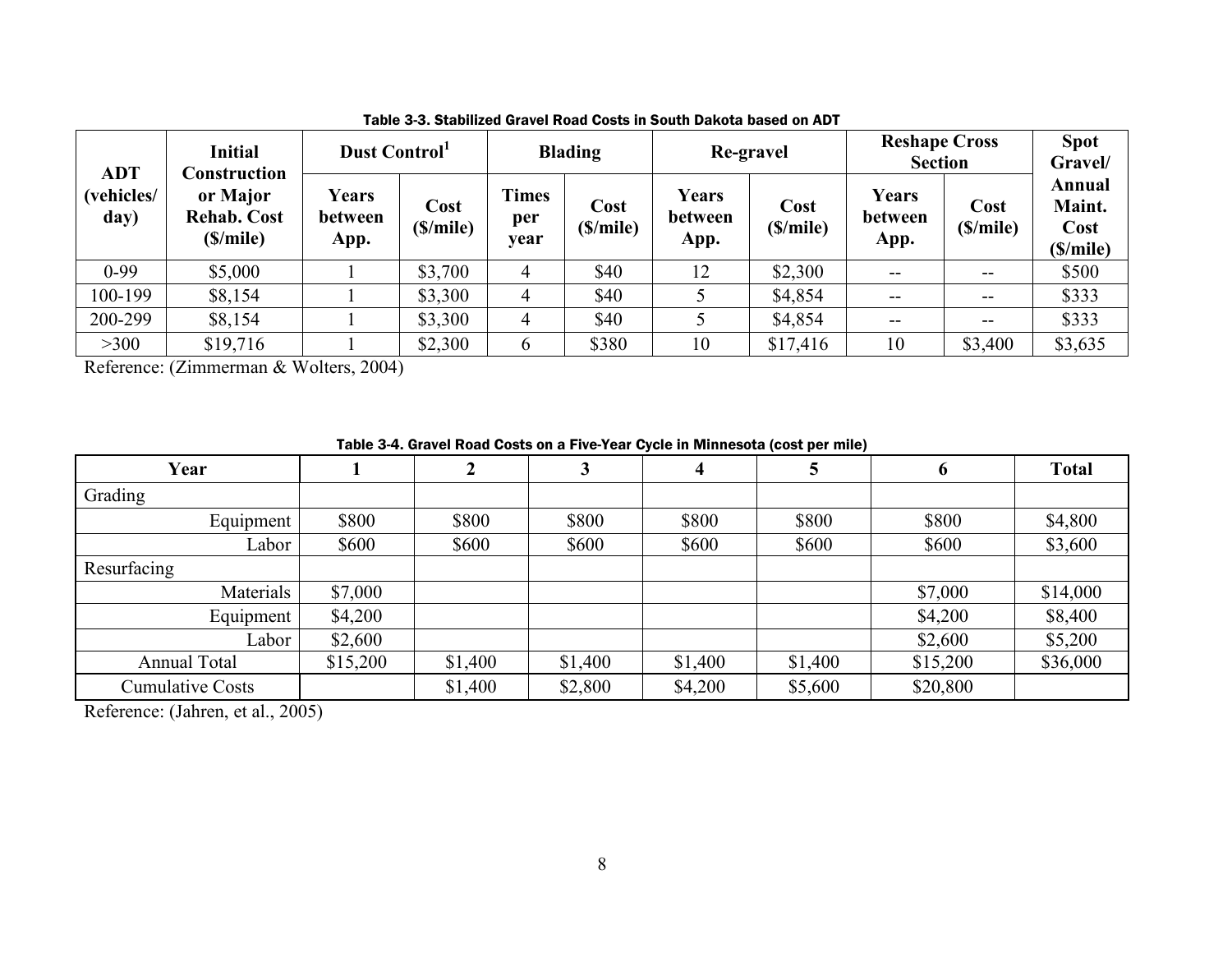The difference in cost to maintain a gravel road in Minnesota and South Dakota is partially attributable to different frequencies for maintenance activities. South Dakota's maintenance program includes "blading" 50 times per year (at \$65 per mile) whereas the Minnesota cost reflects "grading" 21 times a year (at \$67 per mile). In this case, it is reasonable to assume that "blading" and "grading" are analogous activities. However, it does highlight the fact that different agencies use different vocabulary to describe activities, and it is important to make sure that activities and costs are being appropriately attributed, given these differences in vocabulary.

Differences are also attributable to different costs in different locations. South Dakota's maintenance program includes re-gravelling at \$7,036 per mile every six years, whereas Minnesota's program includes re-gravelling at \$13,800 per mile every five years when traffic exceeds 100 vehicles per day. The lower cost in South Dakota may be due to varying costs, as well as more frequent blading, and the addition of spot graveling, an activity that is not included in Minnesota.

Neither the South Dakota nor Minnesota costs include dust control, crown and cross section reshaping, or ditch maintenance in the gravel road maintenance cost. Dust control can be very expensive, and may include a variety of treatments, from calcium chloride (cement stabilization) to emulsion sealants and soybean oil products (Ohio Soybean Council, 2012). Some agencies consider chip and seal or thin asphalt overlays as dust control. Again, this emphasizes the wide range of practices and the difficulties inherent in a lack of common vocabulary. Ironically, while some agencies recommend cement stabilization for dust control, others have cited that a potential disadvantage of cement stabilization is dust problems due to the smaller aggregate size and resulting denser composition, and the fact that the surface may result in a higher vehicle speed and higher traffic volume (Kimley-Horn and Associates, Inc., 2009). Dust control is an important consideration and can represent a substantial cost; agencies should refer to documents such as *Dust Control on Low-Volume Roads* for additional information (Lunsford, 2001).

The impact of different maintenance activities and frequencies is illustrated by the three gravel maintenance scenarios developed for one local agency. The scenarios ranged from \$34,000 per mile per year to \$16,600 per mile per year, as described below (Kimley-Horn and Associates, Inc., 2009).

- $\bullet$  \$34,000 per year: blading at \$1,500 per mile 21 times a year, re-graveling at \$13,000 per mile every six years, and spot graveling at \$650 per mile every other year. Note that this scenario does not include dust abatement or ditch-shaping. This high cost was caused by the high frequency of blading.
- \$19,000 per year: blading twice a year, re-shaping the cross section and ditch maintenance (\$7,400 per mile) once a year, spot graveling once a year, dust abatement (\$2,050 per mile) three times a year, and re-graveling every six years.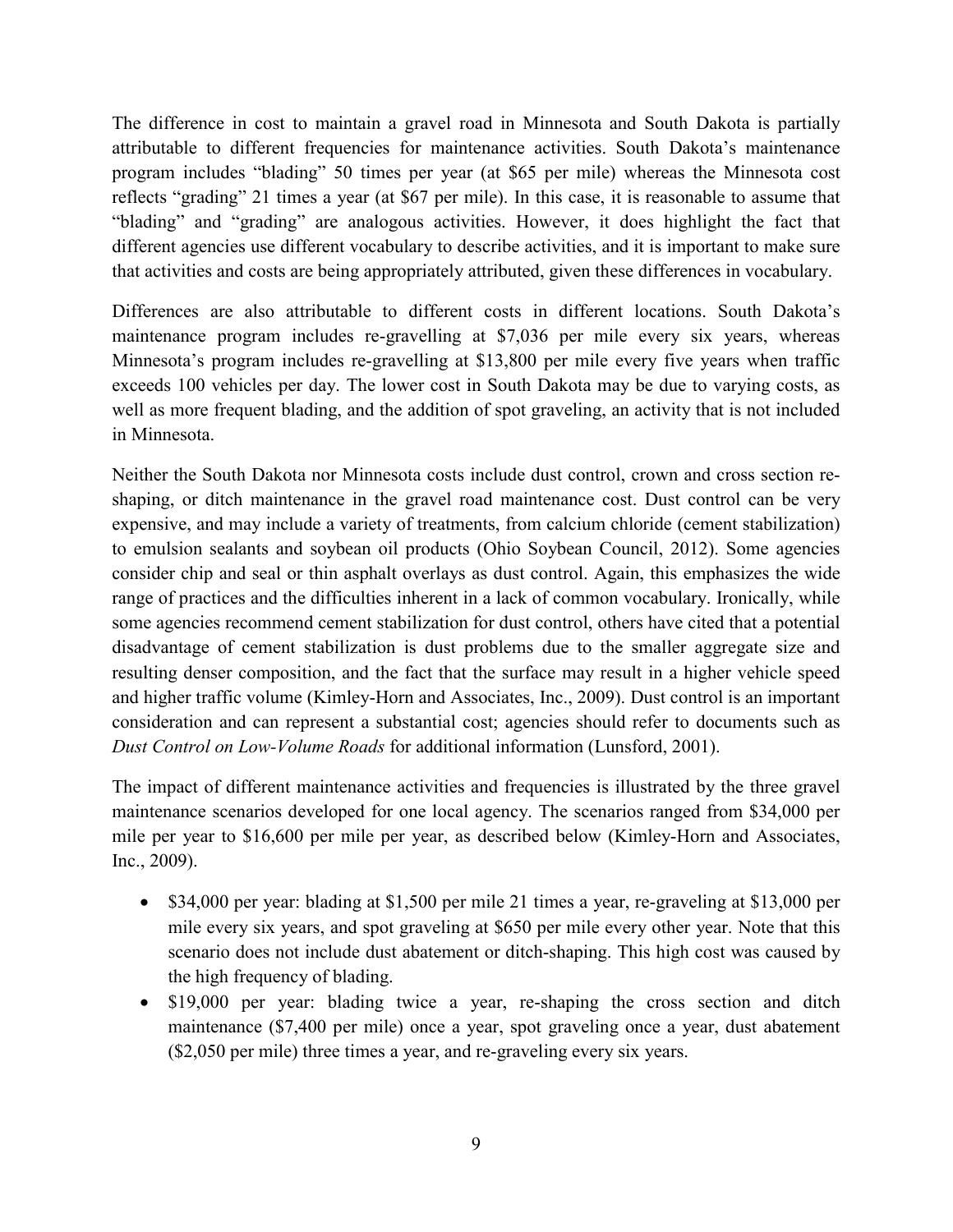• \$16,600 per year: blading twice a year, re-shaping the cross section and ditch maintenance once a year, spot graveling once a year, and dust abatement three times a year.

The above scenarios illustrate that from a cost perspective, maintenance is a primary factor affecting the decision of whether a road should be paved or gravel. These findings are confirmed by another report for a local agency, which found that a wide range of costs to maintain a gravel road in Wyoming (BenchMark Engineers, P.C., 2006). Reported annual maintenance cost varied from \$584 per mile to \$20,348, and estimated maintenance costs were as follows (BenchMark Engineers, P.C., 2006):

- \$3,640 per mile per year for typical maintenance.
- \$7,280 per mile per year for above average maintenance.
- \$13,520 per mile per year for roads requiring a high level of maintenance with water.
- \$42,640 per mile per year for roads requiring frequent maintenance with chloride.

# <span id="page-16-0"></span>3.3 Paved Road Costs

As with gravel road costs, paved road costs can vary significantly, and cost differences may be attributable to different characteristics of each individual road, different maintenance practices, local costs, and traffic. The potential impact of traffic on the cost for both gravel and paved roads is illustrated in [Figure 3-2,](#page-17-1) based on data collected from four counties over a five year period in Minnesota. This chart is based on actual data from multiple agencies. The thickness of the asphalt surface course, the adequacy of the base, the age of the roadway, the drainage, and the maintenance practices vary for different jurisdictions and for different roads. Generally, the cost of maintaining a road would be expected to increase with increasing traffic.

Potential costs associated with maintaining pavement include periodic overlays of asphalt, crack sealing, surface treatments (chip sealing, fog sealing, etc.), and patching. Local practices may vary significantly, and the use of one maintenance practice may affect the need for and cost of other maintenance practices. For example, use of a chip seal may extend the pavement life and increase the intervals between overlays. One maintenance schedule for a seven-year cycle for asphalt is shown in [Table 3-5,](#page-18-0) based on data reported in Minnesota. Costs for asphalt roads for South Dakota are shown in [Table 3-6.](#page-18-1) Although not shown in the table, an example agency cost for asphalt in South Dakota is \$4,570 per mile (Zimmerman & Wolters, 2004), equivalent to \$5,570 per mile in 2012 when adjusting for inflation. This cost reflects crack sealing every 3 years (\$1,200 per mile), seal coating every 4 years (\$7,000 per mile), an overlay every 20 years (\$37,000 per mile), and striping and marking every 4 years (\$280 per mile).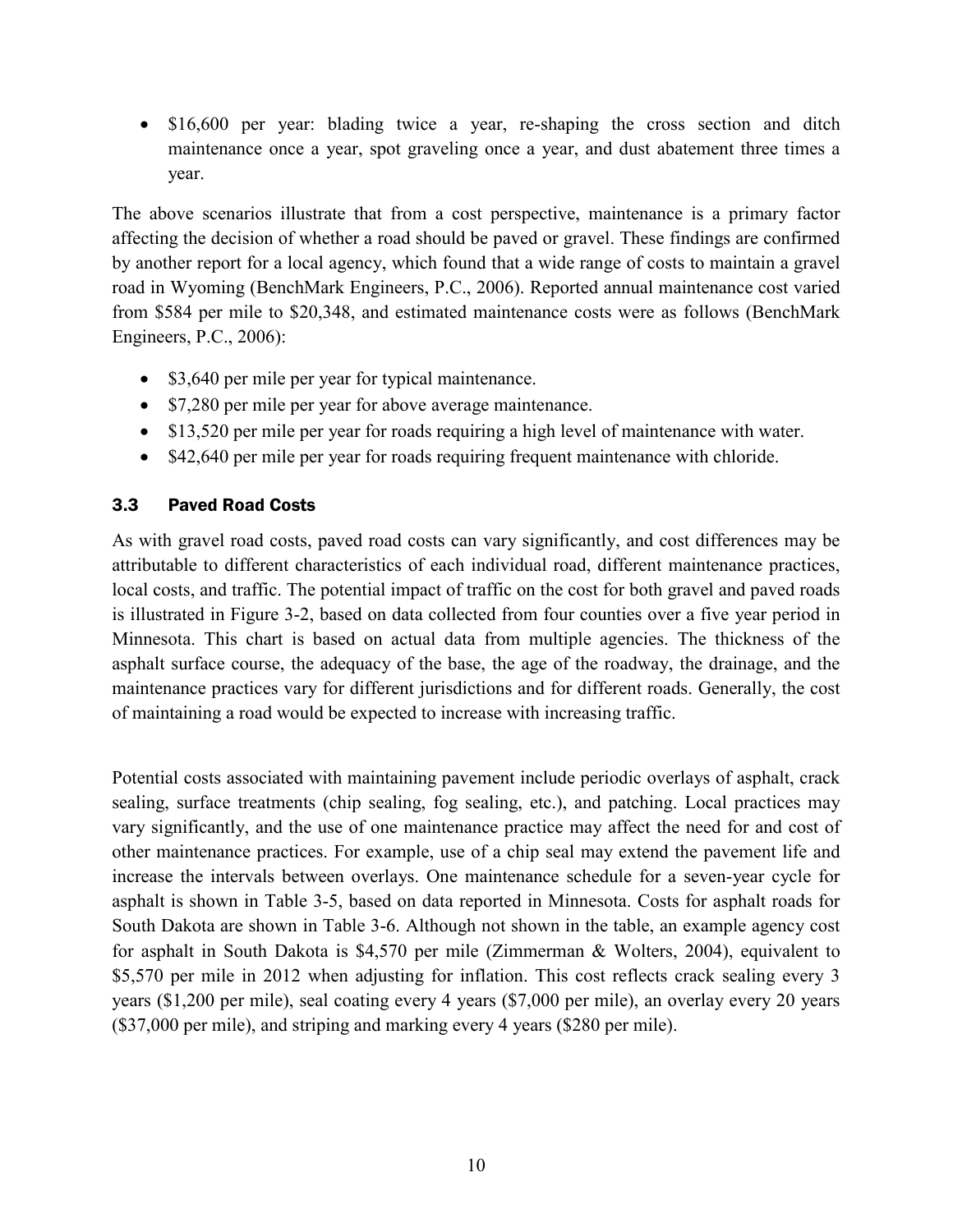

<span id="page-17-1"></span>Reference (Jahren, et al., 2005)



Similarly, the reported average annual cost for asphalt maintenance in Minnesota is \$2,460 per mile (includes seal coat every 7 years, but not the initial \$130,000 resurfacing cost), equivalent to \$2,900 per mile in 2012 when adjusting for inflation. If the expected life of the asphalt resurfacing is 14 years, the equivalent annual cost for asphalt resurfacing would be \$9,290 per mile, for a total resurfacing and maintenance cost of \$11,750 per mile, equivalent to \$13,805 per mile in 2012 when adjusting for inflation.

# <span id="page-17-0"></span>3.4 Considerations in the Identification of the Appropriate Surface

Cost is a primary consideration in the decision as to the most appropriate surface type. In Minnesota, the report concluded that the maintenance cost savings alone could not justify the investment in an asphalt upgrade (Jahren, et al., 2005). Still, some benefits, like safety, economic development and quality of life, in addition to the reduced maintenance cost, can justify the improvement. Many benefits cannot easily be assigned monetary value. Adding to the complexity of the decision making is the fact that there are a variety of surface treatments that can be considered for implementation. In some cases, an upgrade may be justified based on maintenance cost if the upgrade is minimal. For example, a "lightly-surfaced road", such as a seal coat, may be warranted since it would require a smaller investment compared to asphalt (Jahren, et al., 2005). The term "lightly-surfaced road" again points to the important consideration of vocabulary. The term "paved road" may have different implications for different agencies. Some agencies consider chip seal over gravel a pavement, and others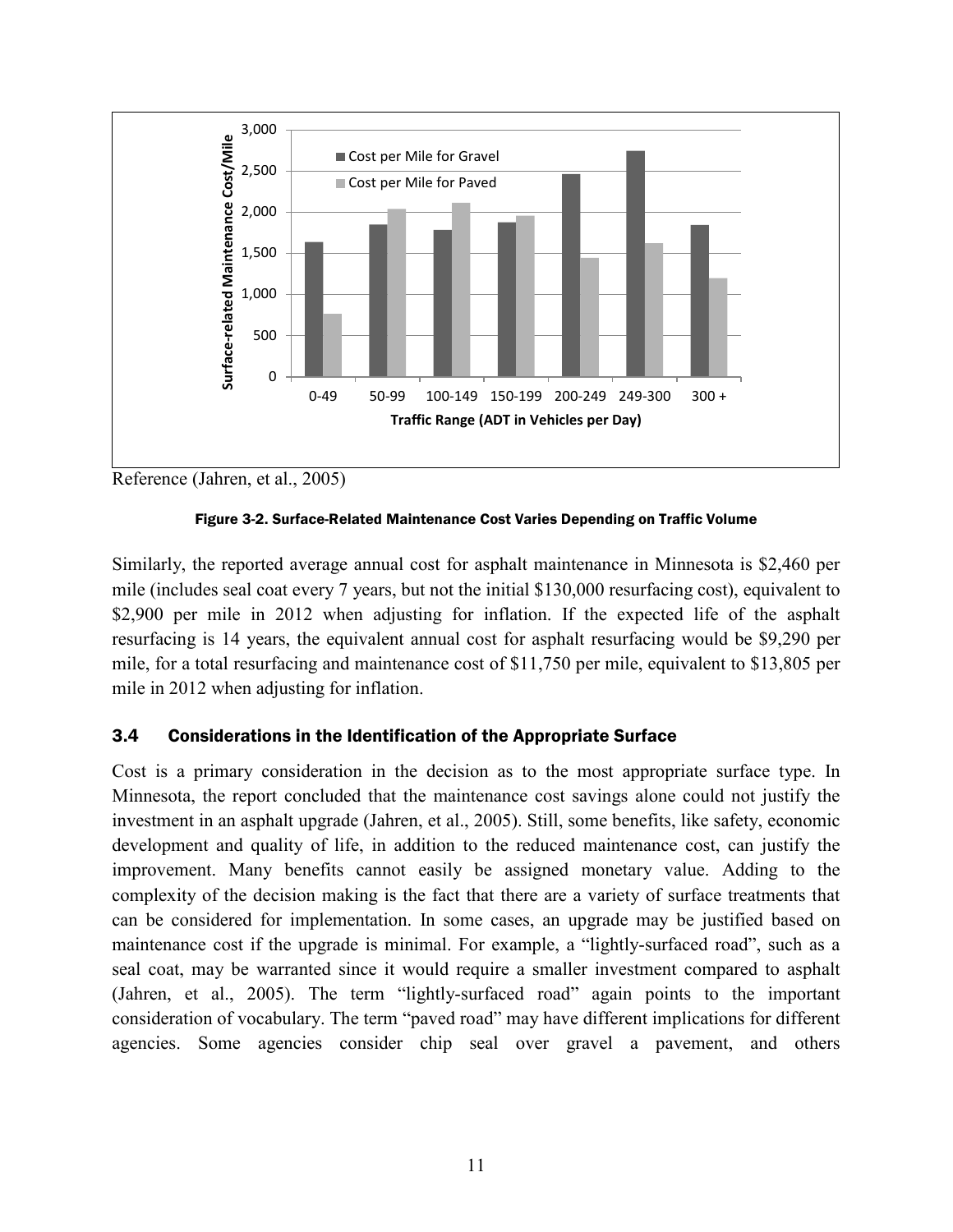| Year                |           |           |           |           |           |           |           |           | <b>Total</b> |
|---------------------|-----------|-----------|-----------|-----------|-----------|-----------|-----------|-----------|--------------|
| Maintenance         | \$1,600   | \$1,600   | \$1,600   | \$1,600   | \$1,600   | \$1,600   | \$1,600   | \$1,600   | \$12,800     |
| Resurfacing         | \$130,000 |           |           |           |           |           |           | $$6,000*$ | \$136,000    |
| <b>Annual Total</b> | \$131,600 | \$1,600   | \$1,600   | \$1,600   | \$1,600   | \$1,600   | \$1,600   | \$7,600   | \$148,800    |
| Summary             | \$131,600 | \$133,200 | \$134,800 | \$136,400 | \$138,000 | \$139,600 | \$141,200 | \$148,800 |              |

Table 3-5. Asphalt Road Costs for a Seven-Year Cycle in Minnesota (cost per mile)

Reference: (Jahren, et al., 2005)

\* Seal coat application

<span id="page-18-0"></span>

| <b>Initial</b><br><b>ADT</b> |                                                             | <b>Crack Seal</b>        |                  | <b>Seal Coat</b>         |                  | Overlay                  |                  | <b>Stripping and</b><br><b>Marking</b> |                  | Patching/                                |
|------------------------------|-------------------------------------------------------------|--------------------------|------------------|--------------------------|------------------|--------------------------|------------------|----------------------------------------|------------------|------------------------------------------|
| (vehicles/<br>day)           | Const. or<br><b>Major</b><br><b>Rehab. Cost</b><br>(S/mile) | Years<br>between<br>App. | Cost<br>(S/mile) | Years<br>between<br>App. | Cost<br>(S/mile) | Years<br>between<br>App. | Cost<br>(S/mile) | Years<br>between<br>App.               | Cost<br>(S/mile) | Annual<br><b>Maint. Cost</b><br>(S/mile) |
| $0-99$                       | 35,000                                                      | $\overline{3}$           | 900              | 5 <sup>5</sup>           | 6,500            | 21                       | 35,000           | 5                                      | 210              | 500                                      |
| 100-199                      | 35,000                                                      | 3                        | 900              | 5                        | 6,500            | 17                       | 35,000           | 4                                      | 250              | 500                                      |
| 200-299                      | 37,000                                                      | 3                        | 1,200            | 4                        | 7,000            | 20                       | 37,000           | 4                                      | 280              | 500                                      |
| 300-399                      | 37,000                                                      | 3                        | 1,200            | $\overline{4}$           | 7,000            | 20                       | 37,000           | 4                                      | 280              | 500                                      |
| 400-499                      | 39,000                                                      | 5                        | 1,600            | 4                        | 7,300            | 20                       | 39,000           | 4                                      | 310              | 500                                      |
| 500-599                      | 40,000                                                      | 6                        | 1,600            | 4                        | 7,300            | 20                       | 40,000           | 4                                      | 320              | 500                                      |
| 600-699                      | 43,000                                                      | 6                        | 1,600            | $\overline{4}$           | 7,300            | 20                       | 50,000           | $\overline{4}$                         | 360              | 500                                      |
| > 700                        | 43,000                                                      | 6                        | 1,600            | 4                        | 7,300            | 20                       | 50,000           | 4                                      | 360              | 500                                      |

Table 3-6. Asphalt Road Cost in South Dakota based upon ADT levels

<span id="page-18-1"></span>Reference: (Zimmerman & Wolters, 2004)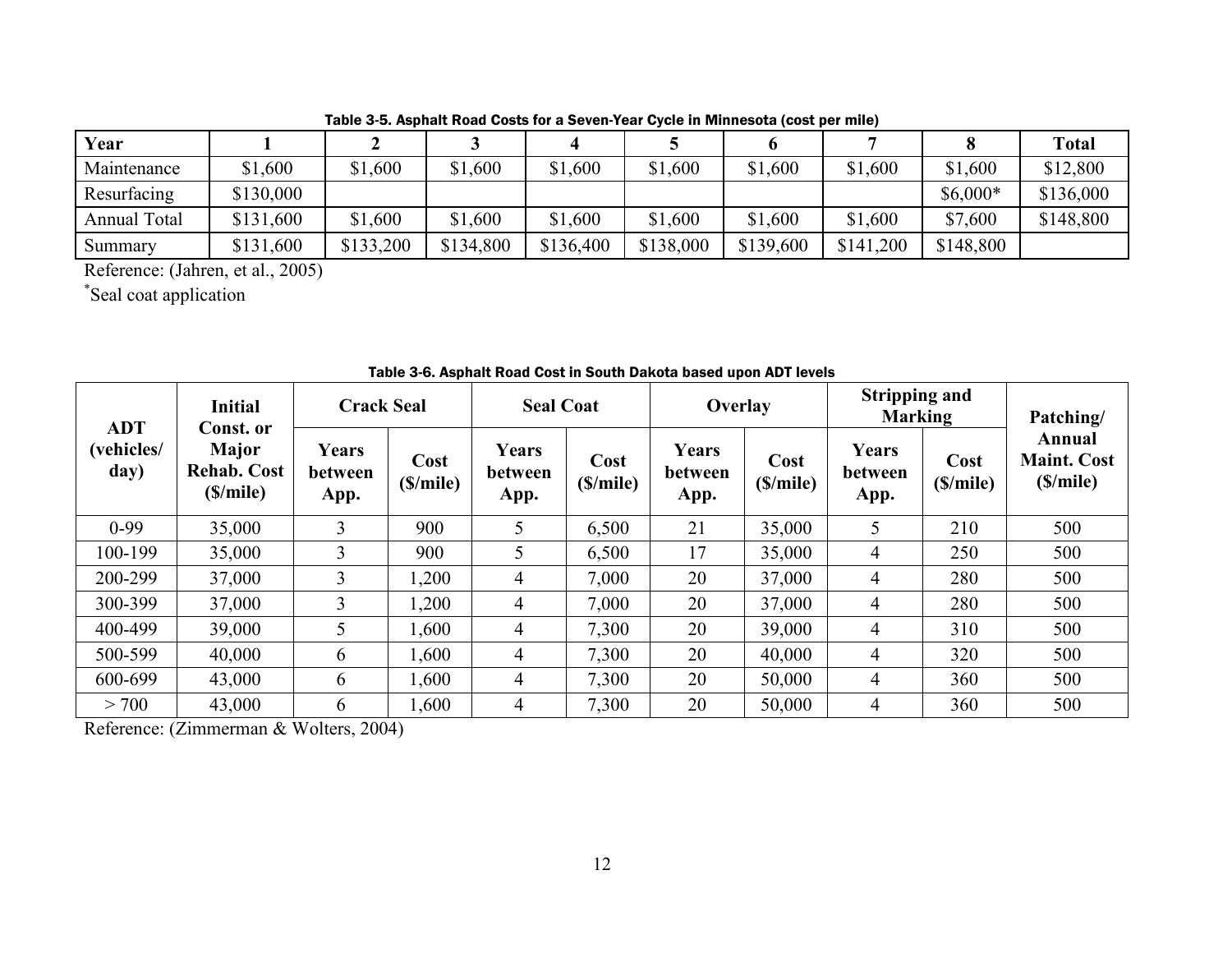consider it dust control. Similarly, the thickness of an asphalt overlay has a significant impact on cost and durability. One report identified ten different project alternatives that could be used to upgrade an unsealed road (Archondo-Callao R. , 2011). Although the term "unsealed road" was not explicitly defined in the paper, this is a term that is used to describe roads in Australia and New Zealand, and it typically refers to an unimproved road or a gravel road with such low maintenance that it functions as an unimproved road. Alternatives to improve an unsealed road included gravel (\$91,732 per mile), double surface treatment (\$247,838 per mile), and asphalt with a thickness of 50 mm (\$321,868 per mile), 100 mm (\$397,507 per mile) or 150 mm (\$473,146 per mile). Each alternative was evaluated for zero and full maintenance. Obviously there are multiple options for maintenance between these two extremes, however, only these two scenarios were evaluated. The results indicated that for a low-volume road with an annual average daily traffic (AADT) of 30 vehicles per day or less, gravel is the best option, regardless of whether there is zero or full maintenance. As the volume on a gravel road increases, the frequency of maintenance increases, which ultimately increases the cost of the project. As the volume on a road increases, it is more cost effective to pave the road rather than increase the frequency of maintenance. The minimum volume required to justify each of the improvements is shown in [Table 3-7.](#page-19-0)

<span id="page-19-0"></span>

| <b>Alternative</b>               | <b>Zero Maintenance</b> | <b>Full Maintenance</b> |
|----------------------------------|-------------------------|-------------------------|
| Double surface treatment         | 70 vehicles per day     | 97 vehicles per day     |
| Asphalt 50 mm $(2 \text{ in.})$  | 98 vehicles per day     | 130 vehicles per day    |
| Asphalt $100 \text{ mm}$ (4 in.) | 127 vehicles per day    | 161 vehicles per day    |
| Asphalt $150 \text{ mm}$ (6 in.) | 156 vehicles per day    | 193 vehicles per day    |

Table 3-7. AADT to Justify Alternative Upgrades

Reference: (Archondo-Callao R. , 2011)

Although most reports do not identify a single volume threshold as the catalyst for paving a road, volume is an important consideration. Volumes of 200 vehicles per day (Jahren C. , 2002) to as low as 50 vehicles per day (Paige-Green, 1998) have been suggested. At the other end of the spectrum, one report suggests that an AADT of 500 vehicles is an appropriate threshold for dust control on gravel roads (UMA Engineering Ltd, 1987). Others suggest that it is not the volume but the load that should be considered (Luhr & McCullough, 1983).

Other factors that have an important impact on the economic analysis include the analysis period and assumptions regarding future interest and inflation rates. If the conversion of a gravel road requires substantial stabilization or other work to improve the base and drainage, then the period over which this activity is amortized will have a significant impact on the economic viability of the project. There is no standard life cycle, but the importance of this factor should be carefully considered.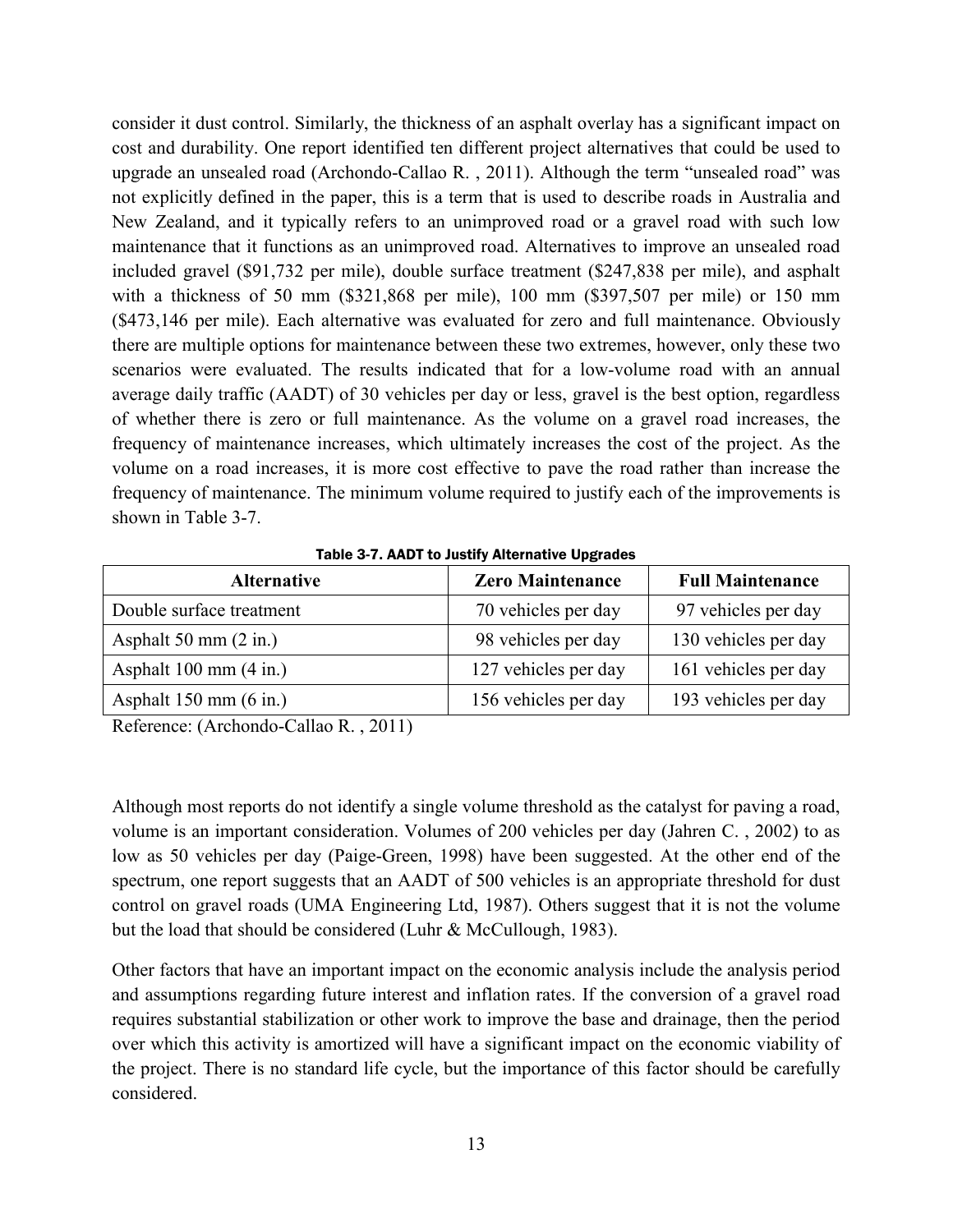# <span id="page-20-0"></span>4.0 Methodology

The project reported in this document focused on reviewing procedures developed in other states, identifying appropriate practices for Indiana and surveying local agencies to identify basic costs for Indiana. The result of these activities is two assessment procedures that can be utilized by local agencies. The assessment procedures provide reasonable default maintenance activities, intervals, and costs. Nevertheless, local agencies are encouraged to use their own costs and intervals to more accurately reflect their practices.

Review of existing literature and feedback from local officials was used to generate the proposed assessment procedures. Initial conversations with county engineers provided basic information which was used to develop a multiple choice survey questionnaire. The resulting survey (shown in Appendix A) was administered to local highway superintendents and county engineers who attended the Indiana Association of County Engineers and Supervisors (IACHES) business meeting in December 2012. Approximately 30 engineers and supervisors were present and participated in the survey.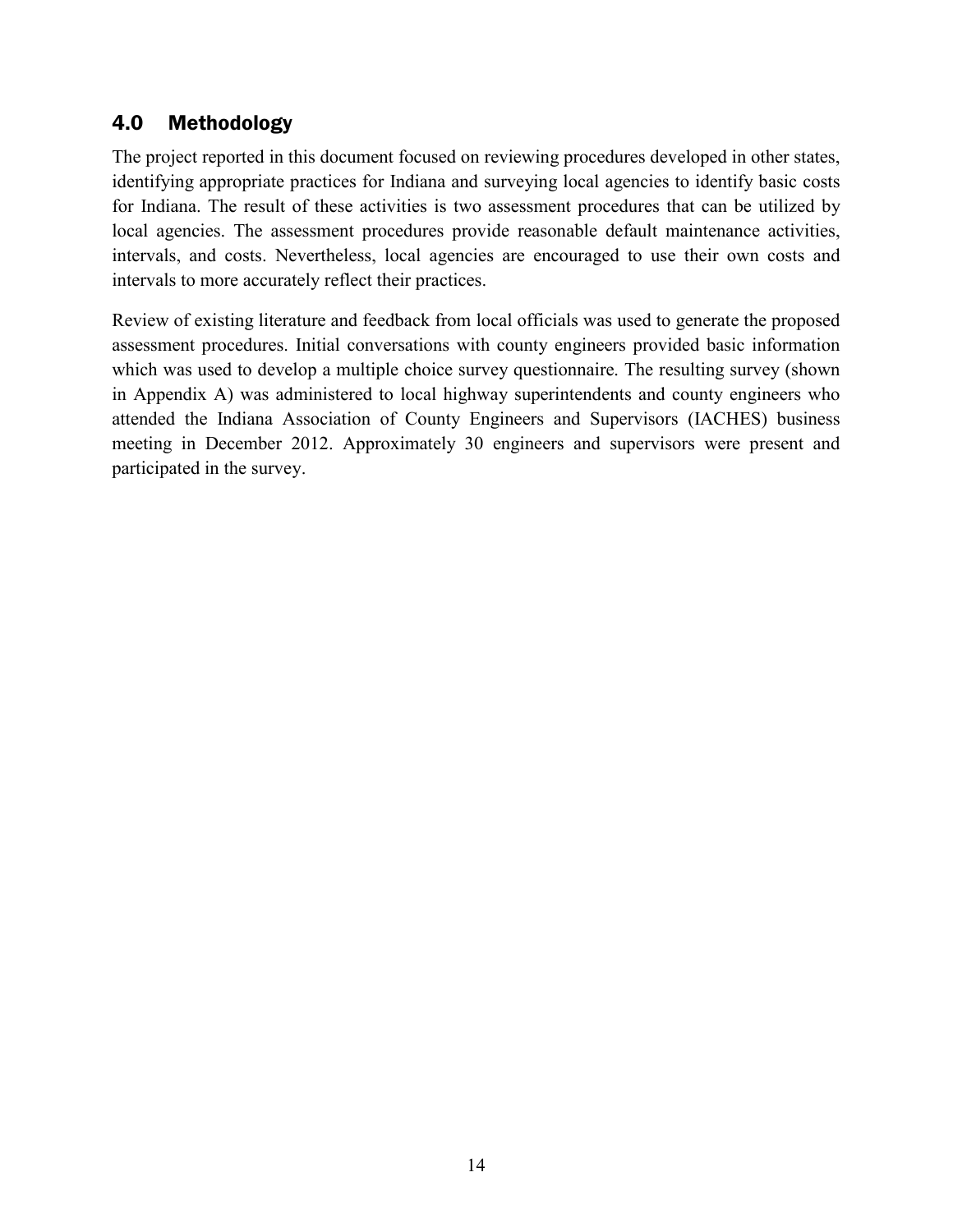# <span id="page-21-0"></span>5.0 Assessment Procedures

Two assessment procedures may be used to help determine the most appropriate surface type for a rural road. The first procedure simply compares the cost of each alternative. The second procedure is a ranking procedure that allows agencies to balance the impacts of multiple criteria. In both assessments, two alternatives are considered, a gravel road and a paved road. It would be possible for an agency to consider other alternatives, such as chip and seal over gravel, but for simplicity, this analysis is limited to gravel and paved with an asphalt overlay.

While these procedures focus on the comparison of gravel and paved roads, it is important to note that the decision regarding the most appropriate road surface type should be made in the context of a road management plan. In fact, all road maintenance and improvement activities should be evaluated and implemented in the context of a larger road management plan. A road management plan includes (Cambridge Systematics, Inc., 2007):

- Current inventory of roads and their conditions,
- List of appropriate preservation and maintenance activities, estimated costs and expected benefits.
- Performance measures and performance goals.
- Procedure for evaluating proposed and alternative activities.
- List of priorities and proposed projects over a multi-year period.
- Documentation of results.

A road management plan is a valuable way of quantifying the costs and benefits of all maintenance, reconstruction and construction activities. This information can then be used to help guide future decisions for maintenance and paving. A road management plan also helps assure that all road investments are efficient, improves accountability and provides important information that can be communicated to decision makers and the public. In addition to being part of a road management plan, it is important that all road improvements incorporate appropriate technical considerations. All road improvements should:

- Meet current standards for design, construction and maintenance (AASHTO, 2011).
- Reflect an adequate level of service (Transportation Research Board, 2010).
- Consider safety, both of the road itself, and of nearby developments. Safety components of the road that must be considered include design speed, sight distance, alignment and lane width (AASHTO, 2010), (AASHTO, 2011), (AASHTO, 2001). Recognize that changing the surface type may have unintended safety consequences. For example, paving a road may increase speeds on the road, increasing the needed sight distance. Alternately, converting a road to gravel may change the path of emergency response vehicles, increasing the response times for some rural areas.

It is also important to note that the surface of the road is just one component, and the life cycle cost and the serviceability of the road are strongly influenced by many features other than the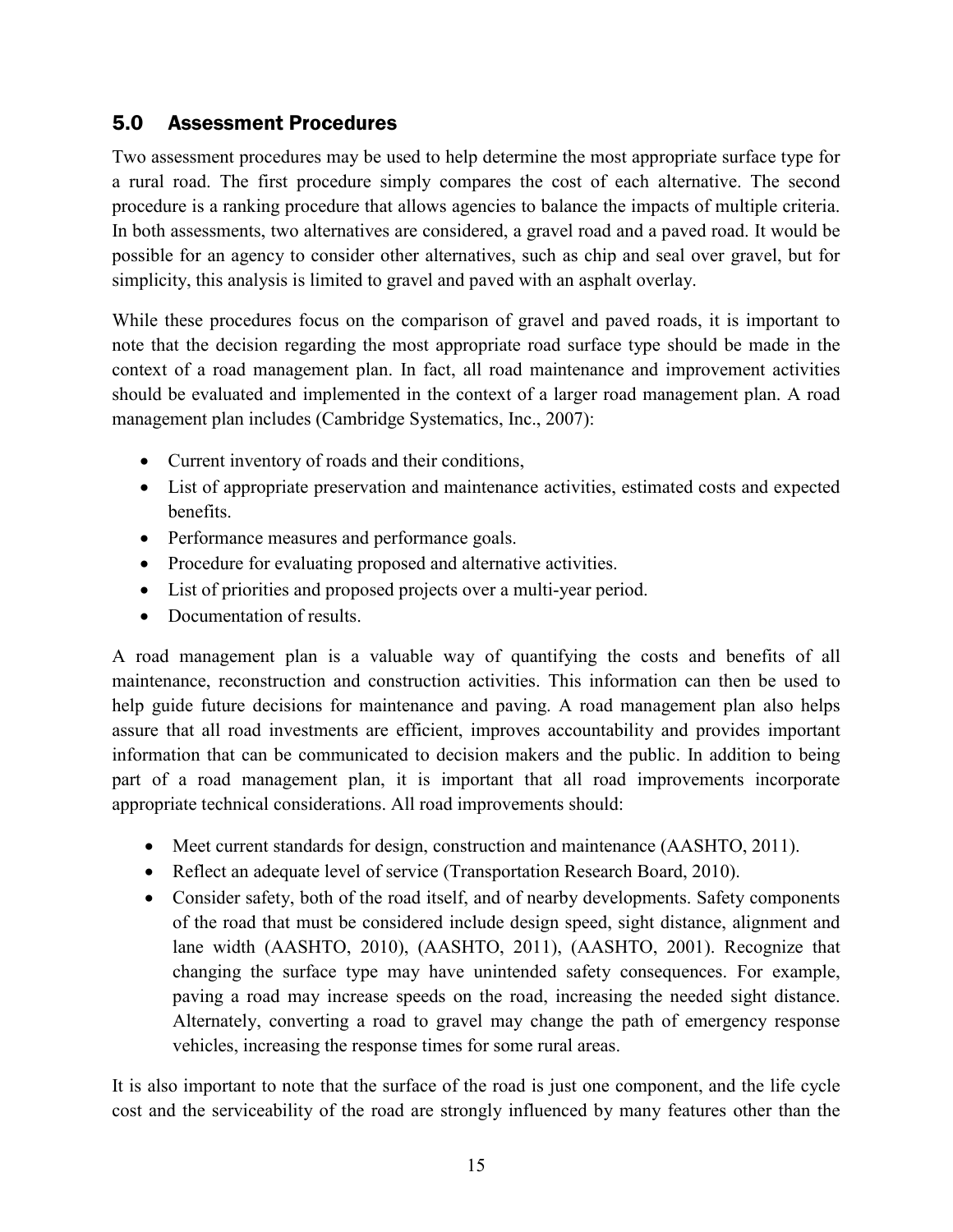surface material. Merely adding an asphalt overlay to a road with an inadequate base or improper drainage is never an appropriate or cost effective solution in the long term.

# <span id="page-22-0"></span>5.1 Cost Assessment

The cost of each alternative must be quantified and should include all costs, both capital and maintenance. Costs include, but are not limited to, costs to prepare the roadway (such as grinding up the existing roadway), costs to improve the roadway if needed (such as base stabilization or drainage), capital and or reconstruction costs (such as an overlay or re-graveling), and on-going maintenance costs.

The examples used in this analysis do not include costs for signs, drainage, vegetation management, or snow removal, because it is presumed that both alternatives would incur similar costs. Similarly, the cost does not include the cost for pavement marking, because most lowvolume paved roads do not have pavement markings, nor do gravel roads. According to the Manual of Uniform Traffic Control Devices (MUTCD), centerlines should be placed on rural arterials and collectors that are 18 feet or more in width and with an ADT of 3,000 vehicles per day or greater (Federal Highway Administration, 2011). Most local roads that will be evaluated with this assessment technique are two lane roads with substantially less traffic, generally with an ADT of under 500 vehicles per day, and thus would not be required to have pavement markings. The procedure could easily be expanded to include these costs, if desired.

A framework for the inclusion of user costs (costs to drivers) is also provided; this may be included or omitted, at the discretion of the local agency. Another possibility would be to include user costs as a weighted cost (BenchMark Engineers, P.C., 2006).

Another consideration is the time value of money. The analysis presented here considers all prices in 2012 dollars. It would also be possible to index the values to consider projected inflation and interest rates. However, for simplicity constant 2012 dollars were used in this analysis. This assumption can be justified due to the relatively low interest and inflation rates in recent history, the uncertainty associated with forecasting future interest rates and inflation rates, and previous research that suggests that a good case can be made for letting interest and inflation cancel completely and simplify the resulting life cycle cost calculations (Eisenberger, Remer, & Lorden, 1978).

# <span id="page-22-1"></span>5.1.1. Gravel Road Cost

It is important to recognize that there is no one best maintenance practice, since local resources and priorities may vary significantly. In this assessment, minimal, moderate and high maintenance levels have been identified to illustrate a range of potential practices that may be appropriate for different agencies and on different roads.

Activities for each of the three maintenance levels and the equivalent annual cost for each are shown in [Table 5-1.](#page-23-0) The concept was developed based on the literature (Archondo-Callao R. ,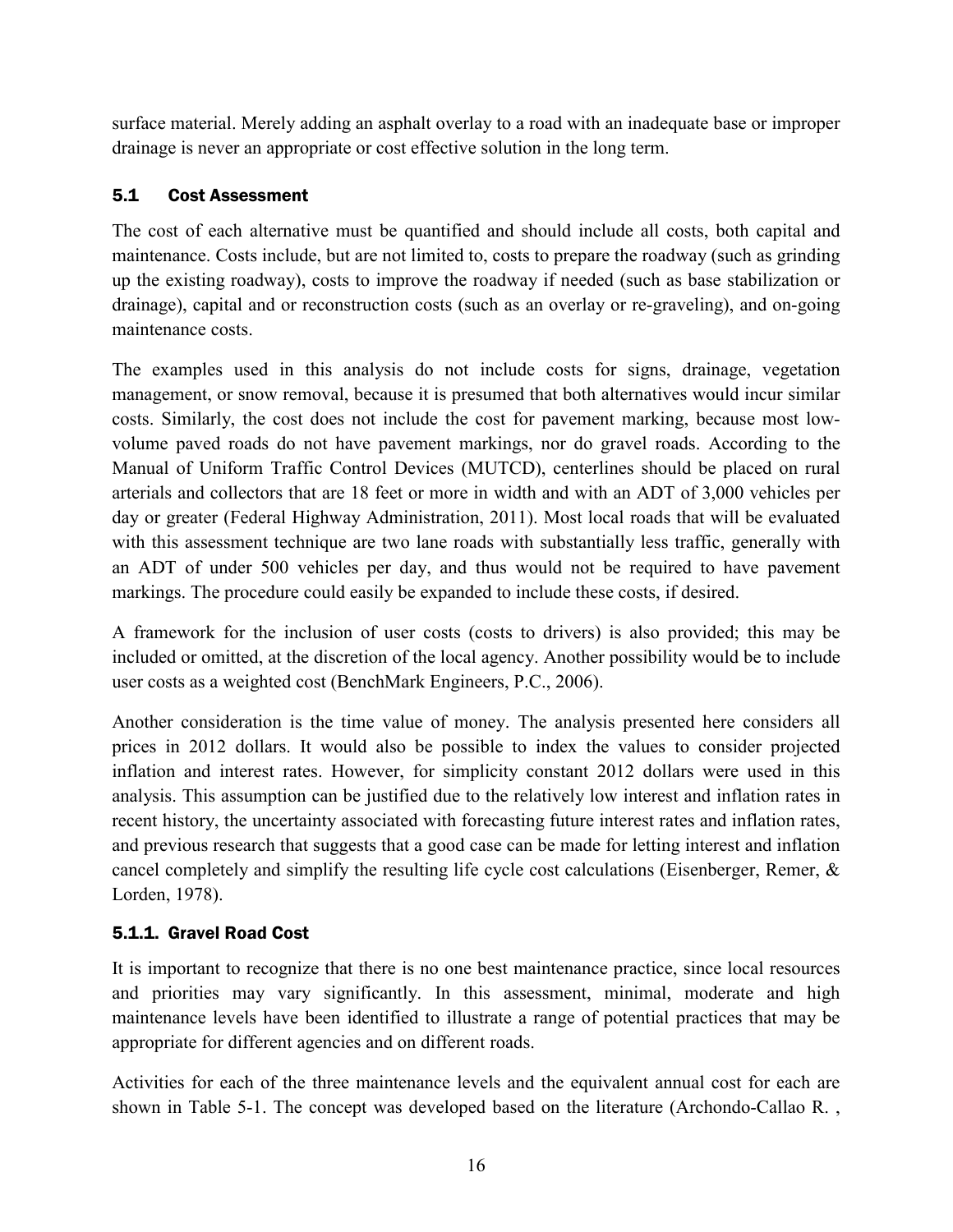2007), (Jahren, et al., 2005) (Zimmerman & Wolters, 2004), and with input from engineers and highway superintendents in local Indiana county agencies.

<span id="page-23-0"></span>

|                                       | <b>Cost per Mile or</b>                        |                | <b>Maintenance Level</b> |                                                   |  |
|---------------------------------------|------------------------------------------------|----------------|--------------------------|---------------------------------------------------|--|
| <b>Activity</b>                       | Frequency                                      | <b>Minimal</b> | <b>Moderate</b>          | <b>High</b>                                       |  |
| Dust Control                          | Frequency (applications<br>per year)           | None           | $\overline{2}$           | 4                                                 |  |
|                                       | Cost per application                           | \$500          | \$500                    | \$500                                             |  |
|                                       | Equivalent annual cost                         | \$0            | \$1,000                  | \$2,000                                           |  |
| Blade                                 | Frequency<br>(per year)                        | $\overline{2}$ | 5                        | 9<br>(once a month,<br>March through<br>November) |  |
|                                       | Cost per blading                               | \$150          | \$150                    | \$150                                             |  |
|                                       | Equivalent annual cost                         | \$300          | \$750                    | \$1,350                                           |  |
|                                       | Frequency (years that re-<br>gravel will last) | 8              | 5                        | 4                                                 |  |
| Re-gravel                             | Cost per re-graveling                          | \$12,000       | \$12,000                 | \$12,000                                          |  |
|                                       | <b>Equivalent Annual Cost</b>                  | \$1,500        | \$2,400                  | \$3,000                                           |  |
| Reshape/Crown                         | Frequency (per year)                           | None           |                          | $\overline{2}$                                    |  |
|                                       | Cost per reshaping                             | \$300          | \$300                    | \$300                                             |  |
|                                       | Equivalent annual cost                         | \$0            | \$300                    | \$600                                             |  |
| Spot Gravel/<br>Annual<br>Maintenance | Cost for spot graveling<br>(per year)          | \$200          | \$500                    | \$700                                             |  |
| Total                                 |                                                | \$2,000        | \$4,950                  | \$7,650                                           |  |

Table 5-1. Schedule for Maintenance on Gravel Roads (cost per mile)

The appropriate level of maintenance on a road will also vary depending on the adjacent development, the resources available, and the weather (e.g., frequent rains or excessively dry weather may alter the maintenance needed). The proposed assessment procedure is flexible, and local agencies can modify the schedule and costs to reflect their practices, costs and the specific activities for a given road. Costs vary significantly from agency to agency within Indiana. [Table](#page-23-1)  [5-2](#page-23-1) illustrates the range in the cost of #53/#73 stone, which varies from \$12.05 in Hancock County to \$16.85 in Fayette County, a difference of over 30 percent. Another factor that affects cost is the cost to transport materials from the plant to the agency jurisdiction and within the jurisdiction to the road.

<span id="page-23-1"></span>

| 2012 Gross<br>Price per<br>Ton | <b>Hancock</b><br>County | <b>Madison</b><br>County | <b>Henry</b><br>County | Wayne<br>County | <b>Fayette</b><br>County | <b>Madison</b><br>County |
|--------------------------------|--------------------------|--------------------------|------------------------|-----------------|--------------------------|--------------------------|
| #53/#73<br>Stone               | \$12.05                  | \$12.25                  | \$16.25                | \$16.35         | \$16.85                  | \$14.75                  |

Table 5-2. Aggregate Prices Vary Throughout Indiana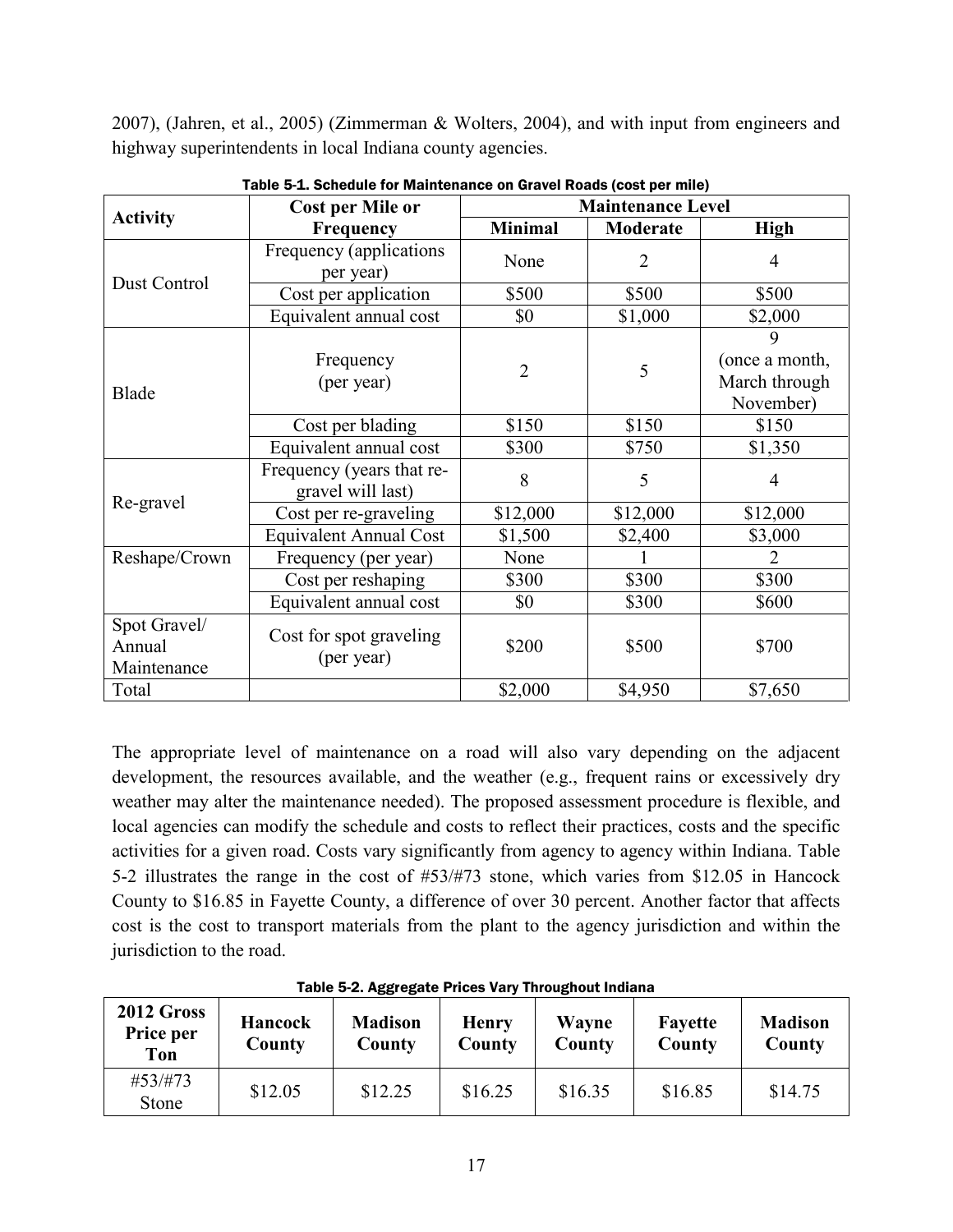# <span id="page-24-0"></span>5.1.2. Conversion from Gravel to Asphalt and from Asphalt to Gravel

Conversion costs are an important consideration and include all costs to prepare and convert the existing road to a new surface type. These costs may vary depending on the specific practices of each agency and the condition of the existing road. Estimated conversion costs for Indiana counties are shown in [Table 5-3.](#page-24-2) The cost for conversion from gravel to asphalt includes the cost to stabilize the base in preparation for an asphalt overlay (the cost to grind the asphalt and stabilize the base is \$30,000 per mile). The cost for conversion from asphalt to gravel includes the cost to grind up the existing asphalt, which is presumably in poor condition, and stabilize the base. This stabilized base is then ready for a new asphalt overlay, or for a surface coat of gravel. Ideally, similar base preparation and stabilization would be necessary for a road in very poor condition, regardless of whether a gravel or asphalt surface is used. In practice, however, few agencies do extensive base improvements or stabilization on roads that will remain gravel. For this reason, there is typically no capital cost to maintain a road as gravel. In this case, the cost for re-gravelling a gravel road is included as a maintenance cost.

# <span id="page-24-1"></span>5.1.3. Paved Road Costs

Maintenance of asphalt roads is necessary to increase the expected life of the road and ensure the performance, safety, and overall quality of the road. Maintenance activities that may occur include asphalt overlay, crack sealing, chip sealing, and patching, as shown in [Table 5-4,](#page-25-0) which is based on input from local agencies. This schedule should be used as a guideline to help local agencies create their own maintenance schedule.

<span id="page-24-2"></span>

| Table 5-5. ESUMated Costs Associated With Surface Conversions               |                      |
|-----------------------------------------------------------------------------|----------------------|
| <b>Conversion Activity</b>                                                  | <b>Cost per Mile</b> |
| Estimated Costs for Existing Asphalt Road in Poor Condition                 |                      |
| Convert to gravel: Grind asphalt, stabilize base and add new gravel surface | \$42,000             |
| Maintain asphalt: Grind asphalt, stabilize base and add new asphalt overlay | \$112,000            |
| <b>Estimated Costs for Existing Gravel Road</b>                             |                      |
| Convert to asphalt                                                          | \$150,000            |
| Maintain as Gravel Road                                                     | \$0                  |

Table 5-3. Estimated Costs Associated with Surface Conversions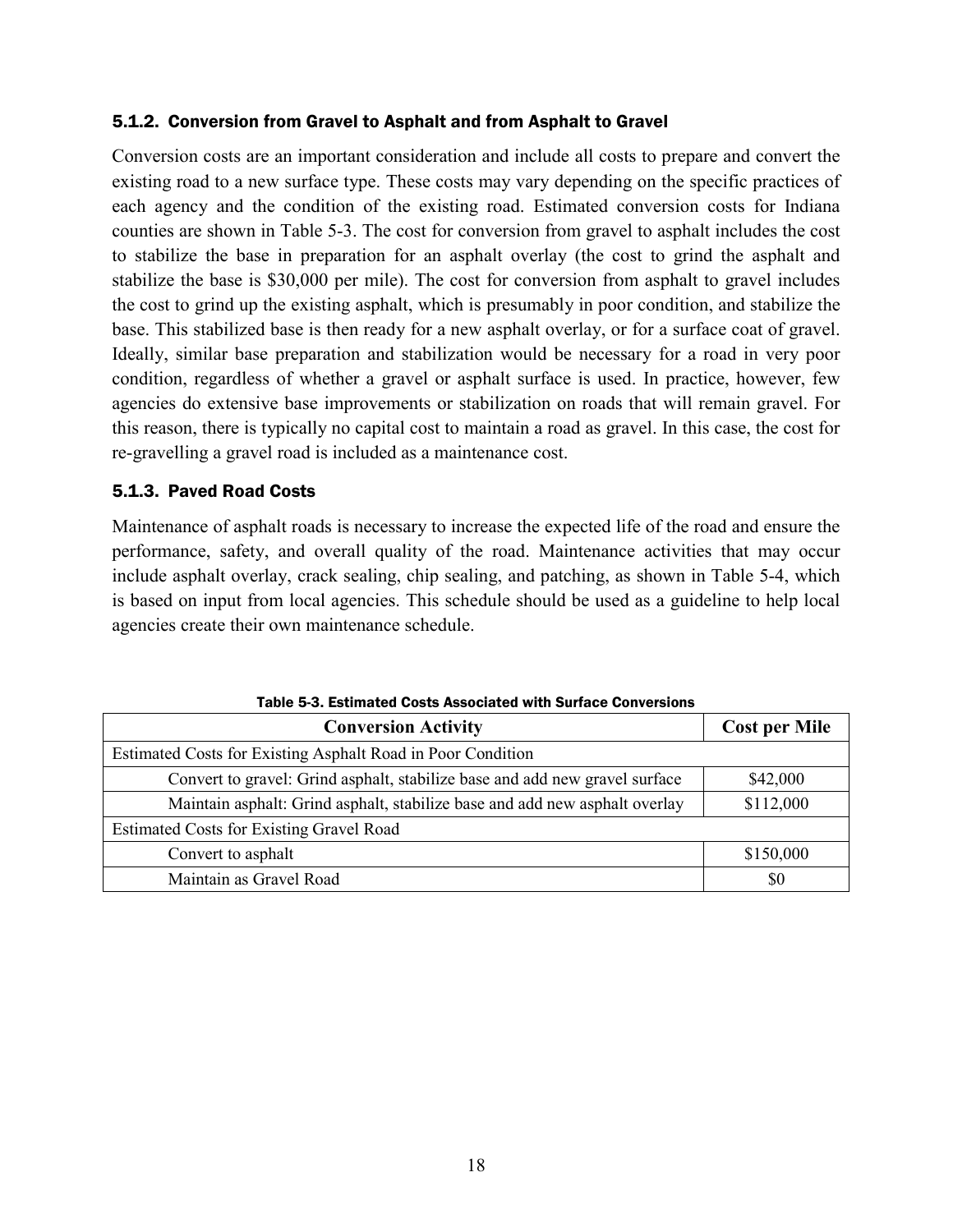<span id="page-25-0"></span>

|                                  | <b>Activity</b>                                                    | Cost per<br>Mile or<br>Frequency | Equivalent<br><b>Annual Cost per</b><br><b>Mile</b> |
|----------------------------------|--------------------------------------------------------------------|----------------------------------|-----------------------------------------------------|
|                                  | Frequency<br>(years between overlay)                               | 14 years                         |                                                     |
| <b>Asphalt Overlay</b>           | Cost per overlay                                                   | \$82,000                         |                                                     |
|                                  | <b>Equivalent Annual Cost</b>                                      |                                  | \$5,857                                             |
|                                  | Frequency<br>(years between crack seal) <sup>1</sup>               | 2 to 3 years                     |                                                     |
|                                  | Cost per application                                               | \$2,500                          |                                                     |
| Crack Sealing                    | Applications in life of overlay <sup>2</sup>                       | $\overline{3}$                   |                                                     |
|                                  | Total Cost for Crack Sealing in 14<br>Year Life of Asphalt Overlay | \$7,500                          |                                                     |
|                                  | <b>Equivalent Annual Cost</b>                                      |                                  | \$536                                               |
|                                  | Frequency<br>(years between chip seal)                             | 7 years                          |                                                     |
|                                  | Applications in life of overlay                                    |                                  |                                                     |
| Chip Seal                        | Cost per resurfacing                                               | \$15,000                         |                                                     |
|                                  | Total Cost for Chip Seal in 14<br>Year Life of Asphalt Overlay     | \$15,000                         |                                                     |
|                                  | <b>Equivalent Annual Cost</b>                                      |                                  | \$1,071                                             |
| Patching / Annual<br>Maintenance | Annual cost per patching                                           | \$600                            | \$600                                               |
| Total                            |                                                                    |                                  | \$8,064                                             |

|  |  |  |  |  | Table 5-4. Schedule for Maintenance on Asphalt Roads |  |  |  |
|--|--|--|--|--|------------------------------------------------------|--|--|--|
|--|--|--|--|--|------------------------------------------------------|--|--|--|

<sup>1</sup> Reference on interval for crack sealing: (Johnson, 2000)

 $2^{2}$  Assume crack sealing occurs at years 3, 10, and 12; and chip seal occurs at year 7, and new asphalt overlay occurs at year 14.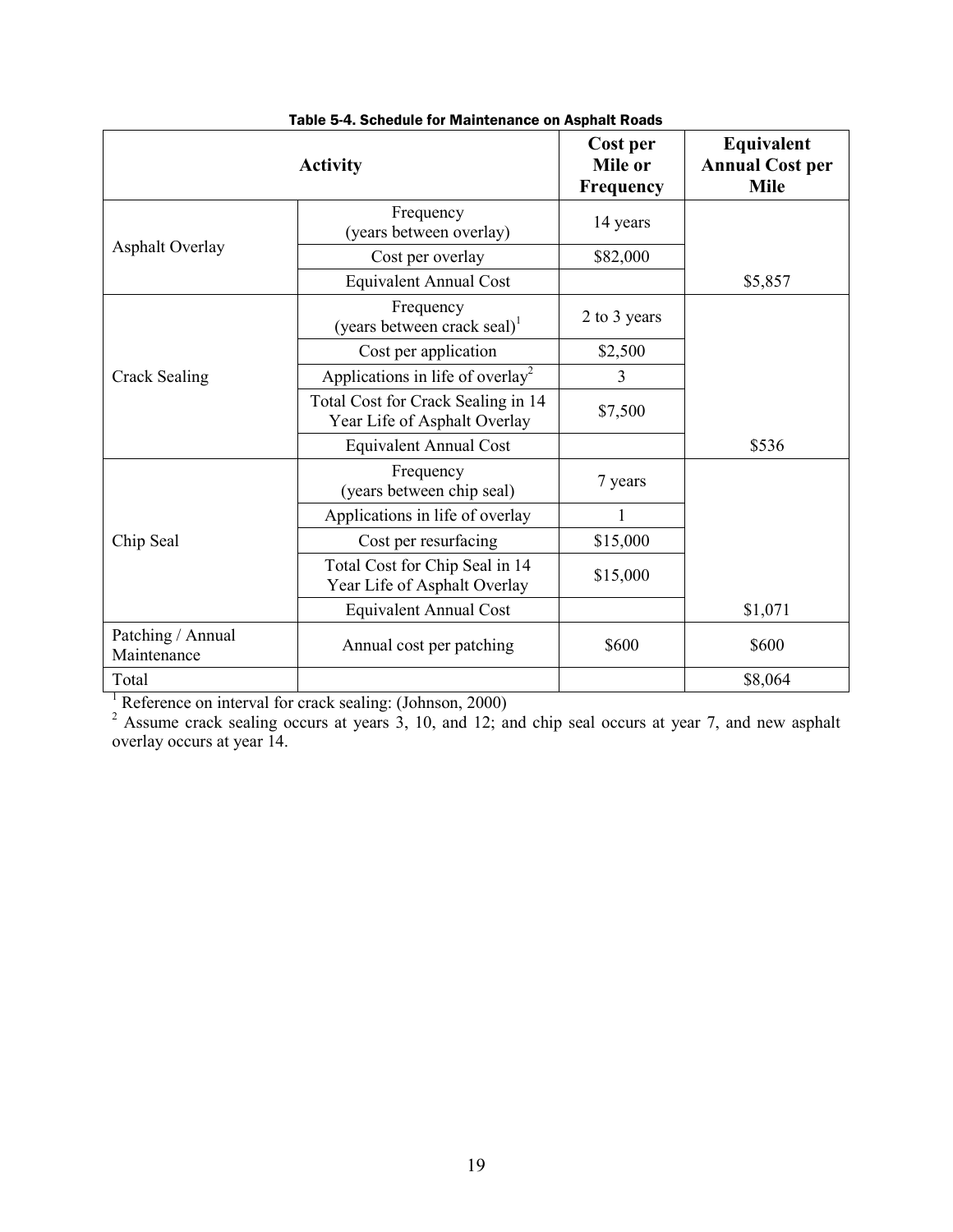### <span id="page-26-0"></span>5.1.4. User Costs

In addition to construction and maintenance costs, it may also be appropriate to consider user costs. Vehicle costs are higher for gravel surfaces due to increased operating and maintenance costs. Vehicle maintenance increases significantly due to tire and engine wear, and oil consumption. With an average speed of 35 mph, user costs on gravel roads are almost 35 percent greater than paved roads, as was shown in [Figure 3-1.](#page-11-0)

One estimate for user operating expenses is shown in [Table 5-5.](#page-26-1) These costs are generally consistent with reimbursement rates of \$0.44 per mile in Indiana (State of Indiana, 2011). Combined with the conversion factor from [Figure 3-1,](#page-11-0) the estimated cost for operating a vehicle on a gravel road is 14.33 cents per mile higher than on a paved road. For a road with a traffic volume of 100 vehicles per day, the difference in vehicle operating cost is \$14.33 per day, or \$5,229 per year. Although this cost is significant, it is borne by vehicle owners and not the agency. User costs may be included at the discretion of the local agency. Note that this analysis does not consider the value of any time savings that may accrue from higher speeds on a paved road, nor does it consider the cost savings from a reduced trip length that may result if a road is paved and consequently vehicles shift their preferred route. User costs may also be scaled and included with a weighting factor (BenchMark Engineers, P.C., 2006), although doing so is beyond the scope of this document.

<span id="page-26-1"></span>

| <b>Element</b>                                        | <b>Cost per Mile (cents)</b> |
|-------------------------------------------------------|------------------------------|
| Paved                                                 |                              |
| Gas                                                   | 17.29                        |
| Oil                                                   | 0.67                         |
| Maintenance and Repair                                | 4.54                         |
| Tires                                                 | 0.83                         |
| Vehicle Depreciation                                  | 17.60                        |
| Total Cost for Paved per Mile                         | 40.93                        |
| Gravel                                                |                              |
| Conversion Factor for Gravel is 1.35 (see Figure 2-1) |                              |
| Total Cost for Gravel per Mile $(40.93 * 1.35)$       | 55.26                        |
| Difference in Cost Between Paved and Gravel per Mile  | 14.33                        |

| Table 5-5. User Costs per Mile |  |  |  |  |
|--------------------------------|--|--|--|--|
|--------------------------------|--|--|--|--|

References: (Enterprise, 2012), (Pierce Transit, 2012), (Internal Revenue Service, 2012).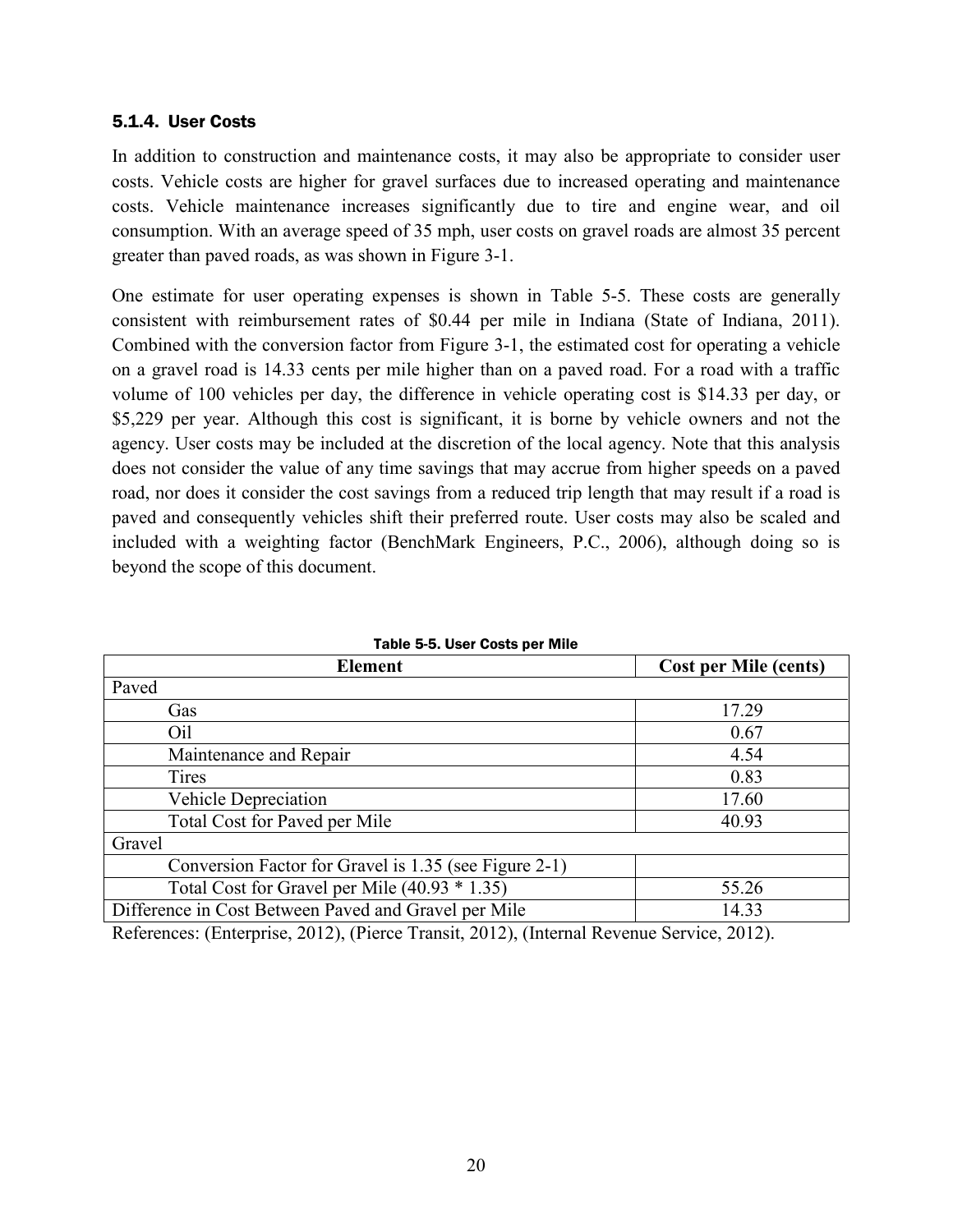# *Example 1- Cost Assessment*

Compare the cost of converting one mile of an asphalt road in poor condition to a gravel road maintained at a high maintenance level, without considering user costs, for a 14 year analysis period. The ADT for the road is 100 vehicles per day.

### *Solution*

The estimated costs for converting to asphalt and maintaining a gravel road at a moderate maintenance level are based on the information in [Table 5-1,](#page-23-0) [Table 5-3](#page-24-2) and [Table 5-4.](#page-25-0) The resulting estimated equivalent annual costs for asphalt and gravel are shown in [Table 5-6](#page-27-0) and [Table 5-7.](#page-27-1)

<span id="page-27-0"></span>

| Table of the Laurington Latitude of the respirate $\frac{1}{2}$ from analysis political |                      |                                        |  |  |
|-----------------------------------------------------------------------------------------|----------------------|----------------------------------------|--|--|
| <b>Activity</b>                                                                         | <b>Cost per Mile</b> | <b>Equivalent Annual Cost per Mile</b> |  |  |
| Grind asphalt in poor condition<br>and stabilize base                                   | \$30,000             | \$2,143                                |  |  |
| Asphalt overlay                                                                         | \$82,000             | \$5,857                                |  |  |
| Crack seal                                                                              |                      | \$536                                  |  |  |
| Chip seal                                                                               |                      | \$1,071                                |  |  |
| Patching/Annual Maintenance                                                             |                      | \$600                                  |  |  |
| Total                                                                                   |                      | \$10,207                               |  |  |

### Table 5-6. Example 1. Cost for Asphalt (14-year analysis period)

Table 5-7. Example 1. Cost for Gravel Maintained at Moderate Level (14-year analysis period)

<span id="page-27-1"></span>

|                                                        | $\geq$ , your undryong portour |                                        |
|--------------------------------------------------------|--------------------------------|----------------------------------------|
| <b>Activity</b>                                        | <b>Cost per Mile</b>           | <b>Equivalent Annual Cost per Mile</b> |
| Grind asphalt in poor condition<br>and stabilize base  | \$30,000                       | \$2,143                                |
| Initial gravel surface and re-<br>gravel every 5 years | \$12,000                       | \$2,400                                |
| Dust control                                           |                                | \$1,000                                |
| Blade                                                  |                                | \$750                                  |
| Reshape/Crown                                          |                                | \$300                                  |
| Spot Gravel/Annual<br>Maintenance                      |                                | \$500                                  |
| Total                                                  |                                | \$7,093                                |

Comparing the costs for the two options, the gravel road option is the preferred option since it has a lower equivalent annual cost (\$7,093 for gravel vs. \$10,207 for paved).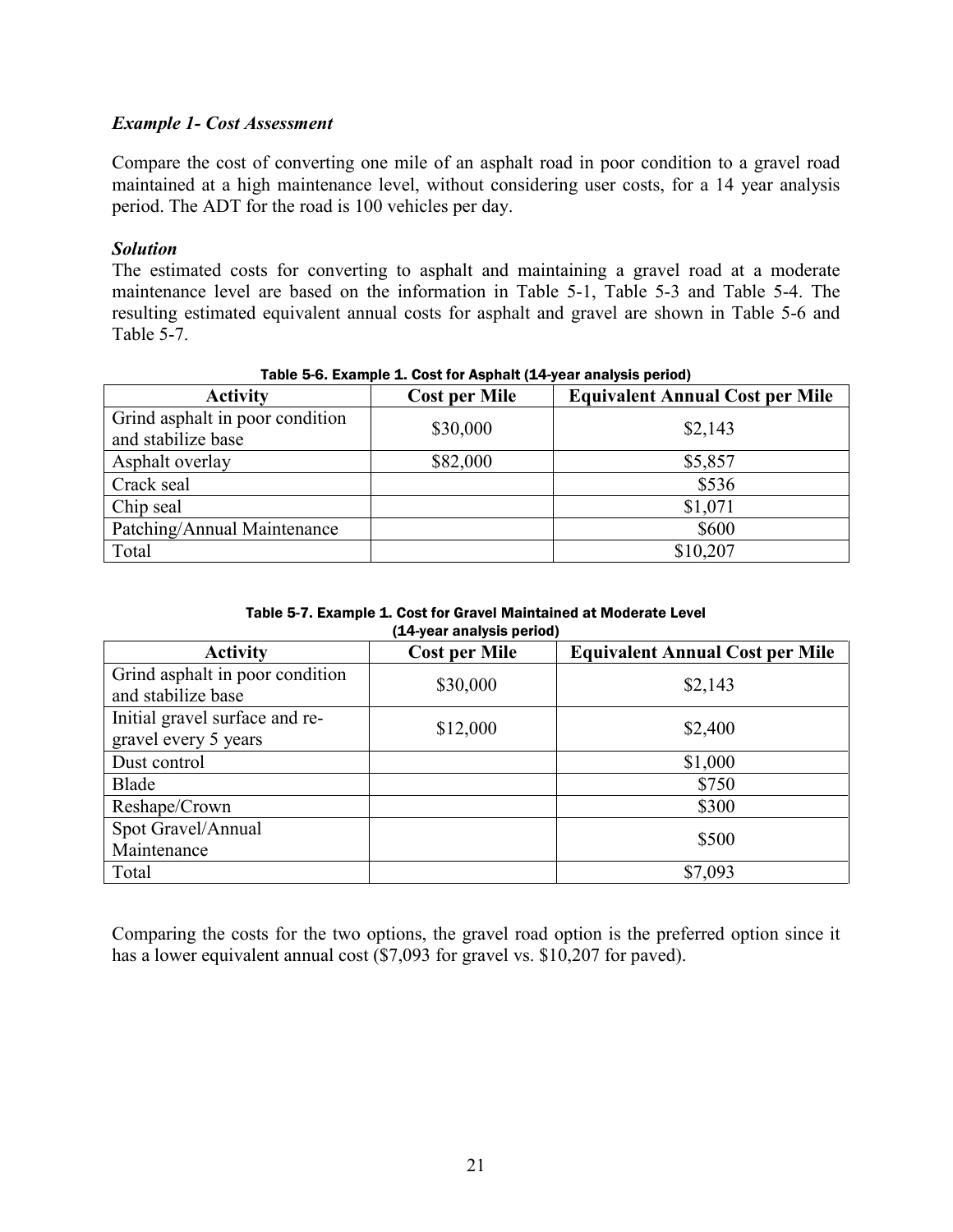# *Example 2 - Cost Assessment*

Compare the cost of converting one mile of an asphalt road in poor condition to a gravel road maintained at a moderate maintenance level, considering user costs for a 14 year analysis period. The ADT for the road is 100 vehicles per day.

# *Solution*

The estimated costs for converting to asphalt and maintaining a gravel road at a moderate maintenance level are based on the information in [Table 5-1,](#page-23-0) [Table 5-3](#page-24-2) and [Table 5-4](#page-25-0) as calculated in *Example 1*. User cost information is based on information in [Table 5-5.](#page-26-1) The resulting estimated equivalent annual costs for asphalt and gravel considering user costs are shown in [Table 5-8](#page-28-0) and [Table 5-9.](#page-28-1)

<span id="page-28-0"></span>

| Table 5-8. Example 2. Cost for Asphalt (14-year analysis period) |               |                                           |  |  |
|------------------------------------------------------------------|---------------|-------------------------------------------|--|--|
| <b>Activity</b>                                                  | Cost per mile | <b>Equivalent Annual Cost</b><br>per Mile |  |  |
| Road Cost from Table 5-6                                         |               | \$10,207                                  |  |  |
| User Cost                                                        |               |                                           |  |  |
| Cost per vehicle                                                 | \$0.41        |                                           |  |  |
| Cost for 100 vehicles per day                                    | \$41          |                                           |  |  |
| Cost for 100 vehicles per day for a year                         |               | \$14,965                                  |  |  |
| Total                                                            |               | \$25,172                                  |  |  |

#### Table 5-9. Example 2. Cost for Gravel Maintained at Moderate Level (14-year analysis period)

<span id="page-28-1"></span>

| <b>Activity</b>                          | Cost per mile | <b>Equivalent Annual Cost</b> |
|------------------------------------------|---------------|-------------------------------|
|                                          |               | per Mile                      |
| Road Cost from Table 5-7                 |               | \$7,093                       |
| User Cost                                |               |                               |
| Cost per vehicle                         | \$0.55        |                               |
| Cost for 100 vehicles per day            | \$55          |                               |
| Cost for 100 vehicles per day for a year |               | \$20,075                      |
| Total                                    |               | \$27,168                      |

Comparing the costs for the two options, the paved road option is the preferred option since it has a lower annual cost (\$25,135 for paved vs. \$27,168 for gravel). As can be seen by comparing *Examples 1* and 2, including the user costs in the cost assessment makes a significant difference in the cost and the preferred option.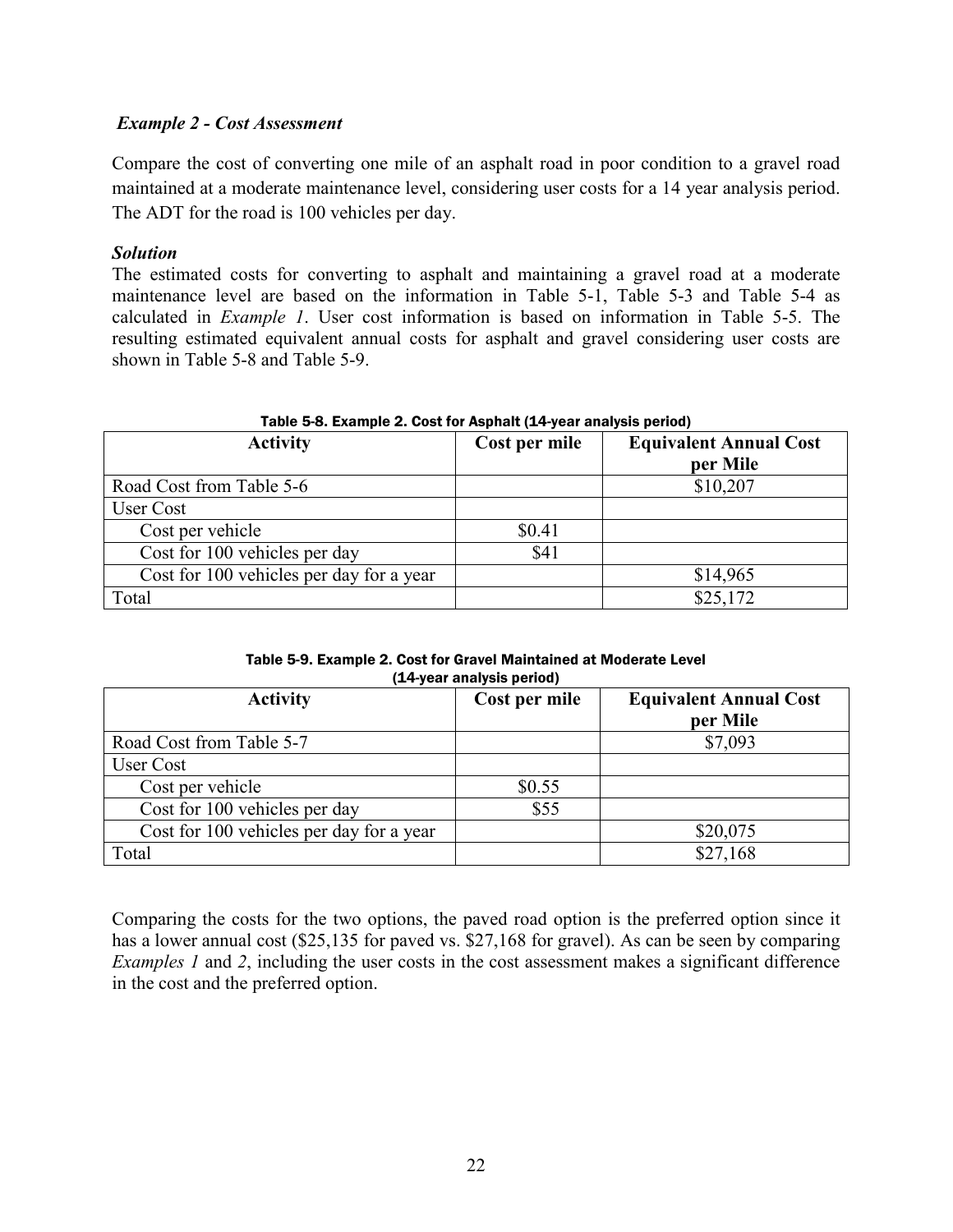# <span id="page-29-0"></span>5.2 Multi-objective Assessment

Cost is an important consideration, however, in many cases it is not the only factor that should be considered when evaluating whether a road should be paved. In some cases, cost may not even be the most important consideration for a given agency. For this reason, a second assessment procedure is presented based on multi-objective assessment. In this document, the alternatives are a gravel road and a paved road. However, it would be possible for an agency to use this procedure to consider other alternatives, such as chip and seal over gravel. In this assessment procedure, each alternative (paved and gravel) is rated according to the following attributes:

- $\bullet$  Cost
- $\bullet$  Traffic volume
- Development and expected growth rate
- Public preference.

This procedure is flexible, and can be expanded to consider additional attributes. Similarly, attributes that are not a priority can be removed from consideration. Each attribute is briefly discussed below.

# <span id="page-29-1"></span>5.2.1 Cost

Minimizing cost is an important objective for most agencies. Costs include conversion costs, maintenance costs, and possibly user costs, as discussed in the previous section.

# <span id="page-29-2"></span>5.2.2 Traffic Volume

Traffic volume is an important consideration for many agencies. Higher volume roads are generally a higher priority for most agencies. In many cases, roads that carry higher traffic volumes also require more maintenance, particularly for gravel roads. A reasonable threshold to justify paving based on volume would be in the range of 100 vehicles per day (the most frequently cited value in the survey) to 200 vehicles per day (the average value in the survey), based on the survey responses in Indiana.

# <span id="page-29-3"></span>5.2.3 Development and Expected Growth Rate

The density and type of development on and near a road affect the functional classification of the road and the importance of the road's contribution to the transportation network. Generally speaking, paved roads typically serve areas with dense residential, commercial and industrial development, whereas gravel roads may adequately serve low-density residential and agricultural land.

# <span id="page-29-4"></span>5.2.4 Public Preference

Public preference and political considerations can be an important consideration in many jurisdictions. Responses from county agencies in Indiana suggest the public generally prefers paved roads to gravel roads. Paved roads are generally smoother, allow higher operating speeds, generate less dust and result in lower user costs.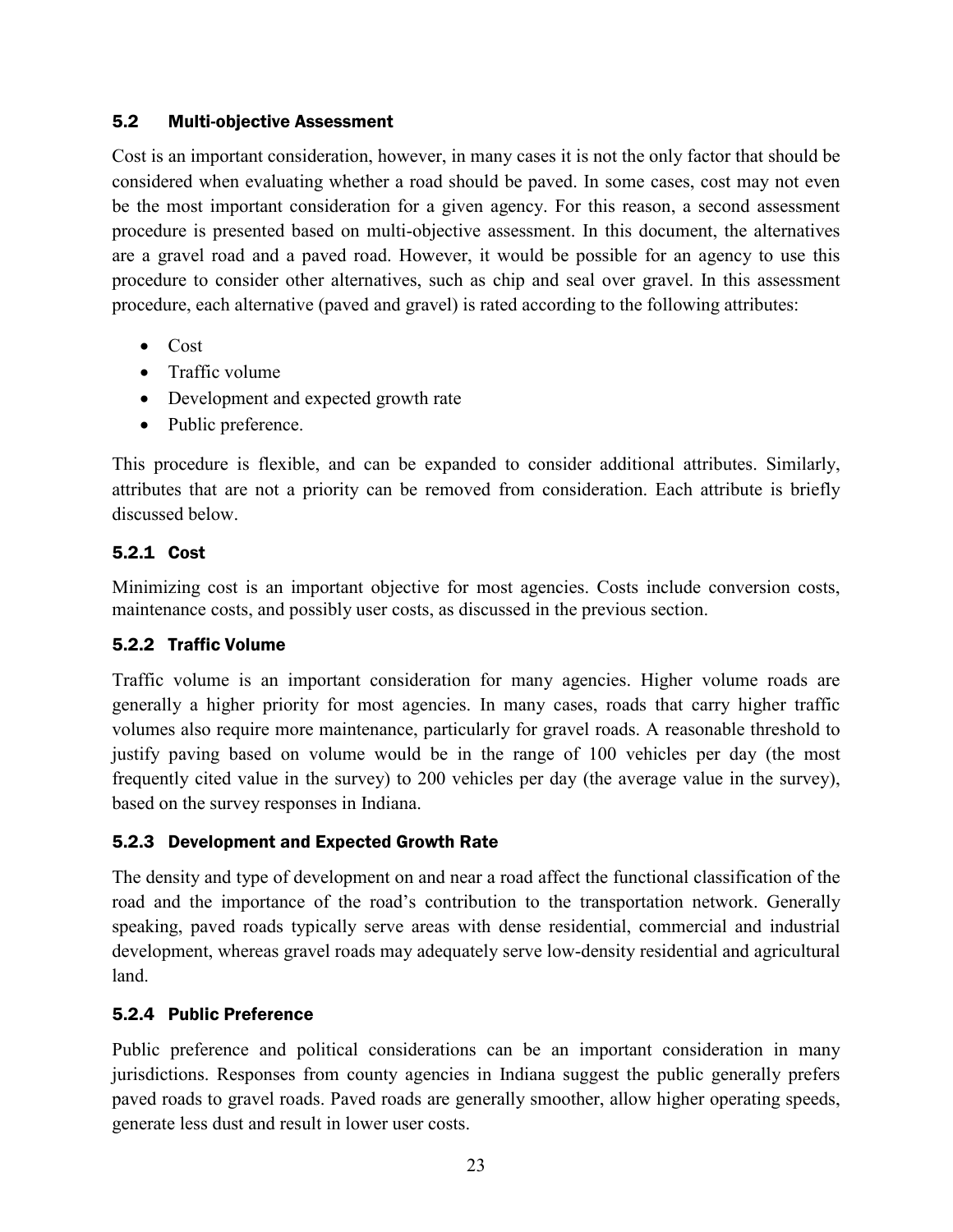# <span id="page-30-0"></span>5.2.5 Assessment Procedure

The multi-objective assessment procedure requires that the merits of each alternative be compared based on the chosen attributes. This is accomplished by calculating a score for each alternative. The score is based on a weighting factor for each attribute, and a scaled value for each alternative.

- Weighting Factor. Each of the four attributes is assigned a weighting factor to indicate its importance relative to the other attributes. Weighting refers to "how decision makers attach relative levels of important to these criteria" (Sinha & Labi, 2007). The weighting factors presented in this procedure are based on input from the Indiana engineers and surveyors.
- Scaled Value. Each alternative is given a scaled value to indicate its score for each attribute. Scaling converts a measurement of each attribute from its original dimension to a scale that is "uniform and commensurate across all performance criteria" (Sinha & Labi, 2007).
- **Total Score.** A total score for each alternative can then be determined based on the weighting factors and the scaled values for each attribute.

# <span id="page-30-1"></span>5.2.6 Weighting Factors

There are many ways to establish weights for the attributes. In this procedure, the weighting factors were determined based on the results of the survey and were assigned in a range from 0 to 1, as shown in [Table 5-10.](#page-30-3) The weighting factors for all the attributes must sum to 1.0, and the attributes with higher values reflect greater importance. Weighting factors can be adjusted to reflect local priorities. For example, if development and public preference were considered to be equally important, each could be assigned a weight of 0.15.

<span id="page-30-3"></span>

| <b>Table 5-10. Weighting Factor for Each Attribute</b> |        |  |  |  |
|--------------------------------------------------------|--------|--|--|--|
| <b>Attribute</b>                                       | Weight |  |  |  |
| Cost                                                   | 0.35   |  |  |  |
| Traffic Volume                                         | 0.35   |  |  |  |
| Development                                            | 0.20   |  |  |  |
| Public Preference                                      | 010    |  |  |  |

# <span id="page-30-2"></span>5.2.7 Scaled Value

Scaling is important to allow all attributes to be expressed in comparable units. A scale of 0 to 100 is used, with 100 being highly favorable. Since reducing costs is an objective for local agencies, the scaled value for cost, *Scost*, for the least cost alternative, *Cminimum*, is considered highly favorable and is rated at 100. The scaled value for the second alternative, *Calternative*, is calculated based on the percent difference between the two alternatives, as shown below.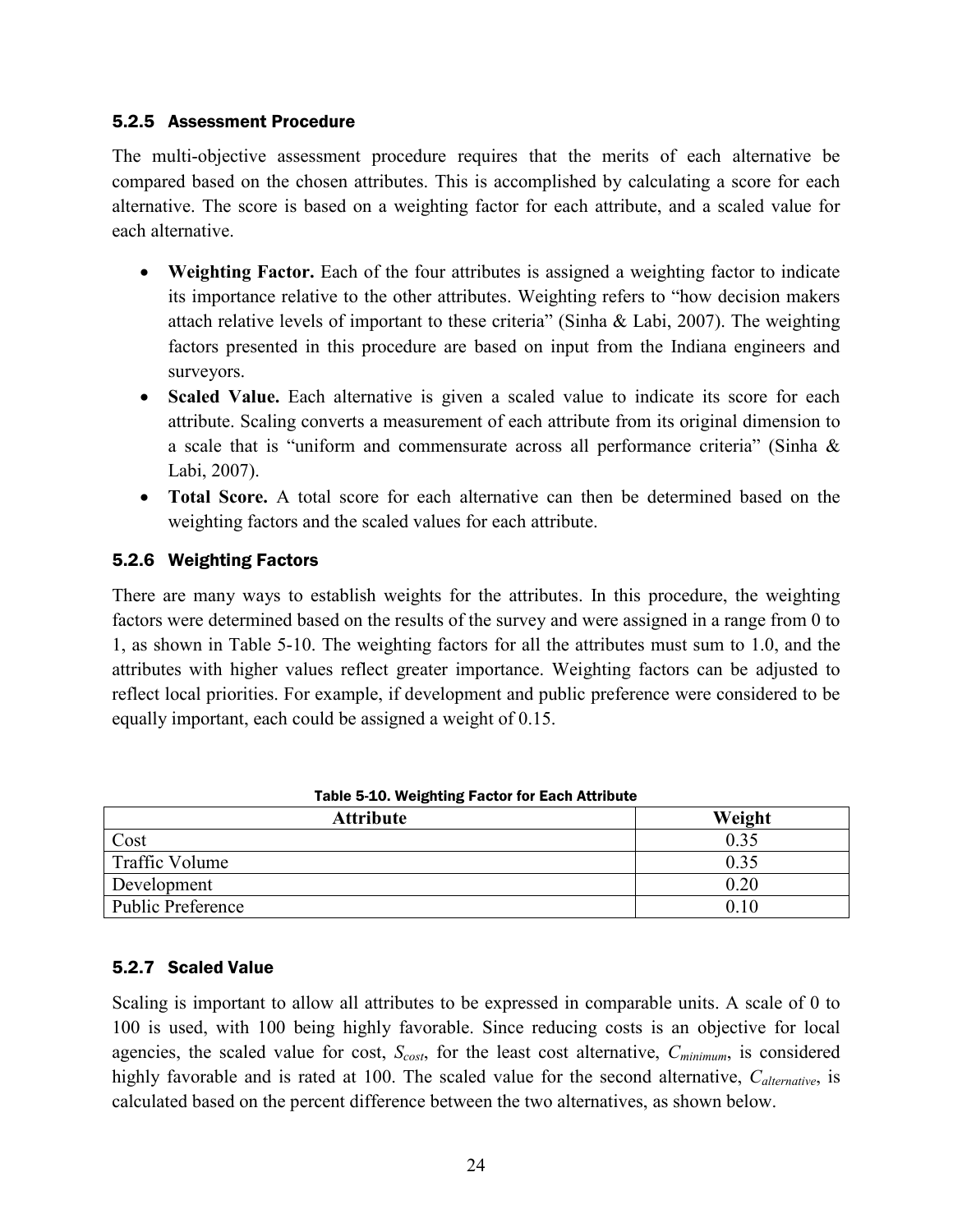$$
S_{cost} = 100 - 100 \left[ \frac{C_{alternative} - C_{minimum}}{\left(\frac{C_{alternative} + C_{minimum}}{2}\right)} \right]
$$
 Eq. 1

If the costs are relatively close, than the scaled values for cost are relatively close. If the costs vary dramatically, there will be a larger difference between the scaled cost values. Example 3 provides an example calculation of the scaled values for cost.

### *Example 3. Calculation of Scaled Value for Cost*

Determine the scaled value for Alternative A with a cost of \$10,170 and Alternative B with a cost of \$7,093.

#### *Solution*

The scaled cost for both alternatives can be calculated using Eq. 1. In this example, the minimum cost is \$7,093.

$$
S_{cost} = 100 - 100 \left[ \frac{C_{alternative} - C_{minimum}}{\left(\frac{C_{alternative} + C_{minimum}}{2}\right)} \right]
$$
 Eq. 2

$$
S_A = 100 - 100 \left[ \frac{10,207 - 7,093}{\left( \frac{10,207 + 7,093}{2} \right)} \right]
$$
 Eq. 3

$$
S_A = 64
$$
 Eq. 4

$$
S_B = 100 - 100 \left[ \frac{7,093 - 7,093}{\left( \frac{7,093 + 7,093}{2} \right)} \right]
$$
 Eq. 5

$$
S_B = 100
$$
 Eq. 6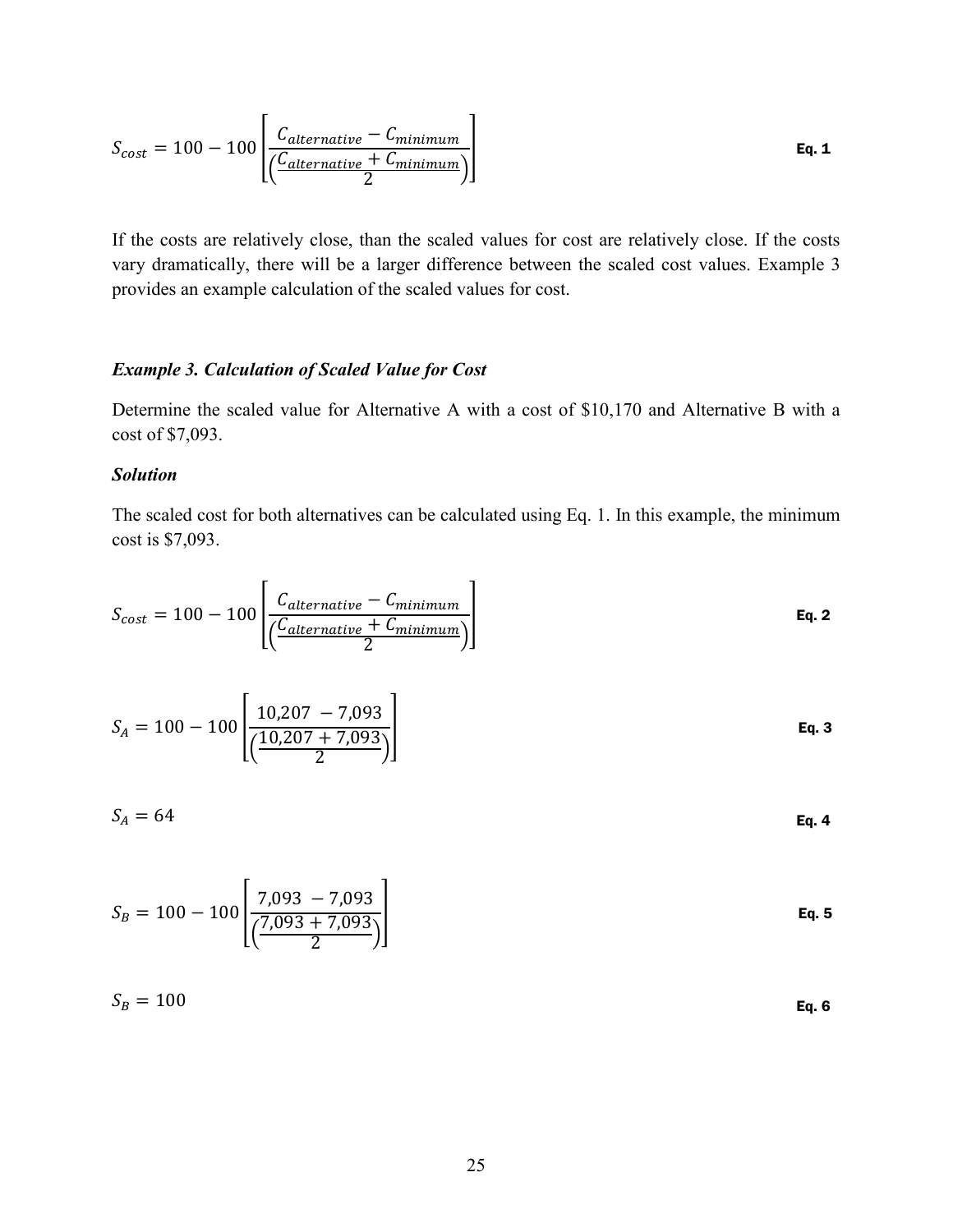The scaled values for traffic volume, development and public preference are shown in [Table](#page-32-1)  [5-11,](#page-32-1) [Table 5-12,](#page-32-2) and [Table 5-13.](#page-32-3) The scaled values in [Table 5-11](#page-32-1) are based on survey responses. In all cases, local agencies can adjust the scaled values to reflect local perspectives.

<span id="page-32-1"></span>

| <b>Traffic</b><br><b>Volume</b><br>(veh/day) | < 50 | $50$ to<br>99 | 100 to<br>149 | 150 to<br>199 | 200 to<br>249 | $250$ to<br>299 | 300 to<br>374 | $375$ to<br>449 | $\geq 450$ |
|----------------------------------------------|------|---------------|---------------|---------------|---------------|-----------------|---------------|-----------------|------------|
| <b>Scaled Value</b><br>Gravel                | 90   | 75            | 60            | 55            | 40            | 30              | 15            | 10              |            |
| <b>Scaled Value</b><br>Paved                 | 10   | 25            | 40            | 45            | 60            | 70              | 85            | 90              | 100        |

Table 5-11. Scaled Value for Traffic Volume

Table 5-12. Scaled Value for Development

<span id="page-32-2"></span>

| <b>Development</b>     | <b>Agriculture</b> | <b>Low Density</b><br><b>Residential</b> | Industrial, Commercial,<br><b>Moderate or High Density</b><br><b>Residential</b> |
|------------------------|--------------------|------------------------------------------|----------------------------------------------------------------------------------|
| Scaled Value – Gravel  | 50                 | 50                                       |                                                                                  |
| Scaled Value – Asphalt | 50                 | 50                                       | 100                                                                              |

Table 5-13. Scaled Value for Public Preference

<span id="page-32-3"></span>

| <b>Public Preference</b> | <b>Gravel Road</b><br>Low<br><b>Maintenance</b> | <b>Gravel Road</b><br>Moderate<br><b>Maintenance</b> | <b>Gravel Road</b><br>High<br><b>Maintenance</b> | <b>Paved Road</b> |
|--------------------------|-------------------------------------------------|------------------------------------------------------|--------------------------------------------------|-------------------|
| <b>Scaled Value</b>      |                                                 |                                                      |                                                  | 100               |

### <span id="page-32-0"></span>5.2.8 Total Score

Calculation of the total score combines the weighting factors and scaled values into a single score to allow the best alternative to be selected. The total score is calculated for each alternative as the sum of the product of the weighting factor  $(W_i)$  and its scale value  $(S_i)$  for all attributes. The alternative with the highest total score is presumed to be the best alternative, based on the priorities expressed through the weighting factors and the relative benefits expressed through the scaled values for each alternative as shown in Eq. 4 and Eq. 5.

$$
Score_{Total} = \sum_{i=0}^{4} W_i S_i
$$
 Eq. 7

$$
Score_{Total} = 0.35 S_{Cost} + 0.35 S_{Traffic} + 0.20 S_{Development} + 0.10 S_{public}_{Preference}
$$
  
\n
$$
Volume
$$

The application of this multi-objective assessment procedure is illustrated in the following examples.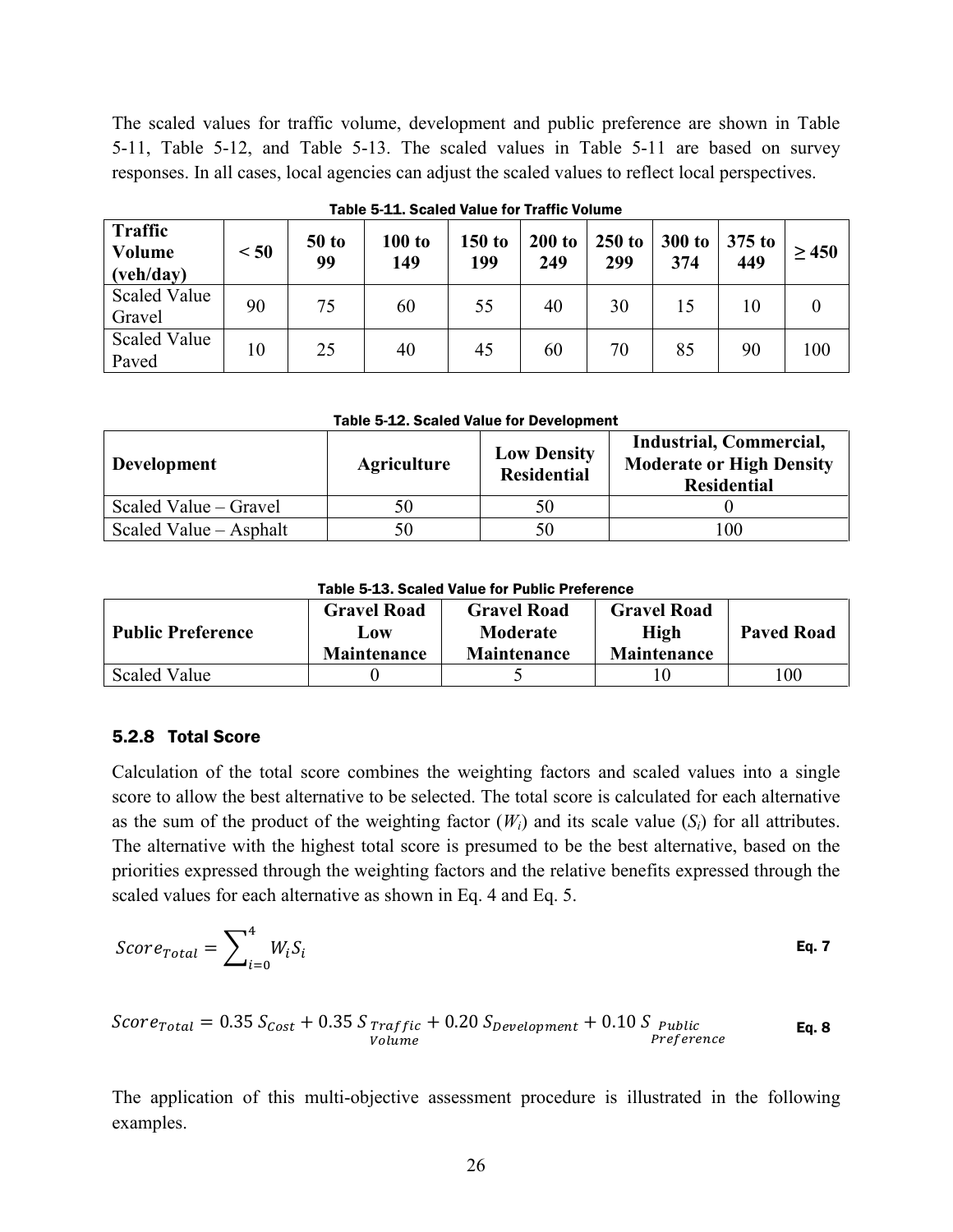# *Example 4 - Multi-objective Assessment*

Using the multi-objective assessment procedure, compare the cost of converting one mile of an asphalt road in poor condition to a gravel road maintained at a moderate level, without considering user costs, for a 14 year analysis period. The road, which is in a low density residential area, has an ADT of 50 vehicles per day.

# *Solution*

The alternatives are:

- $\bullet$  Alternative A Grind asphalt road in poor condition, stabilize base and overlay with asphalt.
- $\bullet$  Alternative B Grind asphalt road in poor condition, stabilize base, and convert to a gravel road and maintain at a moderate maintenance level.

The estimated costs for converting to asphalt and maintaining a gravel road at a moderate and high maintenance level are based on the information in [Table 5-3,](#page-24-2) and [Table 5-4.](#page-25-0) The resulting estimated equivalent annual costs for asphalt and gravel maintained at a moderate level are shown in [Table 5-14](#page-33-0) and [Table 5-15.](#page-33-1)

<span id="page-33-0"></span>

| $\geq$ , your unuryong points,                        |                      |                                        |  |  |  |  |
|-------------------------------------------------------|----------------------|----------------------------------------|--|--|--|--|
| <b>Activity</b>                                       | <b>Cost per Mile</b> | <b>Equivalent Annual Cost per Mile</b> |  |  |  |  |
| Grind asphalt in poor condition<br>and stabilize base | \$30,000             | \$2,142                                |  |  |  |  |
| Asphalt overlay                                       | \$82,000             | \$5,857                                |  |  |  |  |
| Crack seal                                            |                      | \$536                                  |  |  |  |  |
| Chip seal                                             |                      | \$1,071                                |  |  |  |  |
| Patching/Annual Maintenance                           |                      | \$600                                  |  |  |  |  |
| Total                                                 |                      | \$10,207                               |  |  |  |  |

#### Table 5-14. Example 4. Cost for Alternative A, Asphalt (14-year analysis period)

Table 5-15. Example 4. Cost for Alternative B, Gravel Maintained at Moderate Level (14-year analysis period)

<span id="page-33-1"></span>

| <b>Activity</b>                                       | <b>Cost per Mile</b> | <b>Equivalent Annual Cost per Mile</b> |
|-------------------------------------------------------|----------------------|----------------------------------------|
| Grind asphalt in poor condition<br>and stabilize base | \$30,000             | \$2,142                                |
| Gravel at conversion and re-<br>gravel every 5 years  | \$12,000             | \$2,400                                |
| Dust control                                          |                      | \$1,000                                |
| Blade                                                 |                      | \$750                                  |
| Reshape/Crown                                         |                      | \$300                                  |
| Spot Gravel/Annual Maintenance                        |                      | \$500                                  |
| Total                                                 |                      | \$7,093                                |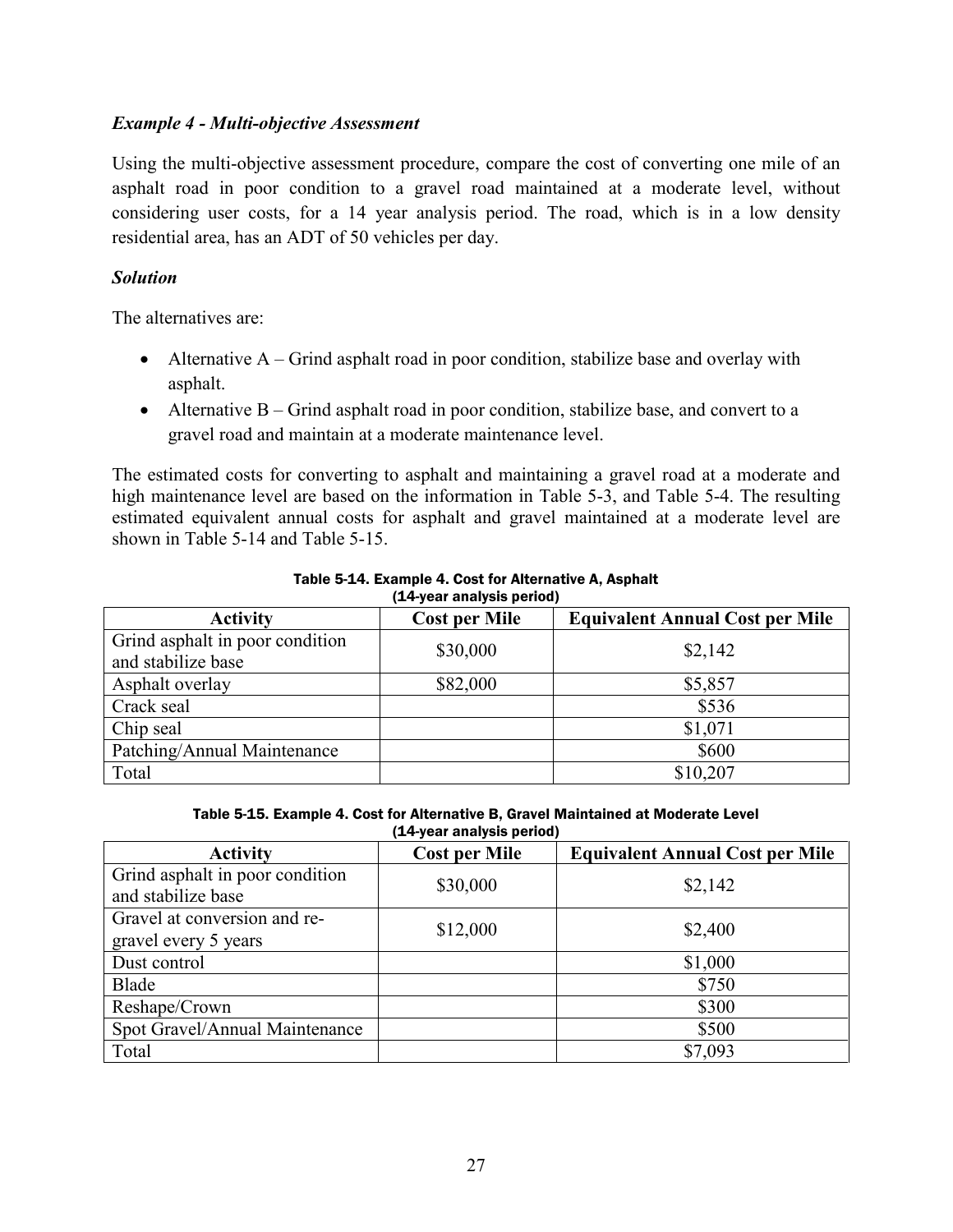The scaled value for cost must be calculated based on the cost of the Alternative A, the asphalt with a cost of \$10,170, and the minimum cost, which is \$7,093 for Alternative B, the gravel road with moderate maintenance, as shown in Example 3.

$$
S_A = 100 - 100 \left[ \frac{10,207 - 7,093}{\left( \frac{10,207 + 7,093}{2} \right)} \right]
$$
 Eq. 9

$$
S_A = 64
$$
 Eq. 10

$$
S_B = 100
$$
 Eq. 11

The scaled values for traffic volume, development and public preference can be found by referring to [Table 5-11,](#page-32-1) [Table 5-12,](#page-32-2) and [Table 5-13.](#page-32-3)

For Alternative A, *STraffic Volume* = 40, *SDevelopment* = 50, and *SPublic Preference* = 100

For Alternative B, *STraffic Volume* = 60, *SDevelopment* = 50, and *SPublic Preference* = 5

The score for each alternative can now be calculated based on the weighting factors and scaled values.

$$
Score_{Total} = 0.35 S_{Cost} + 0.35 S_{Traffic} + 0.20 S_{Development} + 0.10 S_{PublicVolume}
$$
Eq. 12

$$
Score_A = 0.35(64) + 0.35(25) + 0.20(50) + 0.10(100) = 51
$$
 Eq. 13

$$
Score_B = 0.35(100) + 0.35() + 0.20(50) + 0.10(5) = 72
$$
 Eq. 14

On the basis of the total score, Alternative B, the gravel road with moderate maintenance, has a higher score and is therefore the preferred alternative.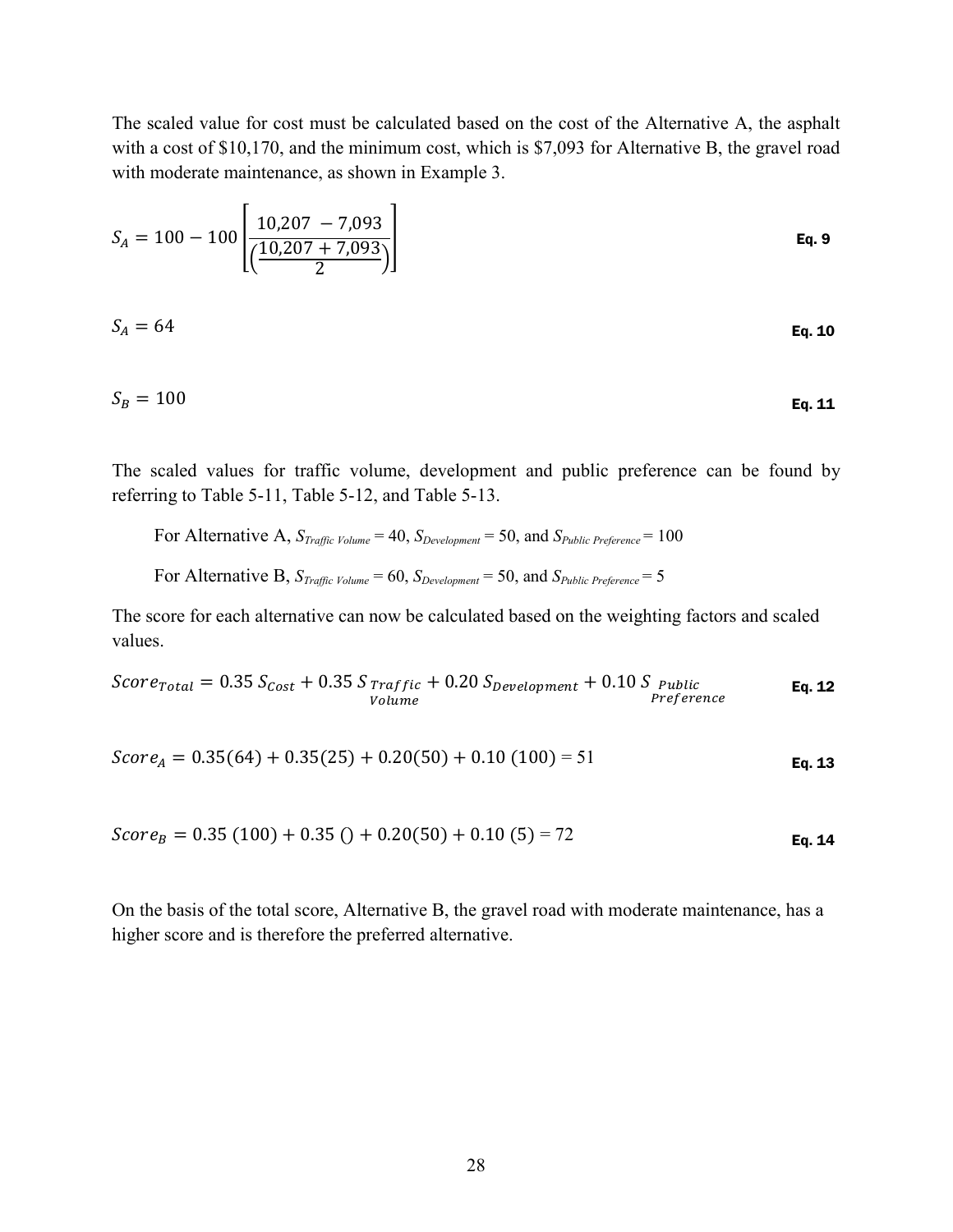#### *Example 5 - Multi-objective Assessment*

Using the multi-objective assessment procedure, compare the cost of converting one mile of an asphalt road in poor condition to a gravel road maintained at a moderate level, without considering user costs, for a 14 year analysis period. The road, which is in a low density residential area, has an ADT of 250 vehicles per day.

### *Solution*

The alternatives are:

- Alternative  $A -$  Grind asphalt road in poor condition, stabilize base and overlay with asphalt.
- Alternative  $B -$  Grind asphalt road in poor condition, stabilize base, and convert to a gravel road and maintain at a moderate maintenance level.

The estimated costs for converting to asphalt and maintaining a gravel road at a moderate and high maintenance level are based on the information in [Table 5-3,](#page-24-2) and [Table 5-4.](#page-25-0) The resulting estimated equivalent annual costs for asphalt and gravel maintained at a moderate level are shown in [Table 5-14](#page-33-0) and [Table 5-15.](#page-33-1)

The cost ratio for each alternative must be calculated using based on the cost of the alternative and the minimum cost, which is \$7,093 for Alternative B, the gravel road with moderate maintenance, as shown in Example 3.

$$
S_A = 100 - 100 \left[ \frac{10,207 - 7,093}{\left( \frac{10,207 + 7,093}{2} \right)} \right]
$$
 Eq. 15

$$
S_A = 64
$$
 Eq. 16

$$
S_B = 100
$$
 Eq. 17

The scaled values for traffic volume, development and public preference can be found by referring to [Table 5-11,](#page-32-1) [Table 5-12,](#page-32-2) and [Table 5-13.](#page-32-3)

For Alternative A, 
$$
S_{Traffic\ Volume} = 70
$$
,  $S_{Development} = 50$ , and  $S_{Public\ Prefference} = 100$ 

For Alternative B, 
$$
S_{Traffic Volume} = 30
$$
,  $S_{Development} = 50$ , and  $S_{Public Prefference} = 5$ 

The score for each alternative can now be calculated based on the weighting factors and scaled values.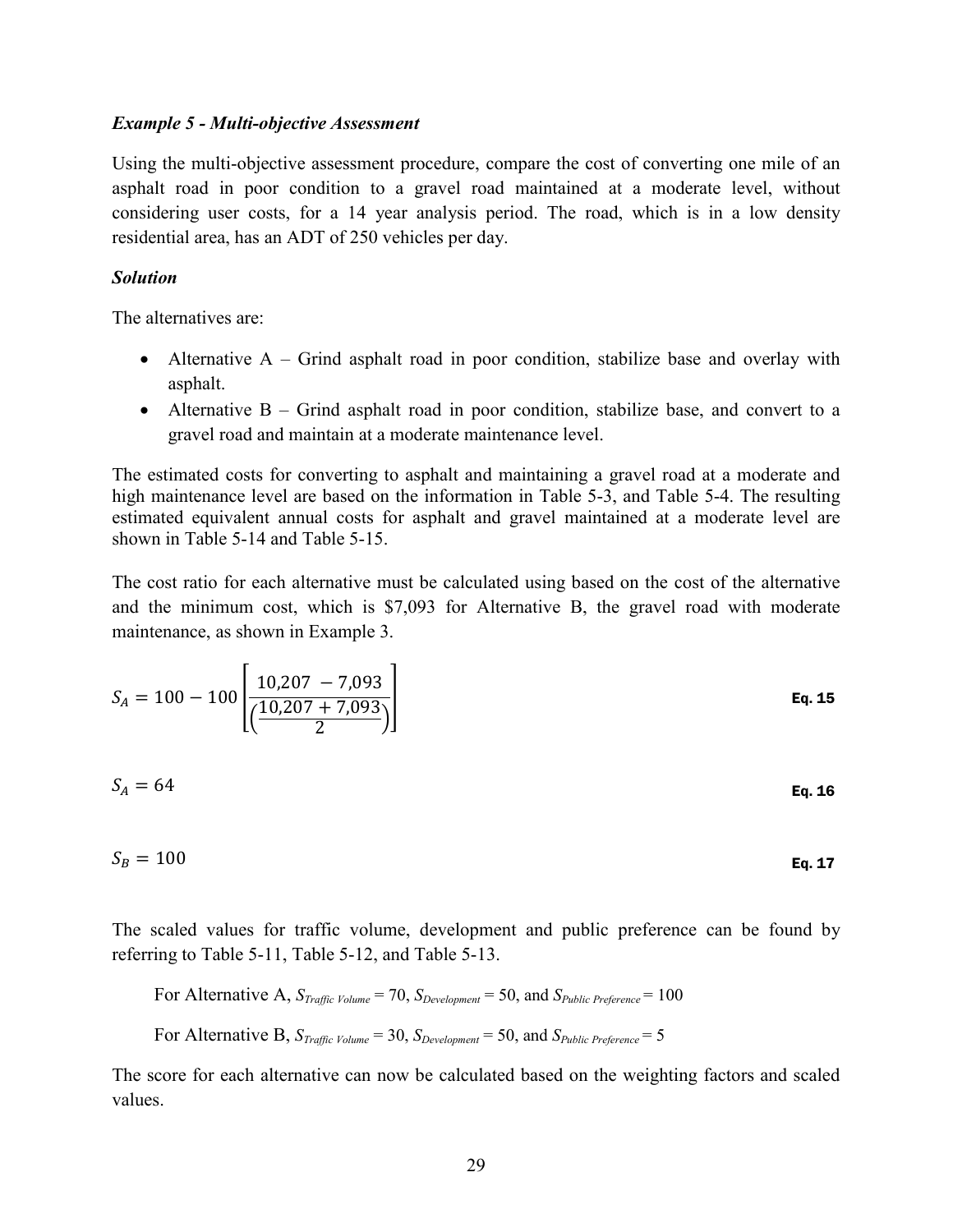$\textit{Score}_{\textit{Total}} = 0.35~\textit{S}_{\textit{Cost}} + 0.35~\textit{S}_{\textit{Traffic}}$ Volume  $+$  0.20  $S_{Development}$  + 0.10  $S_{public}$  **Eq. 18**<br>*Preference* 

$$
Score_A = 0.35(64) + 0.35(70) + 0.20(50) + 0.10(100) = 67
$$
 Eq. 19

$$
Score_B = 0.35(100) + 0.35(30) + 0.20(50) + 0.10(5) = 56
$$
 Eq. 20

On the basis of the total score, Alternative A, the asphalt road, has a higher score and is the preferred alternative. Notice that the increase in volume affected the preferred alternative.

#### *Example 6 - Multi-objective Assessment*

Using the multi-objective assessment procedure, compare the cost of converting one mile of an asphalt road in poor condition to a gravel road maintained at a moderate level, without considering user costs, for a 14 year analysis period. The road, which is in a low density residential area, has an ADT of 200 vehicles per day.

Input from the community stakeholders indicates that public preference should not be directly considered, and the weighting values for cost and traffic volume should be weighted higher. The revised weighting factors are shown in [Table 5-16.](#page-36-0) Input from the community stakeholders also indicates that gravel is not an acceptable alternative for any residential development, so the scaled values for development are adjusted as shown in [Table 5-17.](#page-36-1)

<span id="page-36-0"></span>

| <b>Attribute</b> | ∑ost | <b>Traffic Volume</b> | Development | Preference |  |  |
|------------------|------|-----------------------|-------------|------------|--|--|
| Weight           | .40  | .40                   | ).20        |            |  |  |

Table 5-16. Example 6. Revised Weighting Factors Reflecting Local Input

<span id="page-36-1"></span>

| <b>Development</b>     | <b>Agriculture</b> | <b>Low Density</b><br><b>Residential</b> | Industrial, Commercial,<br><b>Moderate or High Density</b><br><b>Residential</b> |
|------------------------|--------------------|------------------------------------------|----------------------------------------------------------------------------------|
| Scaled Value – Gravel  | 50                 |                                          |                                                                                  |
| Scaled Value – Asphalt | 50                 | 100                                      | 100                                                                              |

| Table 5-17. Example 6. Revised Scaled Values Reflecting Local Input |  |  |  |  |
|---------------------------------------------------------------------|--|--|--|--|
|---------------------------------------------------------------------|--|--|--|--|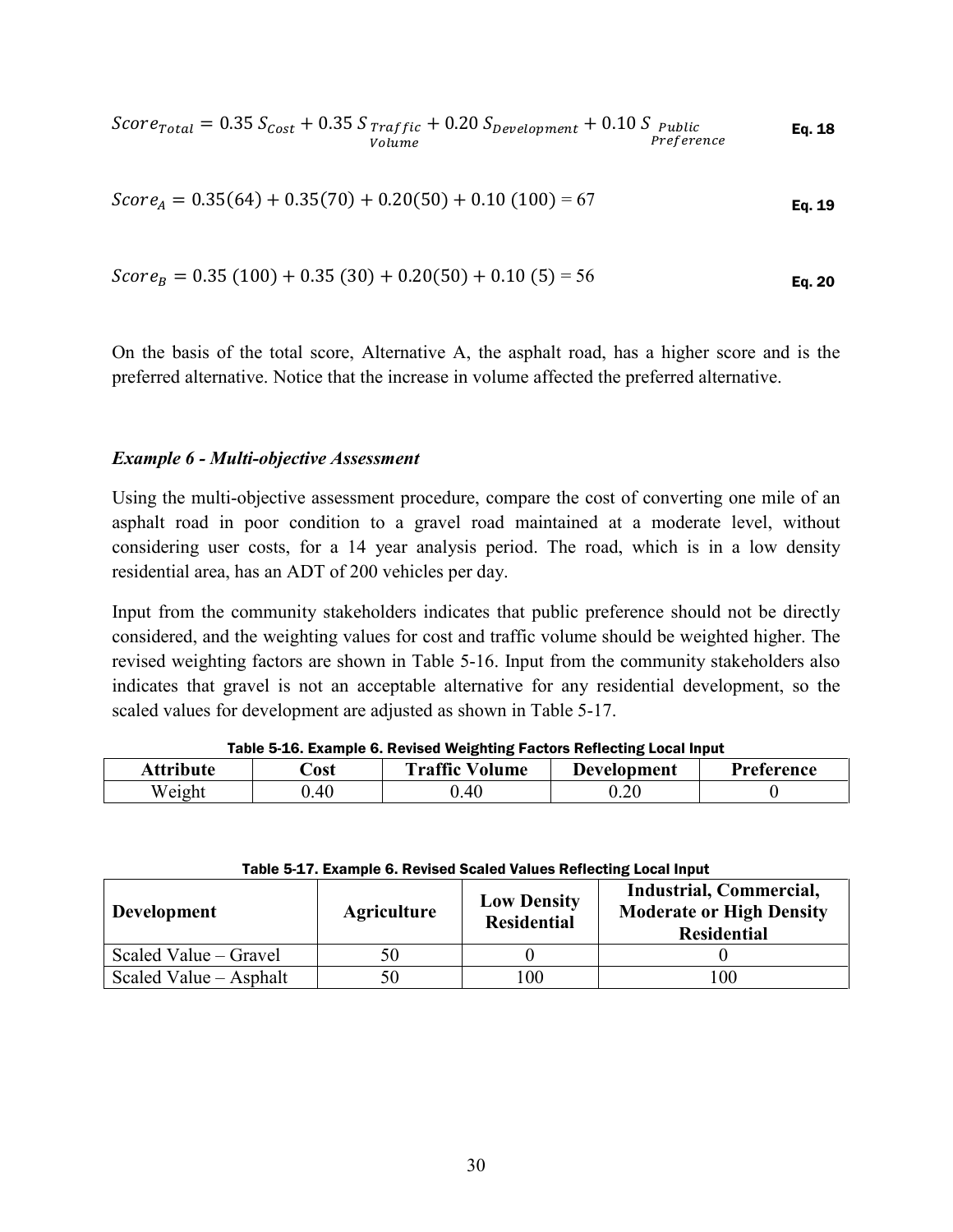#### *Solution*

The alternatives are:

- $\bullet$  Alternative A Grind asphalt road in poor condition, stabilize base and overlay with asphalt.
- $\bullet$  Alternative B Grind asphalt road in poor condition, stabilize base, and convert to a gravel road and maintain at a moderate maintenance level.

The estimated costs for converting to asphalt and maintaining a gravel road at a moderate and high maintenance level are based on the information in [Table 5-3,](#page-24-2) and [Table 5-4.](#page-25-0) The resulting estimated equivalent annual costs for asphalt and gravel maintained at a moderate level are shown in [Table 5-14](#page-33-0) and [Table 5-15.](#page-33-1)

The cost ratio for each alternative must be calculated using Equation 1 based on the cost of each alternative and the minimum cost, which is \$7,093 for Alternative B, the gravel road with moderate maintenance.

$$
S_A = 100 - 100 \left[ \frac{10,207 - 7,093}{\left( \frac{10,207 + 7,093}{2} \right)} \right]
$$
  
\n
$$
S_A = 64
$$
  
\n
$$
S_B = 100
$$
  
\nEq. 22  
\nEq. 23

The scaled values for traffic volume and development can be found by referring to [Table 5-11](#page-32-1) and [Table 5-17.](#page-36-1)

For Alternative A,  $S_{Traffic Volume} = 60$ ,  $S_{Development} = 100$ For Alternative B,  $S_{Traffic Volume} = 40$ ,  $S_{Development} = 0$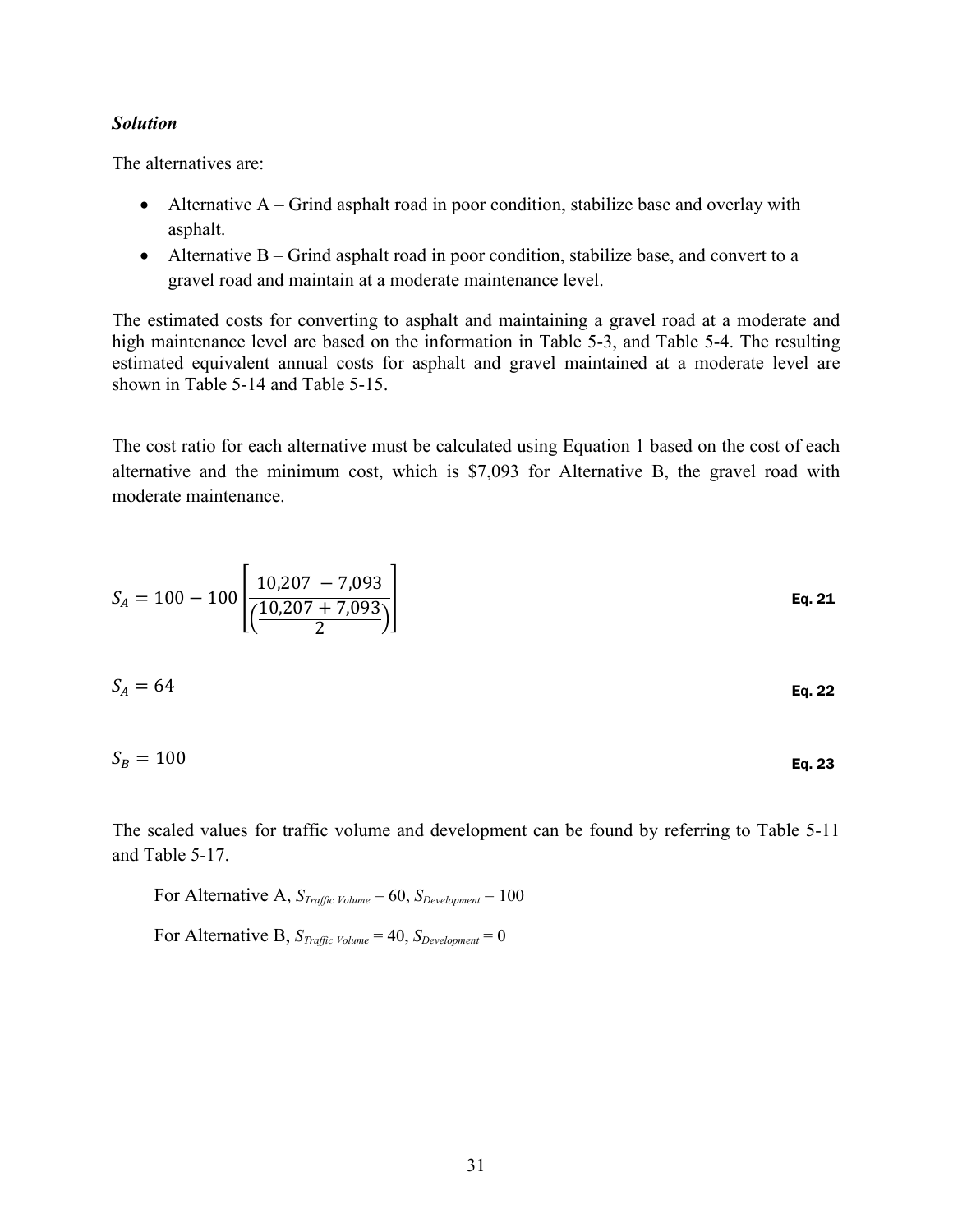The score for each alternative can now be calculated using Equation 3 based on the weighting factors and scaled values.

$$
Score_{Total} = 0.40 S_{Cost} + 0.40 S_{Traffic} + 0.20 S_{Development} + 0.0 S_{Public}_{Preference}
$$
  
Volume

$$
Score_A = 0.40(64) + 0.40(60) + 0.20(100) + 0 = 70
$$
 Eq. 25

$$
Score_B = 0.40 (100) + 0.40 (40) + 0.20(0) + 0 = 56
$$
 Eq. 26

On the basis of the total score, Alternative A, the asphalt road, has the higher score and is the preferred alternative.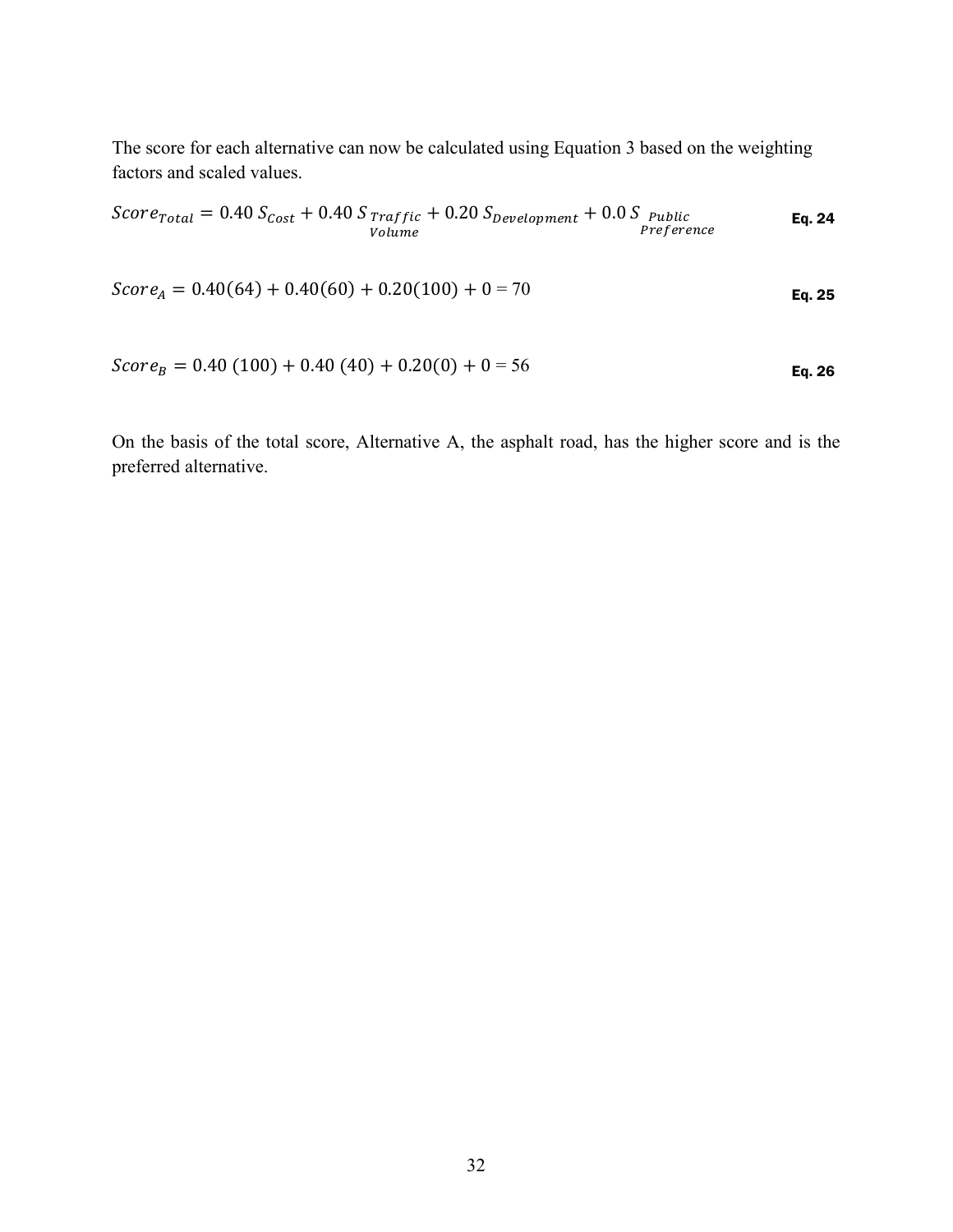# <span id="page-39-0"></span>6.0 Conclusion

This report provides two assessment methodologies to provide guidance for a local agency in deciding whether a road should be paved or gravel. The report includes estimated costs for maintaining local roads based on information provided by local agencies in Indiana. The first assessment procedure provides a basic framework for comparing the cost of each alternative. The second procedure is a multi-objective assessment procedure that allows agencies to estimate a score for each alternative based on multiple attributes, such as cost, traffic volume, development and public preference.

It is recommended that the assessment procedures in this report be used as one tool in the decision-making process. In all cases, the local agency can modify the procedure to fit local needs. Local agencies can utilize the maintenance procedures and costs associated with their practices; similarly, for the multi-objective assessment procedure, the local agency can modify the weighting factors and the scaled values to reflect local priorities.

The decision to upgrade a gravel road to paved, or alternately, to convert a paved road back to gravel is not always easy. The decision may encompass not only cost, but also user preferences, community needs and preferences, economic development, and overall quality of life. While important considerations, these factors are inherently challenging to quantify. This report provides one tool, and it is intended to support local agencies in their decision making, rather than constrain them.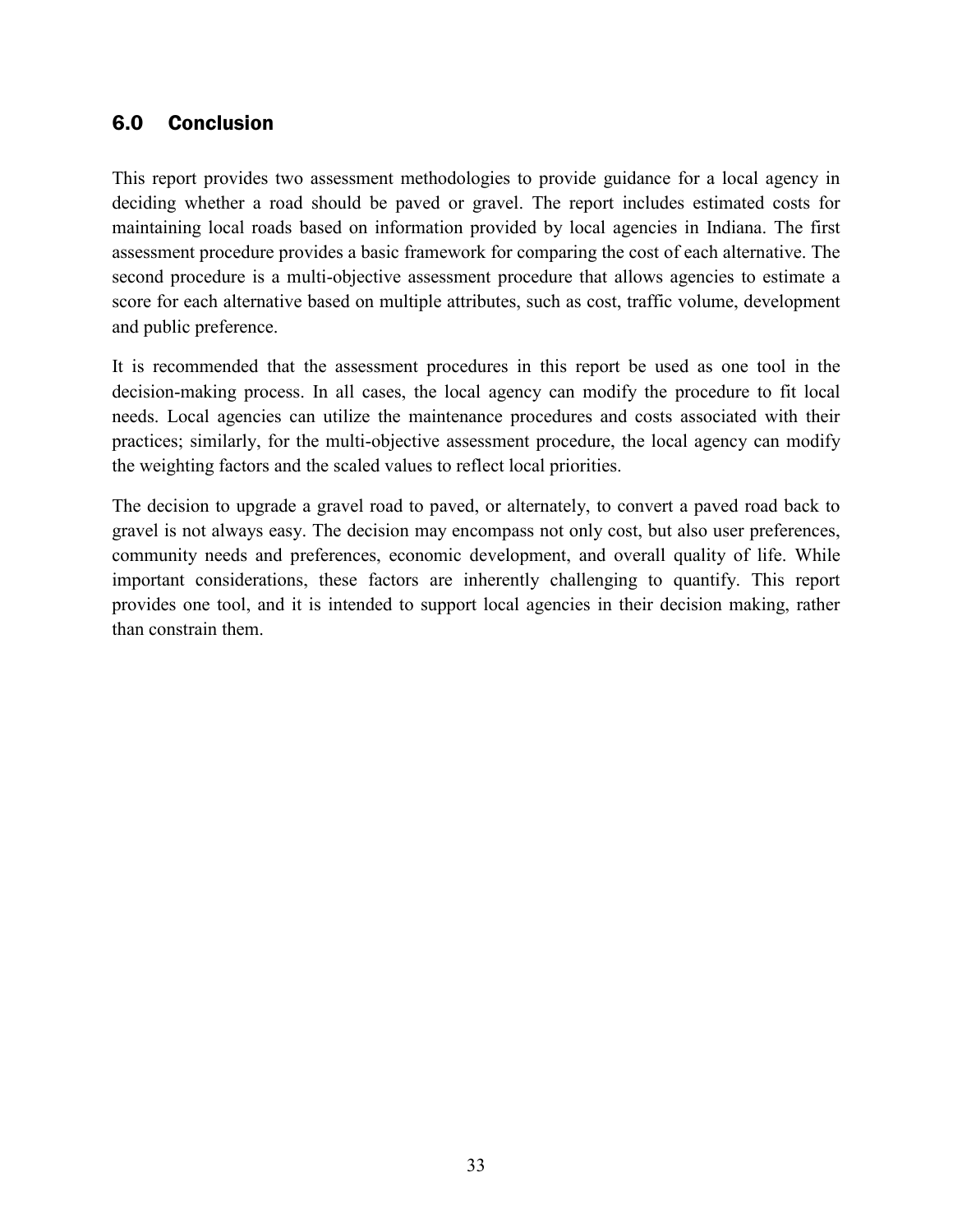# <span id="page-40-0"></span>7.0 References

- American Association of Highway and Transportation Officials (AASHTO). (1977). *A Manual on User Benefit Analysis of Highway and Bus-Transit Improvements.* Washington, DC: AASHTO.
- ---. (2001). *Guidelines for Geometric Design of Very Low-Volume Local Roads (ADT < 400). 1st Edition.* Washington, DC: AASHTO.
- ---. (2007). *Maintenance Manual for Roadways and Bridges.* Washington, DC: AASHTO.
- ---. (2010). *Highway Safety Manual.* Washington DC: AASHTO.
- ---. (2011). *A Policy on Geometric Design of Highways and Streets.* Washington, DC: AASHTO.
- ---. (2011). *A Policy on Geometric Design of Highways and Streets, 6th Edition.* Washington, DC: AASHTO.
- Archondo-Callao, R. (1999). Economic Decision Model for Low-Volume Roads. *Transportation Research Record: Journal of the Transportation Research Board, 1652.* pp. 18-30.
- ---. (2007). Evaluating Economically Justified Road Works Expenditures on Unpaved Roads in Developing Countries. *Transportation Research Record: Journal of the Transportation Research Board, 1989.* pp. 41-49.
- ---. (2011). Maintenance Impact on Economic Evaluation of Upgrading Unsealed Roads. *Transportation Research Record: Journal of the Transportation Research Board, 2203.* pp. 151-159.
- Archondo-Callao, R., Talavera, D., & Zeas, L. (2003). Network-Level Application of Roads Economic Decision Model in Nicaragua. *Transportation Research Record: Journal of the Transportation Research Board, 1819.* pp. 67-73.
- BenchMark Engineers, P.C. (2006). *Paving Decisions for Laramie County Roads.* Cheyenne, WY: Benchmark Engineers, P.C.
- Bhandari, A. (1979). Optimal Timing of Paving Low-Volume Gravel Roads. *Transportation Research Record: Journal of the Transportation Research Board, 702.* pp. 83-87.
- Bureau of Labor Statistics. (2012, December). *CPI Inflation Calculator*.
- Cambridge Systematics, Inc. (2007). *Asset Management Guide for Local Agencies in Michigan.* Michigan Transportation Asset Management Council.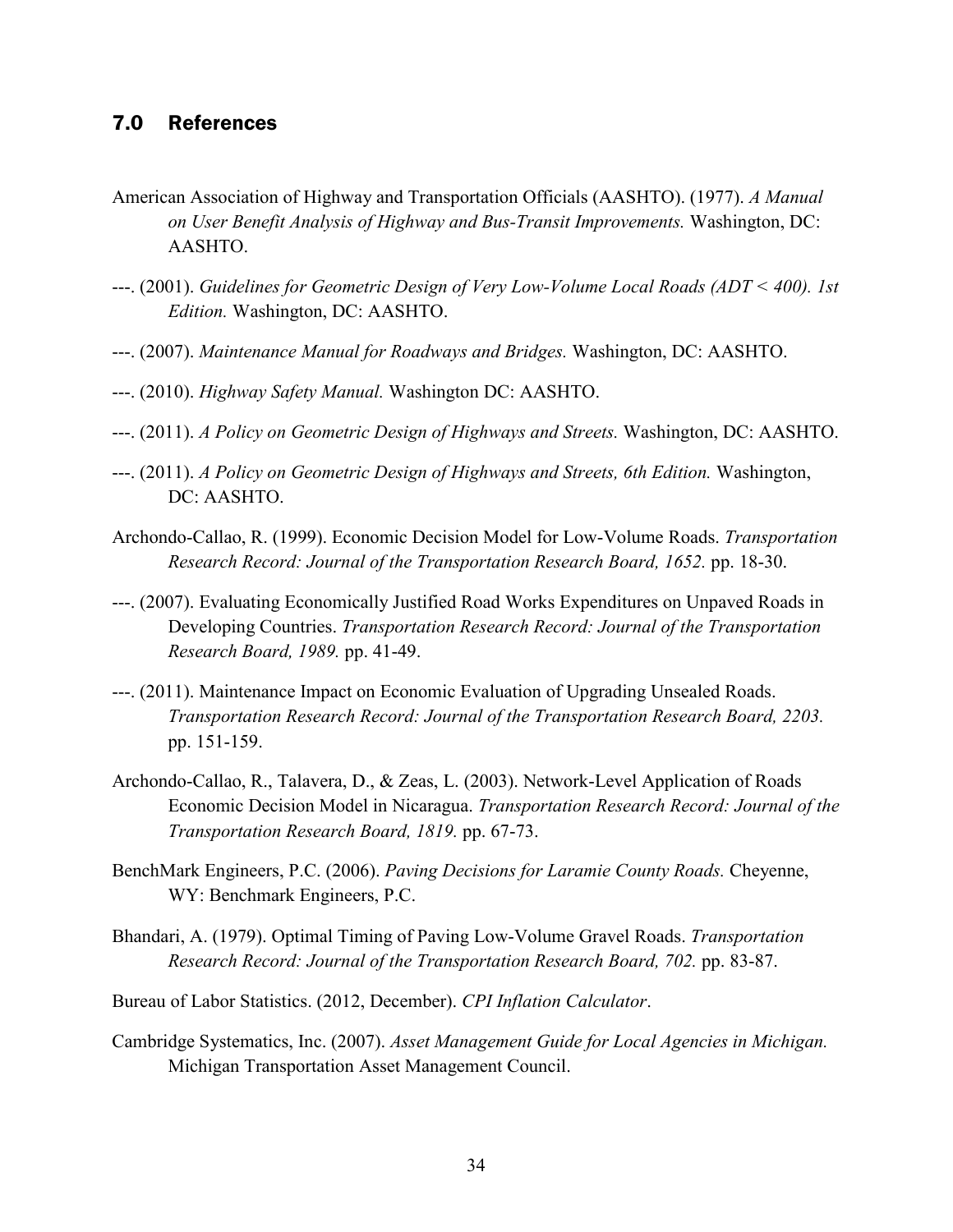- Eck, R. (1987). A Microcomputer Program to Assist in Low-Volume Road Rehabilitation Decision Making. *Transportation Research Record: Journal of the Transporation Research Board, 1128.* pp. 62-68.
- Eisenberger, I., Remer, D., & Lorden, G. (1978). *The Role of Interest and Inflation Rates in Life-Cycle Cost Analysis.* Deep Space Network Progress Report 42-43 by NASA.
- Enterprise. (2012, December 12). *Cost Analysis*.
- Federal Highway Administration. (2011). *Indiana Manual on Unifom Traffic Control Devices.*
- Gannon, C., Lebo, J. (1999). Design and Evaluation of Very Low-Volume Rural Roads in Developing Countries. *Transportation Research Record: Journal of the Transportation Research Board, 1652.* pp. 82-91.
- Huntington, G., Ksaibati, K. (2010). *Gravel Roads Management.* Laramie, WY: Wyoming Department of Transportation.
- Indiana LTAP Center. (2009). *Need Assessment for Local Roads and Streets.* West Lafayette, IN: Indiana LTAP Center.
- Internal Revenue Service. (2012, December 12). *2012 Shared Mileage Rates, Part III - Administrative, Procedural and Miscellaneous*.
- Jahren, C. (2002). *Best Practices for Maintaining and Upgrading Aggregate Roads in Australia and New Zealand.* Maplewood, MN: Minnesota Department of Transportation.
- Jahren, C. T., Smith, D., Thorius, J., Rukashaza-Mukome, M., White, D., & Johnson, G. (2005). *Economics of Upgrading an Aggregate Road.* St. Paul, MN: Minnesota Department of Transportation.
- Johnson, A. M. (2000). *Best Practices Handbook on Asphalt Pavement Maintenance.* St. Paul, MN: Minnesota T2/LTAP Program, Center for Transportation Studies, University of Minnesota.
- Kentucky Transportation Center. (1988). *When to Pave a Gravel Road.* Lexington, KY.
- Kimley-Horn and Associates, Inc. (2009). *Milton on the Move, City of Milton Transportation Plan.* Milton, Georgia.
- Luhr, D., McCullough, B. (1983). Economic Evaluation of Pavement Design Alternatives for Low-Volume Roads. *Transportation Research Record; Journal of the Transportation Research Board, 898*. pp. 24-29.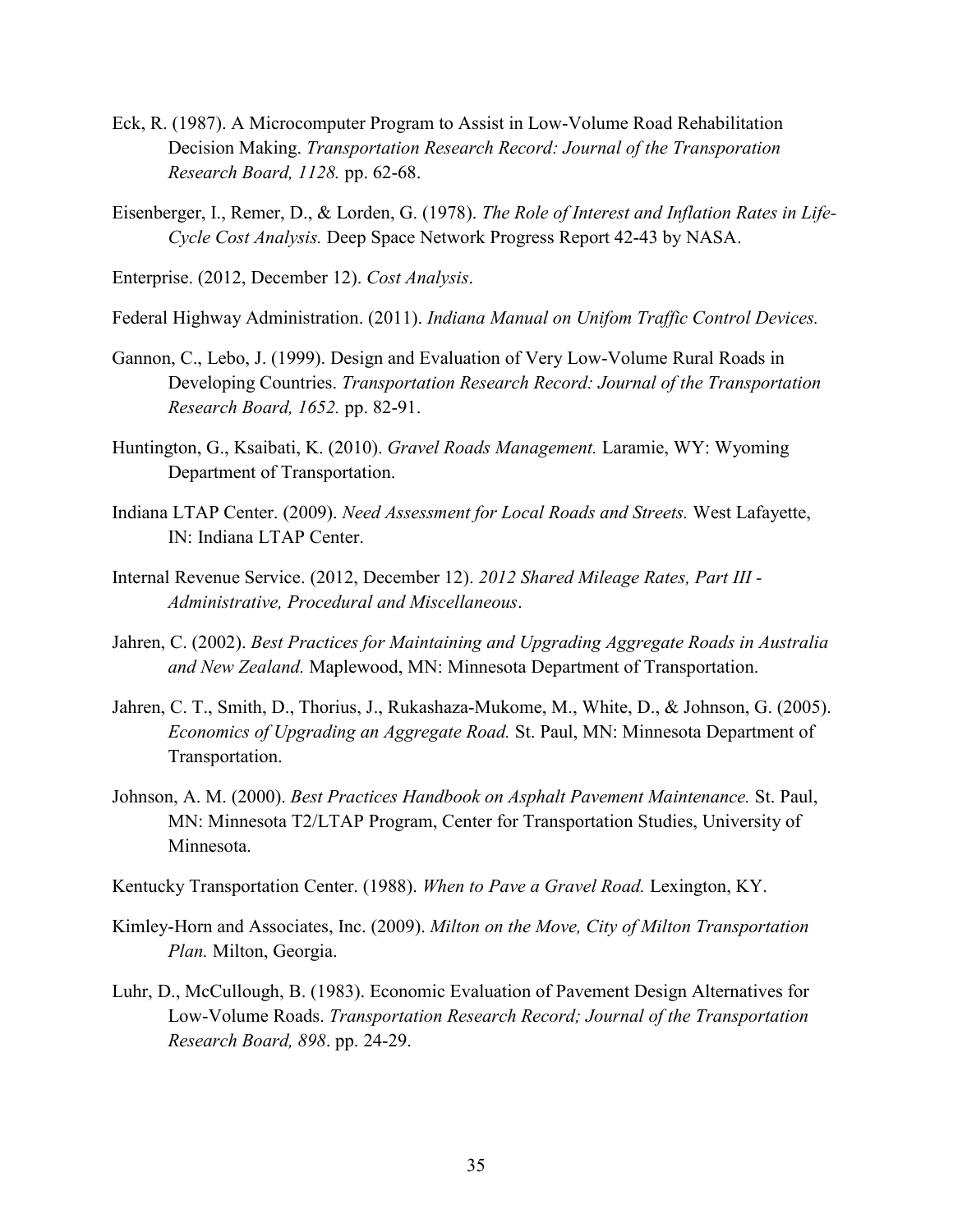- Lunsford, G. B. (2001). *Dust Control on Low Volume Roads.* Washginton, DC: Federal Highway Administration.
- Nurse, D. (January 24, 2009). Gravel Roads a Drag on City Budget. *Atlanta Journal-Constitution*.
- Ohio Soybean Council. (2012, December). *Terresolve Envirologic 500 Dust Oil Concentrate*.
- Paige-Green, P. (1998). Materials for Sealed Low-Volume Roads. *Transportation Research Record: Journal of the Transportation Research Board, 1652*. pp. 163-171.
- Pierce Transit. (2012, December 12). *Your Driving Costs*.
- Sinha, K. C., & Labi, S. (2007). *Transportation Decision Making: Principles of Project Evaluation and Programming.* Hoboken, NJ: John Wiley & Sons, Inc.
- Skorseth, K., & Selim, A. A. (2005). *Gravel Roads Maintenance and Design Manual.* Brookings, SD: South Dakota Local Transportation Assistance Program.
- Spencer, E. R. (2008). *RS Means Site Work & Landscape Cost Data.* Kingston, MA: R. S. Means Co.
- State of Indiana. (2011, May 1). State Reimbursement Rate.
- Tervala, J. (1995). Low-Volume Roads in Finland. *Sixth International Conference on Low-Volume Roads.* Washington, DC: Transportation Research Board.
- Transportation Research Board. (2010). *Highway Capacity Manual.* Washington, DC: Transportation Research Board.
- UMA Engineering Ltd. (1987). *Guidelines for Cost Effective Use and Application of Dust Palliatives.* Ottawa, Canada: Roads and Transportation Association of Canada.
- Winfrey, R. (1968). *Economic Analysis for Highways.* Scranton, PA: International Textbook Company.
- Zimmerman, K. A., & Wolters, A. S. (2004). *Local Road Surfacing Criteria.* Pierre, SD: South Dakota Department of Transportation.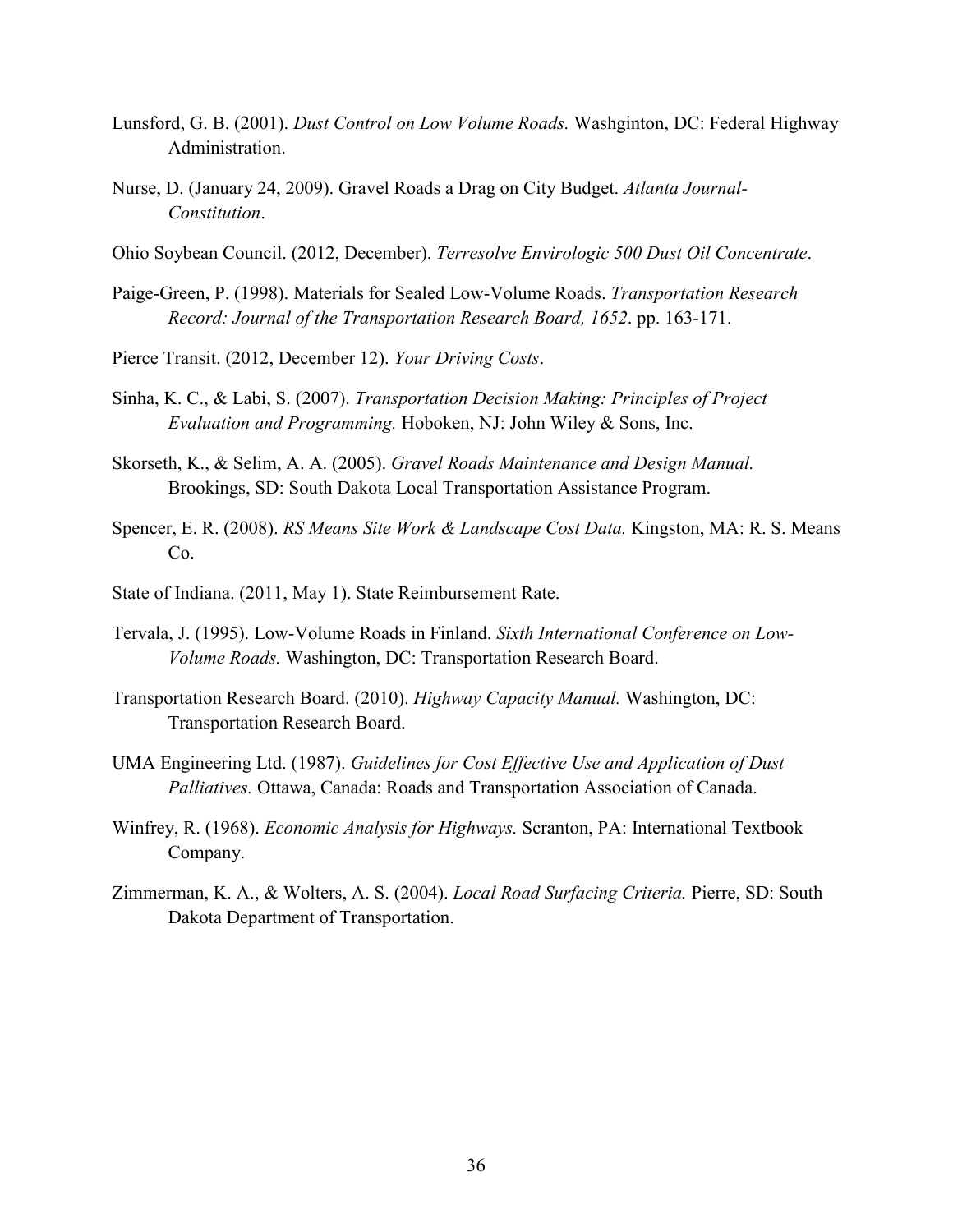# <span id="page-43-0"></span>Appendix A. Survey of Indiana Highway Engineers and Supervisors

This appendix provides the results of a survey of local highway superintendents and county engineers who attended the Indiana Association of County Engineers and Supervisors (IACHES) business meeting in December 2012.

#### **1.) Which factor do you think has the greatest impact when deciding whether a road should be paved or gravel?**

|                                                                     |               | <b>Responses</b> |         |  |
|---------------------------------------------------------------------|---------------|------------------|---------|--|
|                                                                     |               | (percent)        | (count) |  |
| Cost (capital and maintenance)                                      |               | 40.62%           |         |  |
| Traffic volume                                                      |               | 40.62%           |         |  |
| Percent trucks                                                      |               | $0\%$            |         |  |
| Development / expected growth<br>rate<br>Public preference (dust) / |               | 9.38%            |         |  |
| political considerations                                            |               | 9.38%            |         |  |
|                                                                     | <b>Totals</b> | $100\%$          | 32      |  |

#### **2.) Which factor do you think has the second greatest impact when deciding whether a road should be paved or gravel?**

|                                |        | <b>Responses</b> |         |  |
|--------------------------------|--------|------------------|---------|--|
|                                |        | (percent)        | (count) |  |
| Cost (capital and maintenance) |        | 25.81%           | 8       |  |
| Traffic volume                 |        | 45.16%           | 14      |  |
| Percent trucks                 |        | 3.23%            |         |  |
| Development / expected         |        |                  |         |  |
| growth rate                    |        | 9.68%            | 3       |  |
| Public preference (dust) /     |        |                  |         |  |
| political considerations       |        | 16.13%           |         |  |
|                                | Totals | 100%             | 31      |  |

#### **3.) Which factor do you think has the third greatest impact when deciding whether a road should be paved or gravel?**

|                                |               | <b>Responses</b> |         |  |
|--------------------------------|---------------|------------------|---------|--|
|                                |               | (percent)        | (count) |  |
| Cost (capital and maintenance) |               | 12.50%           |         |  |
| Traffic volume                 |               | 9.38%            |         |  |
| Percent trucks                 |               | 9.38%            |         |  |
| Development / expected         |               |                  |         |  |
| growth rate                    |               | 46.88%           | 15      |  |
| Public preference (dust) /     |               |                  |         |  |
| political considerations       |               | 21.88%           |         |  |
|                                | <b>Totals</b> | 100%             | 32      |  |

-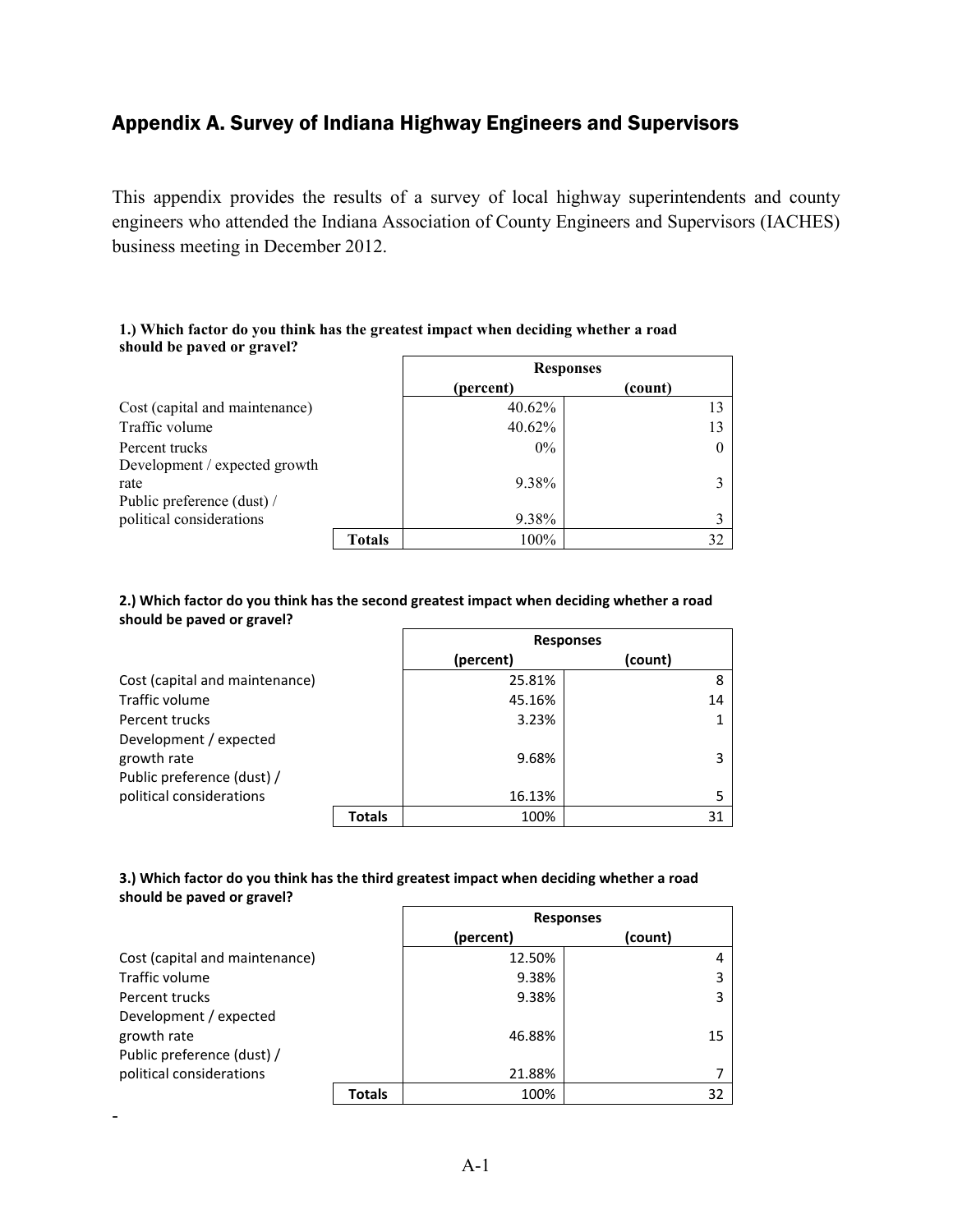# **4.) What traffic volume (ADT) generally warrants a paved road?**

|                                |        | <b>Responses</b> |         |
|--------------------------------|--------|------------------|---------|
|                                |        | (percent)        | (count) |
| There is not a specific volume |        | 18.75%           | 6       |
| $\leq$ 50 vehicles a day       |        | 6.25%            |         |
| 100 vehicles a day             |        | 28.12%           | 9       |
| 150 vehicles a day             |        | 3.12%            |         |
| 200 vehicles a day             |        | 12.50%           |         |
| 250 vehicles a day             |        | 6.25%            |         |
| 300 vehicles a day             |        | 12.50%           | 4       |
| 350 vehicles a day             |        | 3.12%            |         |
| 400 vehicles a day             |        | 3.12%            |         |
| $\geq$ 450 vehicles a day      |        | 6.25%            |         |
|                                | Totals | 100%             | 32      |

#### **5.) What is the average cost for one of your highway department workers? (hourly cost for salary only)**

|             |               | <b>Responses</b> |                |
|-------------|---------------|------------------|----------------|
|             |               | (percent)        | (count)        |
| $\leq$ \$12 |               | 7.69%            | $\overline{2}$ |
| \$14        |               | 23.08%           | 6              |
| \$16        |               | 57.69%           | 15             |
| \$18        |               | 11.54%           | 3              |
| \$20        |               | 0%               | $\Omega$       |
| \$22        |               | 0%               | 0              |
| \$24        |               | 0%               | $\Omega$       |
| \$26        |               | 0%               | 0              |
| $\geq$ \$28 |               | 0%               | 0              |
|             | <b>Totals</b> | 100%             | 26             |

#### **6.) How many miles of gravel have you converted to HMA in the past 10 years?**

|                             |               | <b>Responses</b> |         |
|-----------------------------|---------------|------------------|---------|
|                             |               | (percent)        | (count) |
| Zero, we have not converted |               |                  |         |
| any gravel roads to HMA     |               | 32.26%           | 10      |
| $\leq 10$ miles             |               | 38.71%           | 12      |
| 15 miles                    |               | 3.23%            |         |
| 20 miles                    |               | 16.13%           | 5       |
| 25 miles                    |               | 0%               |         |
| 30 miles                    |               | 0%               |         |
| 40 miles                    |               | 3.23%            |         |
| 50 miles                    |               | 0%               |         |
| 60 miles                    |               | 0%               |         |
| $\geq$ 70 miles             |               | 6.45%            |         |
|                             | <b>Totals</b> | 100%             | 31      |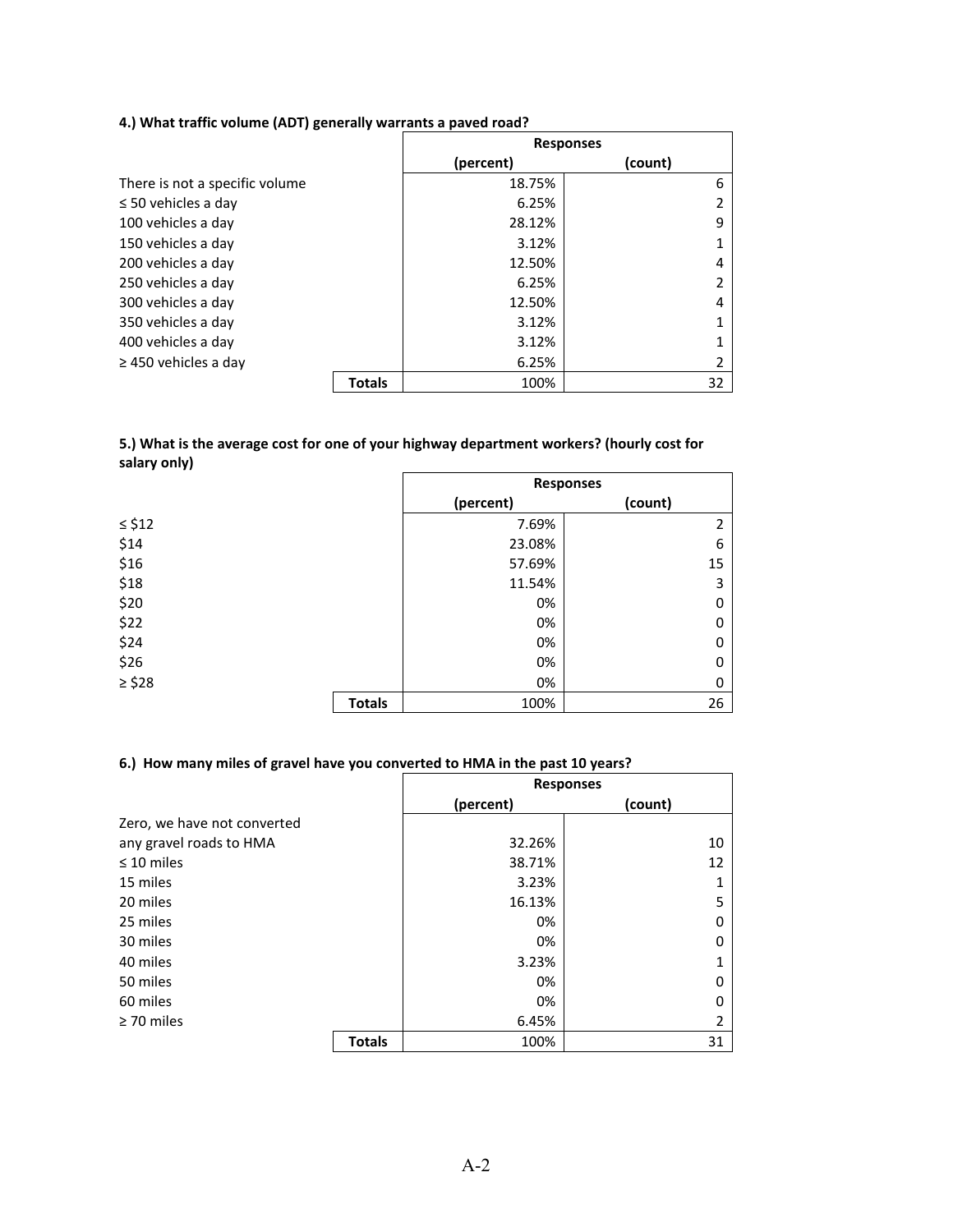|  |  |  |  | 7.) How many miles of HMA have you converted to gravel in the past 10 years? |
|--|--|--|--|------------------------------------------------------------------------------|
|--|--|--|--|------------------------------------------------------------------------------|

|                             |               | <b>Responses</b> |         |
|-----------------------------|---------------|------------------|---------|
|                             |               | (percent)        | (count) |
| Zero, we have not converted |               |                  |         |
| any HMA roads to gravel     |               | 74.19%           | 23      |
| $\leq 10$ miles             |               | 16.13%           | 5       |
| 15 miles                    |               | 0%               |         |
| 20 miles                    |               | 6.45%            |         |
| 25 miles                    |               | 0%               | O)      |
| 30 miles                    |               | 0%               |         |
| 40 miles                    |               | 0%               | O       |
| 50 miles                    |               | 0%               | Ω       |
| 60 miles                    |               | 0%               |         |
| $\geq$ 70 miles             |               | 3.23%            |         |
|                             | <b>Totals</b> | 100%             | 31      |

#### **8.) What is the cost for an HMA overlay per mile? (contract price or materials, labor and equipment)**

|                 |               | <b>Responses</b> |              |
|-----------------|---------------|------------------|--------------|
|                 |               | (percent)        | (count)      |
| ≤ \$50,000      |               | 13.33%           | 4            |
| \$65,000        |               | 40%              | 12           |
| \$80,000        |               | 6.67%            | 2            |
| \$95,000        |               | 20%              | 6            |
| \$110,000       |               | 10%              | 3            |
| \$125,000       |               | 6.67%            | 2            |
| \$140,000       |               | 0%               | $\mathbf{0}$ |
| \$165,000       |               | 3.33%            | 1            |
| $\ge$ \$180,000 |               | 0%               | 0            |
|                 | <b>Totals</b> | 100%             | 30           |

*An HMA overlay provides a better driving surface but does not address structural problems with the road.*

#### **9.) How thick is the HMA overlay you typically use to improve the driving surface on a county road?**

|                 |               | <b>Responses</b> |         |
|-----------------|---------------|------------------|---------|
|                 |               | (percent)        | (count) |
| 1 inch          |               | 12.90%           |         |
| 1.5 inches      |               | 38.71%           | 12      |
| 2 inches        |               | 29.03%           | q       |
| 2.5 inches      |               | 6.45%            |         |
| $\geq$ 3 inches |               | 12.90%           |         |
|                 | <b>Totals</b> | 100%             | 31      |

*An HMA overlay provides a better driving surface but does not address structural problems with the road.*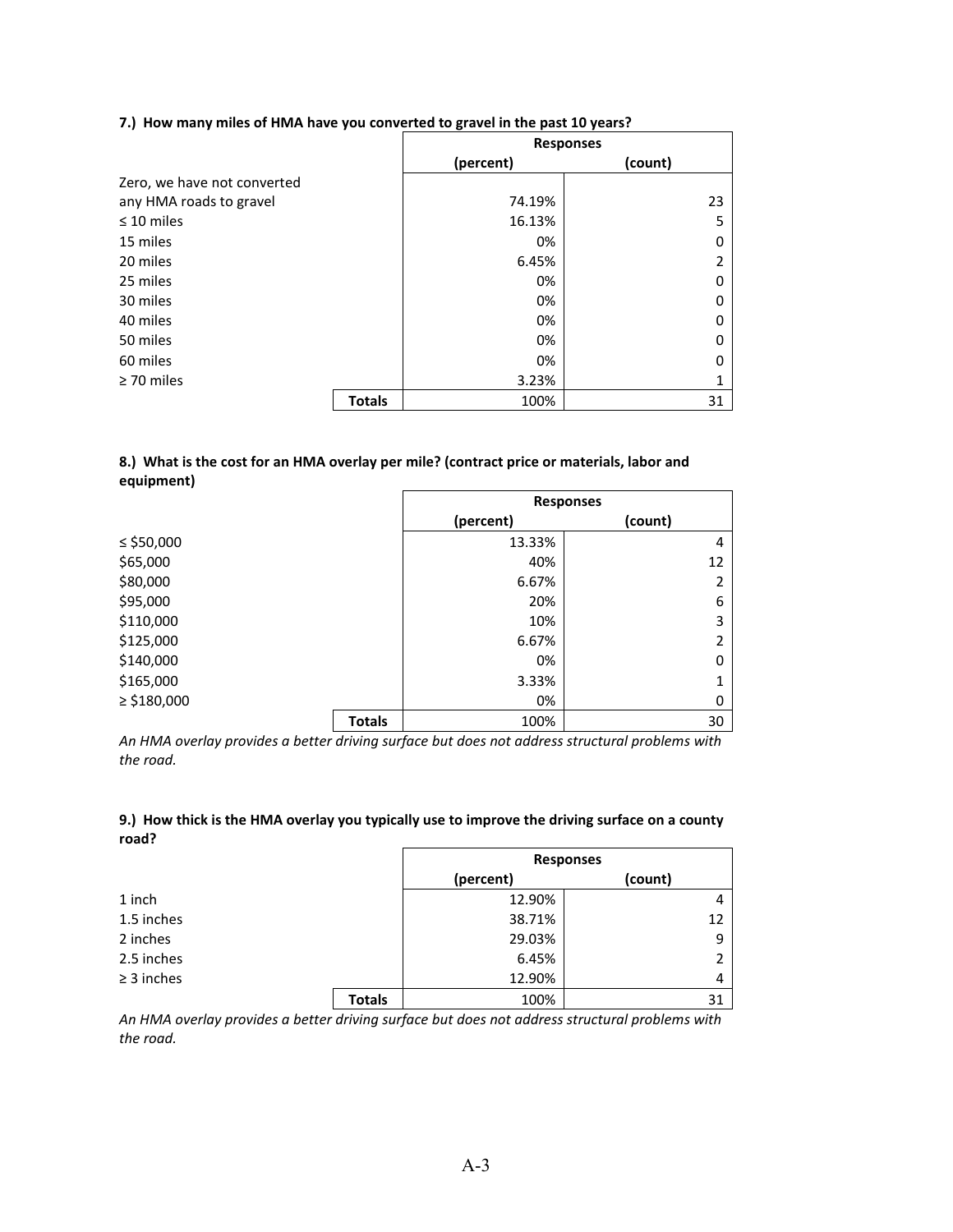#### **10.) What is the ideal interval between HMA overlays?**

|                 |               | <b>Responses</b> |         |
|-----------------|---------------|------------------|---------|
|                 |               | (percent)        | (count) |
| < 10 years      |               | 12.50%           | 4       |
| 10 years        |               | 15.62%           | 5       |
| 12 years        |               | 12.50%           | 4       |
| 15 years        |               | 31.25%           | 10      |
| 18 years        |               | 9.38%            | 3       |
| 20 years        |               | 12.50%           | 4       |
| 25 years        |               | 3.12%            | 1       |
| 30 years        |               | 3.12%            | 1       |
| $\geq$ 35 years |               | 0%               | 0       |
|                 | <b>Totals</b> | 100%             | 32      |

*An HMA overlay provides a better driving surface but does not address structural problems with the road.*

#### **11.) How much does it cost to crack seal a mile of HMA road? (one application, materials, labor and equipment, ideal overlay cycle)**

|                   |               | <b>Responses</b> |                |  |
|-------------------|---------------|------------------|----------------|--|
|                   |               | (percent)        | (count)        |  |
| We do not do this |               |                  |                |  |
| activity          |               | 16.67%           | 5              |  |
| $\le$ \$1,000     |               | 10%              | 3              |  |
| \$1,500           |               | 20%              | 6              |  |
| \$2,000           |               | 13.33%           | 4              |  |
| \$2,500           |               | 10%              | 3              |  |
| \$3,000           |               | 6.67%            | 2              |  |
| \$3,500           |               | 10%              | 3              |  |
| \$4,000           |               | 3.33%            | $\mathbf{1}$   |  |
| \$4,500           |               | 3.33%            | 1              |  |
| $\ge$ \$5,000     |               | 6.67%            | $\overline{2}$ |  |
|                   | <b>Totals</b> | 100%             | 30             |  |

*Crack seal: A localized treatment method used to prevent water and debris from entering a crack, which might include routing to clean the entire crack and to create a reservoir to hold the sealing.*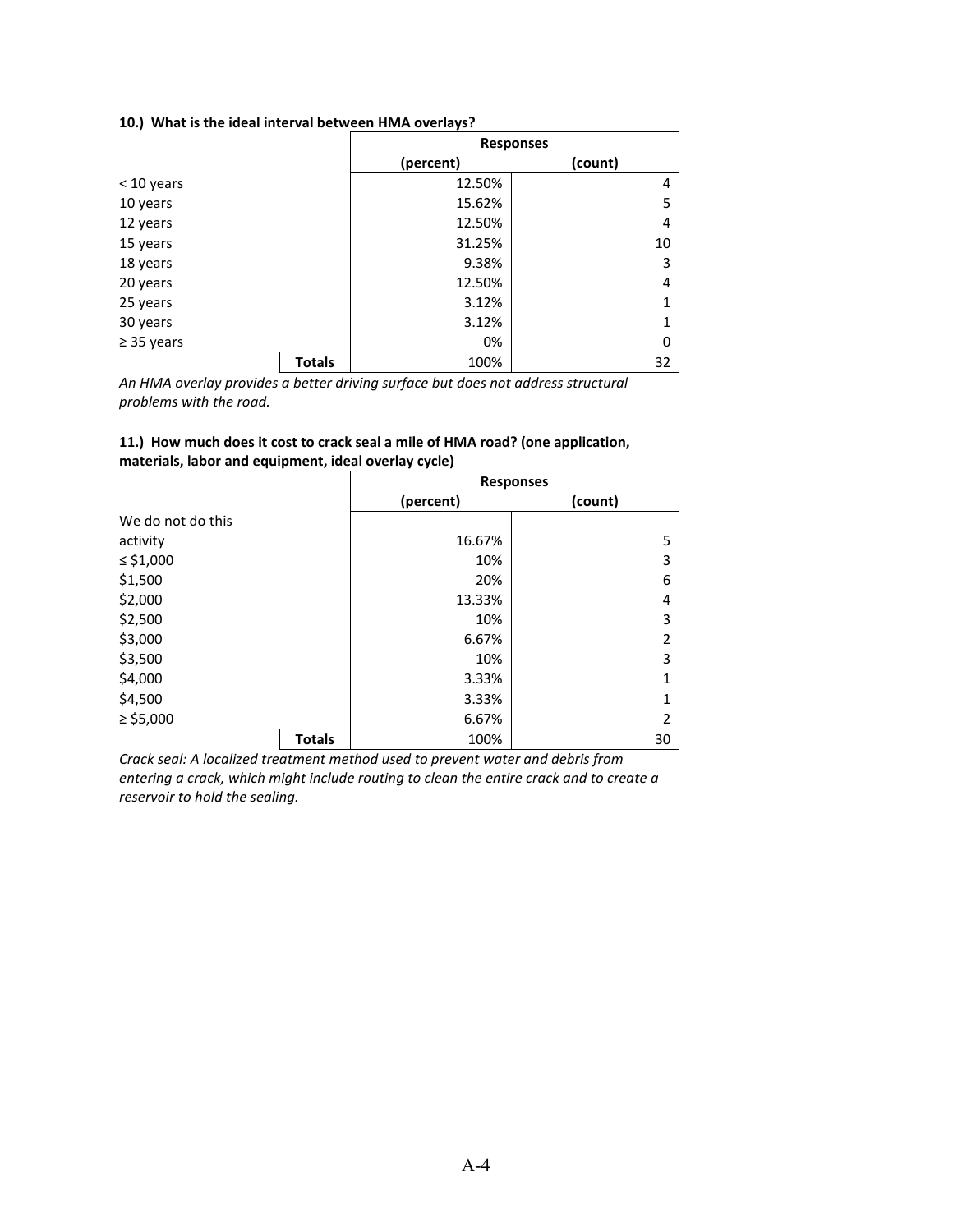|                   |               | <b>Responses</b> |                |  |
|-------------------|---------------|------------------|----------------|--|
|                   |               | (percent)        | (count)        |  |
| We do not do this |               |                  |                |  |
| activity          |               | 0%               | 0              |  |
| ≤ \$100           |               | 6.45%            | $\overline{2}$ |  |
| \$200             |               | 12.90%           | 4              |  |
| \$300             |               | 12.90%           | 4              |  |
| \$400             |               | 19.35%           | 6              |  |
| \$500             |               | 9.68%            | 3              |  |
| \$750             |               | 16.13%           | 5              |  |
| \$1,000           |               | 6.45%            | $\overline{2}$ |  |
| \$1,250           |               | 3.23%            | 1              |  |
| $\ge$ \$1,500     |               | 12.90%           | 4              |  |
|                   | <b>Totals</b> | 100%             | 31             |  |

#### **12.) What is the annual cost to patch HMA road per mile? (material, labor and equipment cost, ideal overlay cycle)**

*Patching: Repair distress and improve ride quality*

#### **13.) How much does it cost for a chip seal, seal coat or surface treatment on an HMA road? (include material, labor and equipment cost)**

|                      |               | <b>Responses</b> |         |
|----------------------|---------------|------------------|---------|
|                      |               | (percent)        | (count) |
| We do not use a chip |               |                  |         |
| seal, seal coat or   |               |                  |         |
| surface treatment on |               |                  |         |
| an HMA road          |               | 12.50%           | 4       |
| ≤ \$2,500            |               | 3.12%            | 1       |
| \$5,000              |               | 9.38%            | 3       |
| \$7,500              |               | 3.12%            | 1       |
| \$10,000             |               | 15.62%           | 5       |
| \$12,500             |               | 9.38%            | 3       |
| \$15,000             |               | 21.88%           | 7       |
| \$20,000             |               | 15.62%           | 5       |
| \$25,000             |               | 9.38%            | 3       |
| $\ge$ \$30,000       |               | 0%               | 0       |
|                      | <b>Totals</b> | 100%             | 32      |

*Surface treatments: Used to waterproof the surface, seal small cracks, reduce oxidation of the pavement surface, and improve friction.*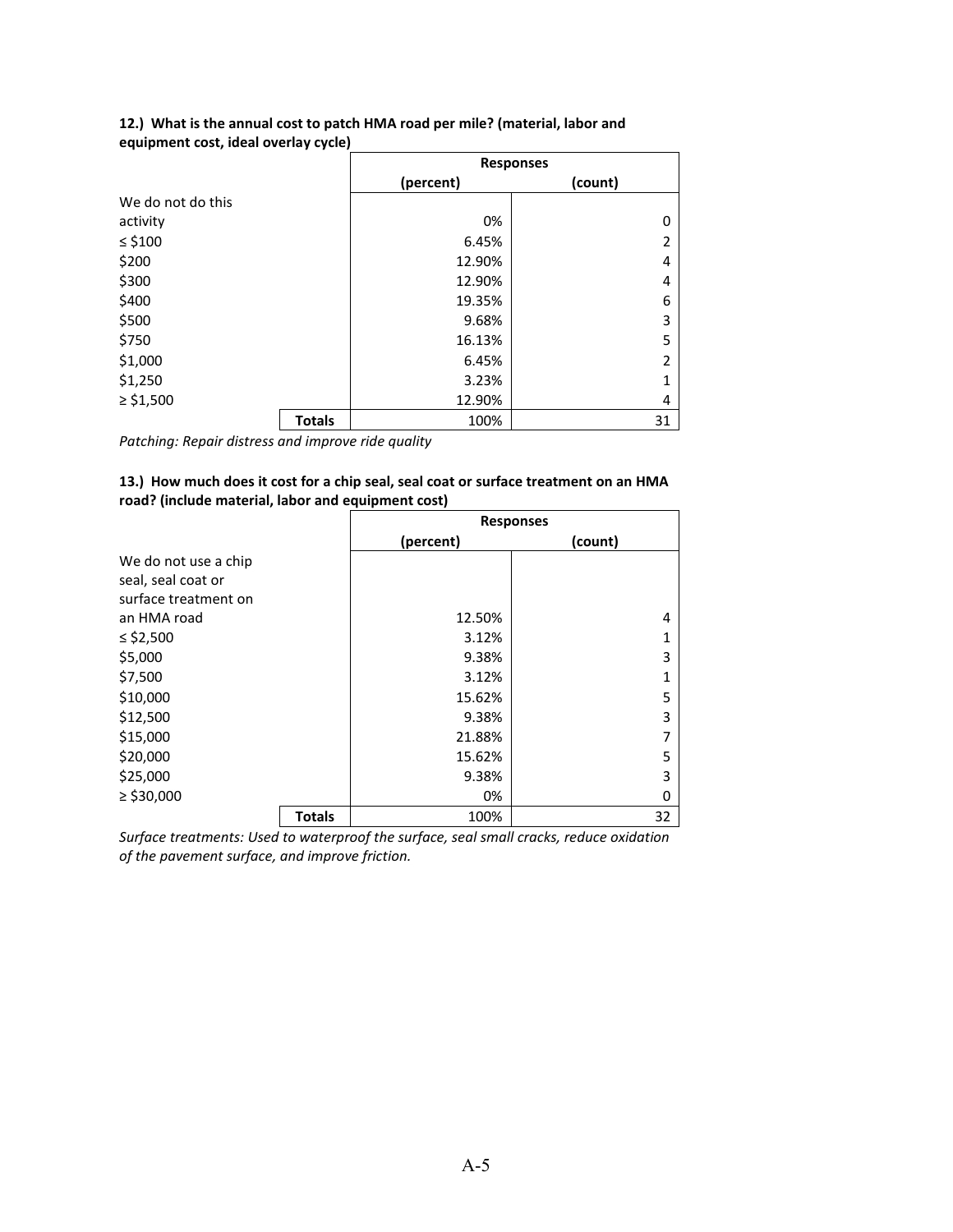|                          |               | <b>Responses</b> |                |
|--------------------------|---------------|------------------|----------------|
|                          |               | (percent)        | (count)        |
| We do not typically chip |               |                  |                |
| seal an HMA road         |               | 12.50%           | 4              |
| $\leq$ 3 years           |               | 3.12%            | 1              |
| 5 years                  |               | 18.75%           | 6              |
| 6 years                  |               | 9.38%            | 3              |
| 7 years                  |               | 34.38%           | 11             |
| 8 years                  |               | 3.12%            | 1              |
| 9 years                  |               | 9.38%            | 3              |
| 10 years                 |               | 6.25%            | $\overline{2}$ |
| 11 years                 |               | 0%               | 0              |
| $\geq$ 12 years          |               | 3.12%            | 1              |
|                          | <b>Totals</b> | 100%             | 32             |

#### **14.) Ideally, how often would you apply a chip seal, seal coat or surface treatment on an HMA road?**

*Surface treatments: Used to waterproof the surface, seal small cracks, reduce oxidation of the pavement surface, and improve friction.*

#### **15.) What is typically the basis for maintenance on your HMA roads (e.g., overlay, chip seal)?**

|                            |               | <b>Responses</b> |         |
|----------------------------|---------------|------------------|---------|
|                            |               | (percent)        | (count) |
| On a defined schedule      |               |                  |         |
| (e.g., every 30 years for  |               |                  |         |
| an overlay, every 7        |               |                  |         |
| years for chip seal, etc.) |               | 3.23%            |         |
| As needed, based on        |               |                  |         |
| road condition, public     |               |                  |         |
| comments and/or            |               |                  |         |
| agency observations        |               | 61.29%           | 19      |
| Combination of a           |               |                  |         |
| defined schedule and       |               |                  |         |
| as needed                  |               | 35.48%           | 11      |
|                            | <b>Totals</b> | 100%             | 31      |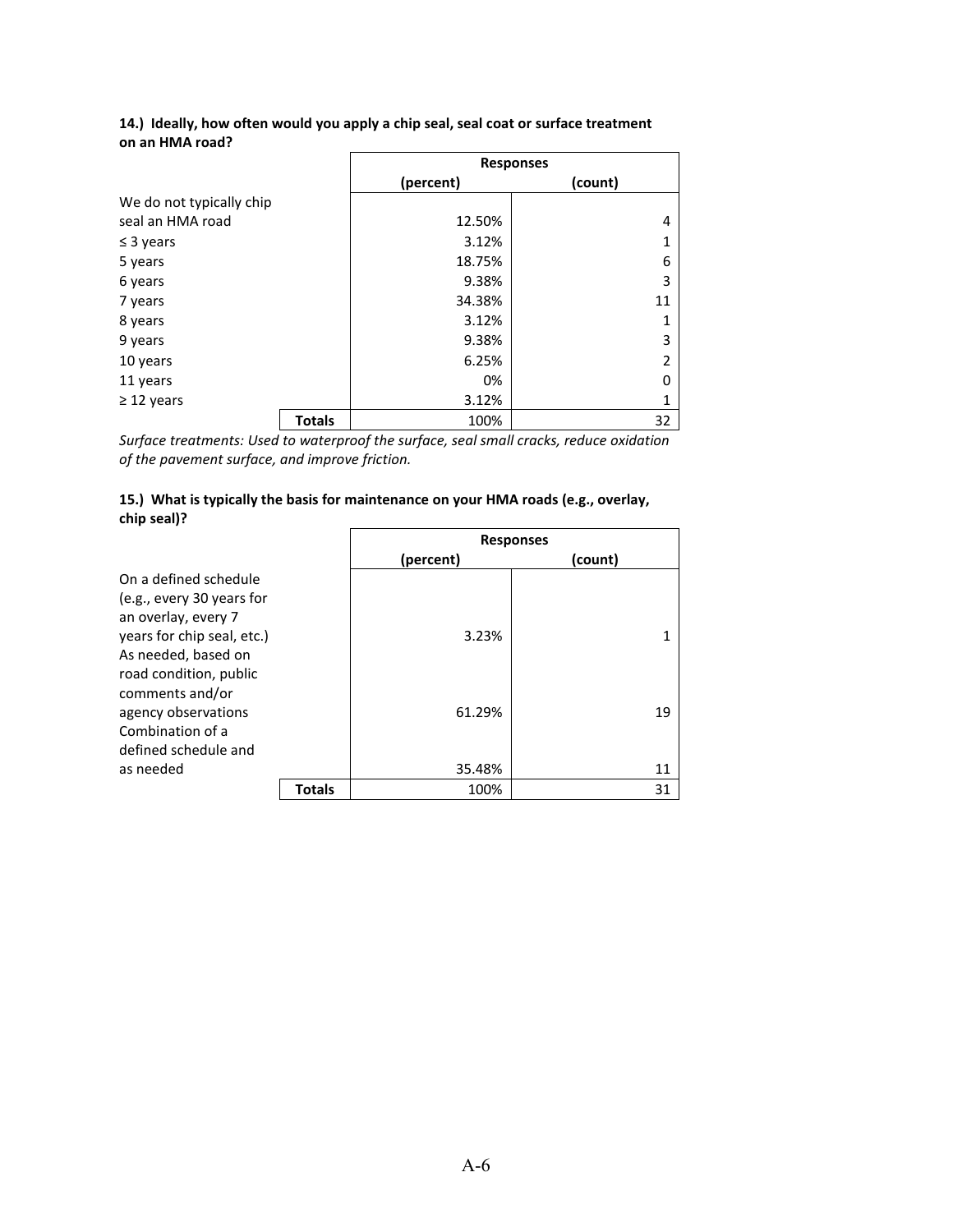|                   |               | <b>Responses</b> |                |  |
|-------------------|---------------|------------------|----------------|--|
|                   |               | (percent)        | (count)        |  |
| We do not do this |               |                  |                |  |
| activity          |               | 22.58%           | 7              |  |
| ≤ \$5,000         |               | 3.23%            | 1              |  |
| \$10,000          |               | 3.23%            | 1              |  |
| \$15,000          |               | 25.81%           | 8              |  |
| \$20,000          |               | 9.68%            | 3              |  |
| \$25,000          |               | 9.68%            | 3              |  |
| \$30,000          |               | 3.23%            | 1              |  |
| \$40,000          |               | 3.23%            | $\mathbf{1}$   |  |
| \$50,000          |               | 6.45%            | $\overline{2}$ |  |
| $\ge$ \$60,000    |               | 12.90%           | 4              |  |
|                   | <b>Totals</b> | 100%             | 31             |  |

#### **16.) How much does it cost to grind the surface and stabilize the base of an existing HMA road in very poor condition? (per mile, material, labor and equipment)**

#### **17.) How much does it cost for one application of dust control on a mile of gravel road? (material, labor and equipment cost)**

|                   |               | <b>Responses</b>     |                |  |
|-------------------|---------------|----------------------|----------------|--|
|                   |               | (percent)<br>(count) |                |  |
| We do not do this |               |                      |                |  |
| activity          |               | 51.85%               | 14             |  |
| $≤$ \$500         |               | 18.52%               | 5              |  |
| \$1,000           |               | 11.11%               | 3              |  |
| \$1,500           |               | 7.41%                | $\overline{2}$ |  |
| \$2,000           |               | 3.70%                | 1              |  |
| \$2,500           |               | 0%                   | 0              |  |
| \$3,000           |               | 0%                   | 0              |  |
| \$3,500           |               | 0%                   | 0              |  |
| $\geq$ \$4,000    |               | 7.41%                | $\overline{2}$ |  |
|                   | <b>Totals</b> | 100%                 | 27             |  |

*Dust Control: Reduce emanation of fugitive dust*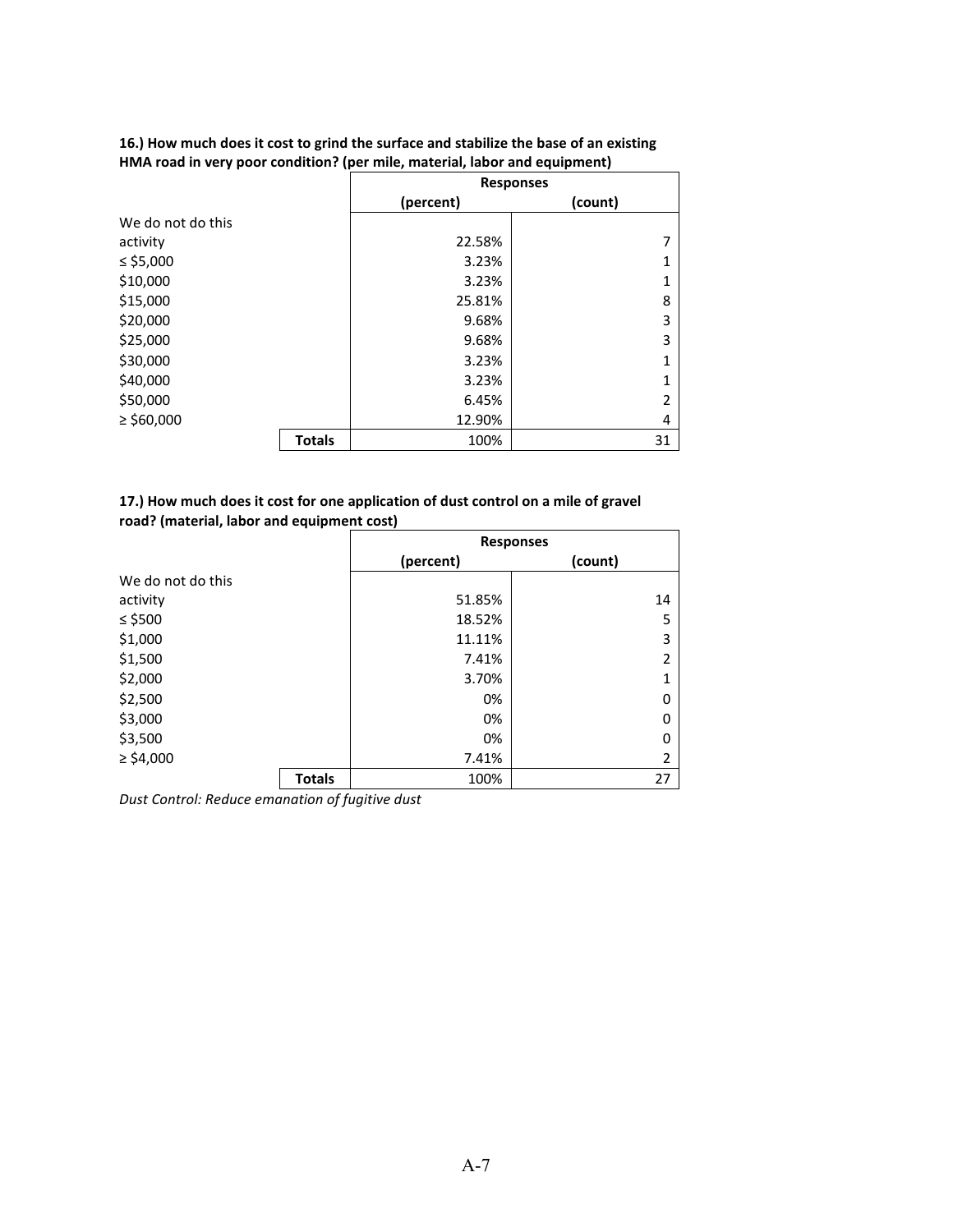|                   |               | <b>Responses</b> |                |  |
|-------------------|---------------|------------------|----------------|--|
|                   |               | (percent)        | (count)        |  |
| We do not do this |               |                  |                |  |
| activity          |               | 9.38%            | 3              |  |
| $\leq$ \$40       |               | 18.75%           | 6              |  |
| \$60              |               | 3.12%            | 1              |  |
| \$80              |               | 6.25%            | $\overline{2}$ |  |
| \$100             |               | 21.88%           | 7              |  |
| \$125             |               | 3.12%            | 1              |  |
| \$150             |               | 6.25%            | $\overline{2}$ |  |
| \$200             |               | 6.25%            | $\overline{2}$ |  |
| \$250             |               | 6.25%            | $\overline{2}$ |  |
| $\ge$ \$300       |               | 18.75%           | 6              |  |
|                   | <b>Totals</b> | 100%             | 32             |  |

#### **18.) How much does it cost to blade a gravel road? (per mile, materials, labor and equipment)**

*Blading: Remove surface defects; minor crown restoration*

#### **19.) How much does it cost for gravel to gravel a gravel road? (per mile, MATERIALS ONLY)**

|                   |               | <b>Responses</b>     |    |  |  |
|-------------------|---------------|----------------------|----|--|--|
|                   |               | (count)<br>(percent) |    |  |  |
| We do not do this |               |                      |    |  |  |
| activity          |               | 10.34%               | 3  |  |  |
| ≤ \$250           |               | 6.90%<br>2           |    |  |  |
| \$500             |               | 6.90%                |    |  |  |
| \$750             |               | 3.45%                | 1  |  |  |
| \$1,000           |               | 0%                   | 0  |  |  |
| \$2,500           |               | 24.14%               |    |  |  |
| \$5,000           | 17.24%        |                      | 5  |  |  |
| $\ge$ \$7,500     |               | 31.03%               | 9  |  |  |
|                   | <b>Totals</b> | 100%                 | 29 |  |  |

*Re-gravel: Restore structural capacity; improve quality of surfacing gravel; replace lost gravel. Some agencies add a couple of inches every few years to re-gravel a road.*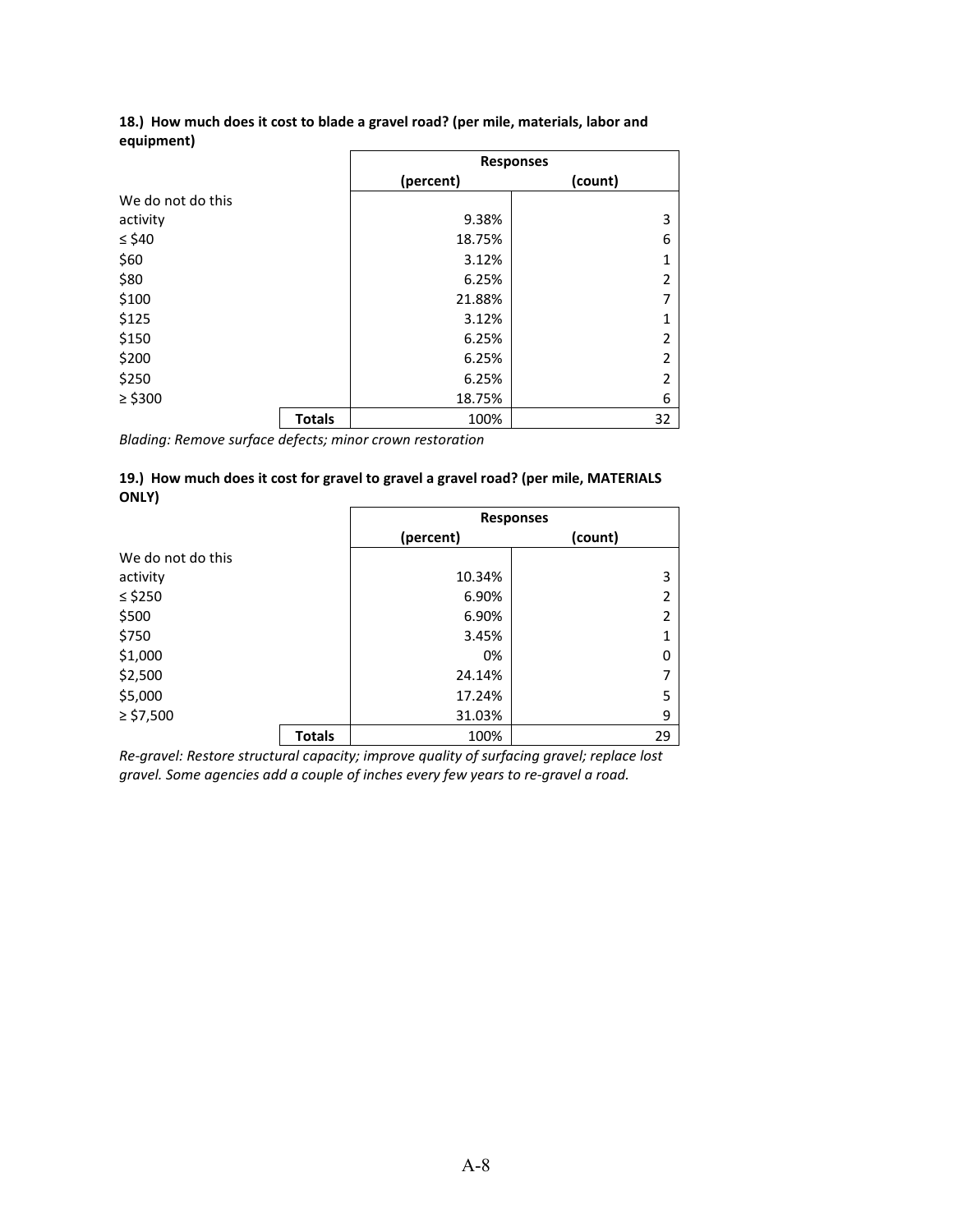|                   |               | <b>Responses</b> |                |  |
|-------------------|---------------|------------------|----------------|--|
|                   |               | (percent)        | (count)        |  |
| We do not do this |               |                  |                |  |
| activity          |               | 17.24%           | 5              |  |
| ≤ \$1,000         |               | 3.45%            | 1              |  |
| \$2,000           |               | 6.90%            | $\overline{2}$ |  |
| \$3,000           |               | 0%               | 0              |  |
| \$4,000           |               | 0%               | 0              |  |
| \$5,000           |               | 13.79%           | 4              |  |
| \$6,000           |               | 6.90%            | $\overline{2}$ |  |
| \$8,000           |               | 13.79%           | 4              |  |
| \$10,000          |               | 6.90%            | $\overline{2}$ |  |
| $\ge$ \$12,000    |               | 31.03%           | 9              |  |
|                   | <b>Totals</b> | 100%             | 29             |  |

#### **20.) How much does it cost to re-gravel a gravel road? (per mile, MATERIALS, LABOR AND EQUIPMENT)**

*Re-gravel: Restore structural capacity; improve quality of surfacing gravel; replace lost gravel. Some agencies add a couple of inches every few years to re-gravel a road.*

#### **21.) How frequently do you re-gravel a gravel road?**

|                   |               | <b>Responses</b>     |              |  |
|-------------------|---------------|----------------------|--------------|--|
|                   |               | (count)<br>(percent) |              |  |
| We do not do this |               |                      |              |  |
| activity          |               | 23.33%               | 7            |  |
| $\leq$ 2 years    |               | 26.67%               | 8            |  |
| 3 years           |               | 10%                  | 3            |  |
| 5 years           |               | 26.67%               | 8            |  |
| 7 years           |               | 3.33%                | 1            |  |
| 10 years          |               | 3.33%                | $\mathbf{1}$ |  |
| 12 years          |               | 3.33%                | $\mathbf{1}$ |  |
| $\geq$ 15 years   |               | 3.33%                | 1            |  |
|                   | <b>Totals</b> | 100%                 | 30           |  |

*Re-gravel: Restore structural capacity; improve quality of surfacing gravel; replace lost gravel. Some agencies add a couple of inches every few years to re-gravel a road.*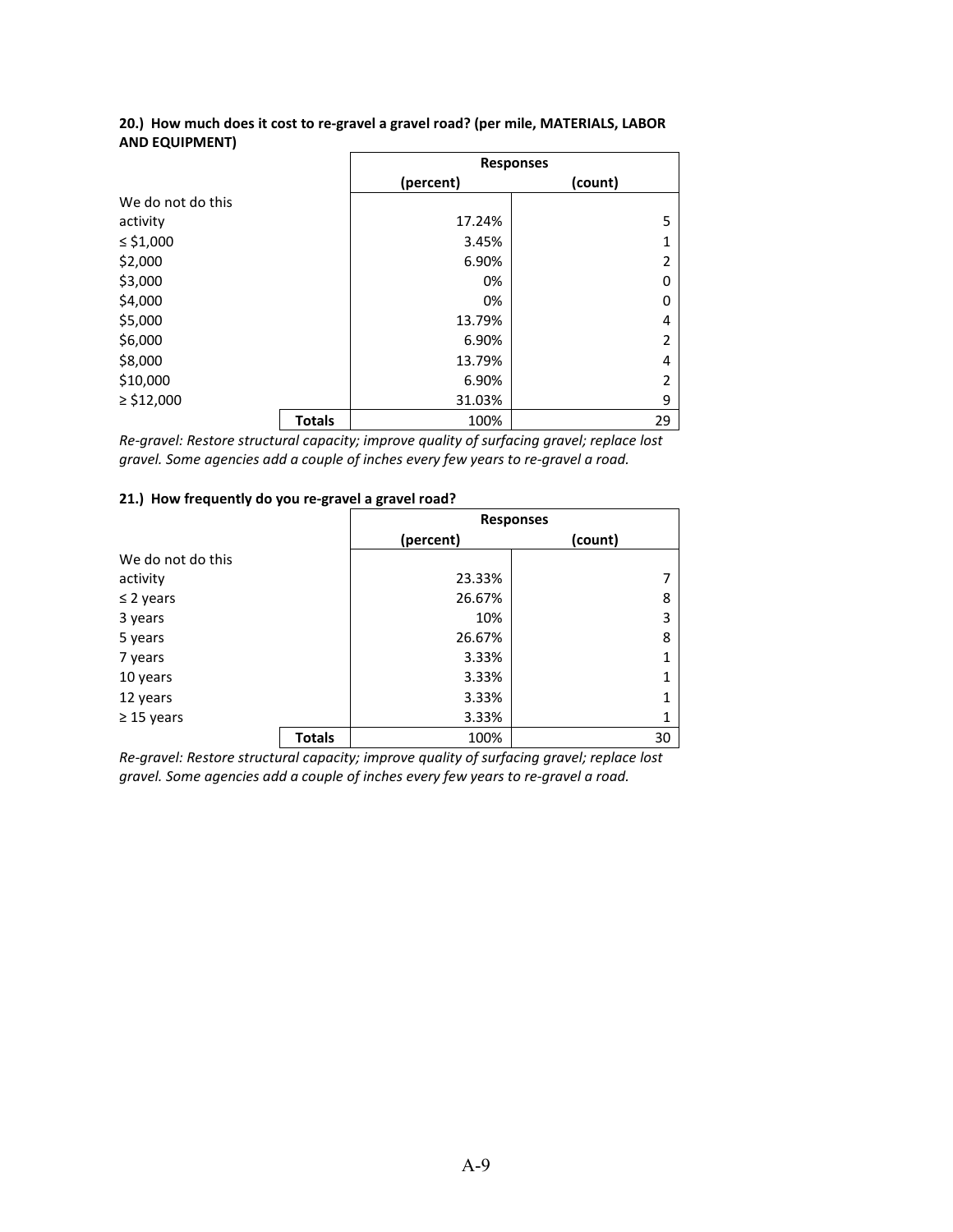|                   |               | <b>Responses</b>     |                |  |
|-------------------|---------------|----------------------|----------------|--|
|                   |               | (percent)<br>(count) |                |  |
| We do not do this |               |                      |                |  |
| activity          |               | 17.24%               | 5              |  |
| ≤ \$50            |               | 6.90%                | $\overline{2}$ |  |
| \$100             |               | 10.34%               | 3              |  |
| \$150             |               | 3.45%                | $\mathbf{1}$   |  |
| \$200             |               | 10.34%               | 3              |  |
| \$250             |               | 6.90%                | $\overline{2}$ |  |
| \$300             |               | 6.90%                | 2              |  |
| \$400             |               | 17.24%               | 5              |  |
| \$500             |               | 10.34%               | 3              |  |
| $\ge$ \$600       |               | 10.34%               | 3              |  |
|                   | <b>Totals</b> | 100%                 | 29             |  |

#### **22.) How much does it cost to reshape/crown a mile of gravel road? (materials, labor and equipment)**

*Reshape/Crown: Change the cross section to improve drainage; recover material from the foreslope or ditch; blend surface gravel; restore crown; remove surface defects and correct defects in the cross section.*

|                   |               | <b>Responses</b> |                |  |
|-------------------|---------------|------------------|----------------|--|
|                   |               | (percent)        | (count)        |  |
| We do not do this |               |                  |                |  |
| activity          |               | 9.68%            | 3              |  |
| $\leq$ \$100      |               | 9.68%            | 3              |  |
| \$150             |               | 3.23%            | 1              |  |
| \$200             |               | 12.90%           | 4              |  |
| \$250             |               | 9.68%            | 3              |  |
| \$300             |               | 9.68%            | 3              |  |
| \$400             |               | 6.45%            | $\overline{2}$ |  |
| \$500             |               | 12.90%           | 4              |  |
| \$750             |               | 12.90%           | 4              |  |
| $\geq$ \$1000     |               | 12.90%           | 4              |  |
|                   | <b>Totals</b> | 100%             | 31             |  |

#### **23.) How much does it cost to spot gravel/patch and conduct other annual maintenance on a gravel road? (per mile for materials, labor and equipment)**

*Spot gravel / patching: correct isolated defects in the roadway*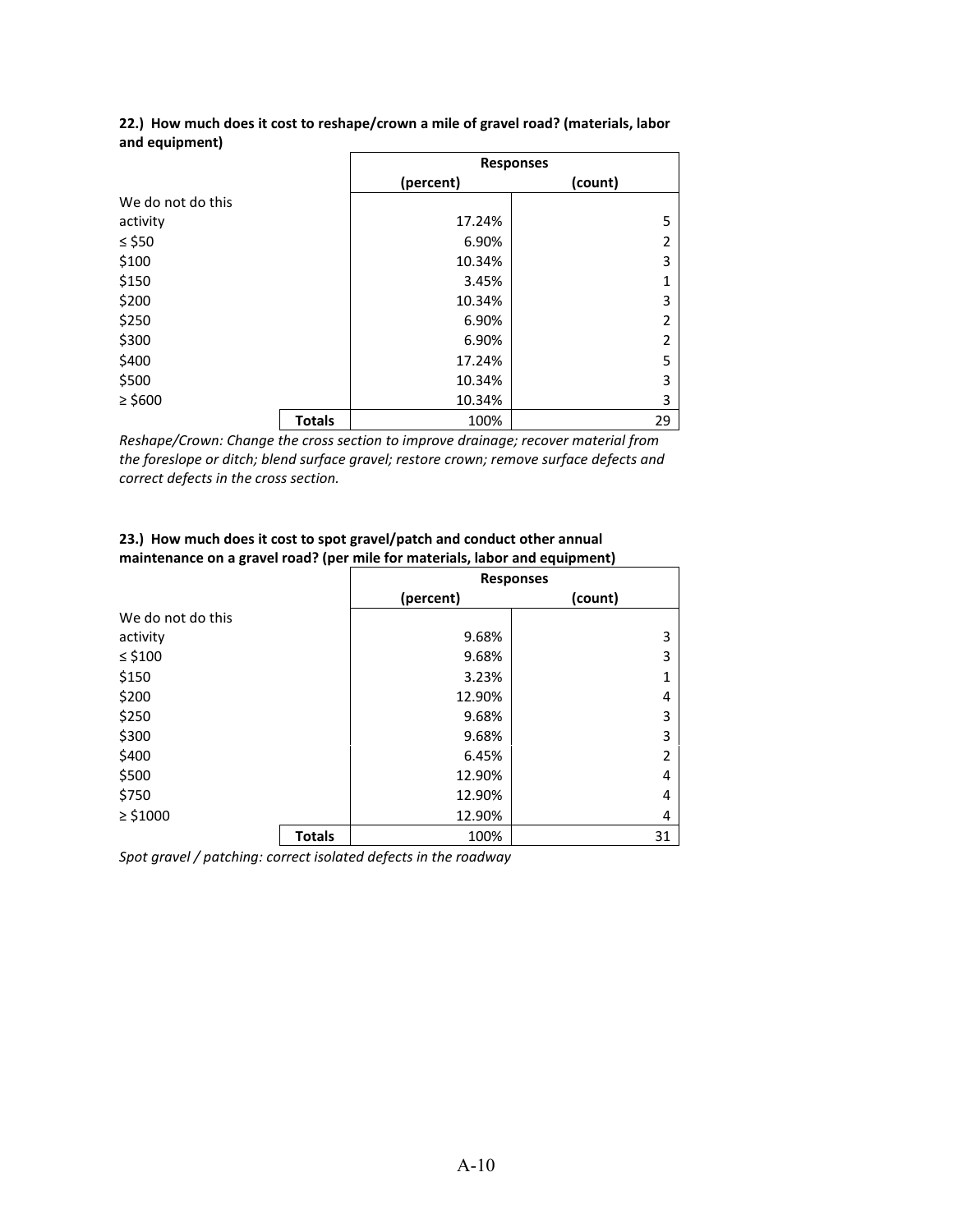# **24.) What is typically the basis for maintenance activities on your gravel roads?**

|                        |               | <b>Responses</b> |         |  |
|------------------------|---------------|------------------|---------|--|
|                        |               | (percent)        | (count) |  |
| On a defined schedule  |               |                  |         |  |
| (e.g., every month or  |               |                  |         |  |
| twice a year depending |               |                  |         |  |
| on the activity)       |               | 3.45%            | 1       |  |
| As needed, based on    |               |                  |         |  |
| road condition, public |               |                  |         |  |
| comments and/or        |               |                  |         |  |
| agency observations    |               | 65.52%           | 19      |  |
| Combination of a       |               |                  |         |  |
| defined schedule and   |               |                  |         |  |
| as needed              |               | 31.03%           | 9       |  |
|                        | <b>Totals</b> | 100%             | 29      |  |

# **25.) How much does it cost to improve the base of a gravel road and overlay with HMA (per mile, material, labor and equipment)**

|                   |               | <b>Responses</b> |                |  |
|-------------------|---------------|------------------|----------------|--|
|                   |               | (percent)        | (count)        |  |
| We do not do this |               |                  |                |  |
| activity          |               | 3.45%            | $\overline{1}$ |  |
| ≤ \$50,000        |               | 3.45%            | $\overline{1}$ |  |
| \$75,000          |               | 10.34%           | 3              |  |
| \$100,000         |               | 6.90%            | $\overline{2}$ |  |
| \$125,000         |               | 24.14%           | 7              |  |
| \$150,000         |               | 20.69%           | 6              |  |
| \$175,000         |               | 3.45%            | 1              |  |
| \$200,000         |               | 13.79%           | 4              |  |
| \$225,000         |               | 6.90%            | $\overline{2}$ |  |
| $\ge$ \$250,000   |               | 6.90%            | 2              |  |
|                   | <b>Totals</b> | 100%             | 29             |  |